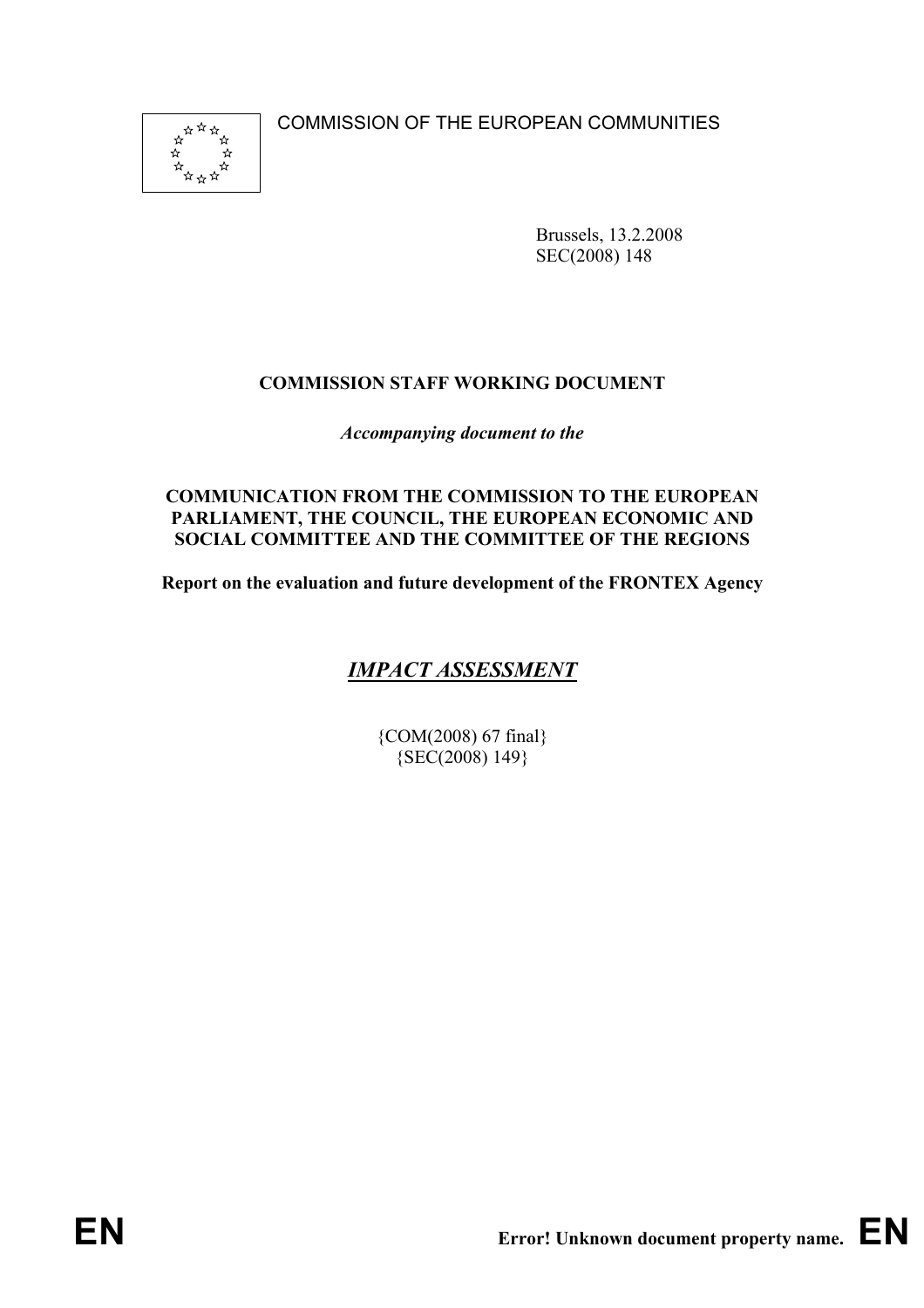# **TABLE OF CONTENTS**

| 1.    | Political orientations, Procedural issues and consultation of interested parties 4 |  |
|-------|------------------------------------------------------------------------------------|--|
| 1.1.  |                                                                                    |  |
| 1.2.  |                                                                                    |  |
| 2.    |                                                                                    |  |
| 2.1.  |                                                                                    |  |
| 2.2.  |                                                                                    |  |
| 2.3.  |                                                                                    |  |
| 2.4.  |                                                                                    |  |
| 2.5.  |                                                                                    |  |
| 2.6.  |                                                                                    |  |
| 2.7.  |                                                                                    |  |
| 2.8.  | Management of ICONet (Information and Co-ordination Network for                    |  |
| 2.9.  | The Centre for Information, Discussion and Exchange on the Crossing of             |  |
| 2.10. |                                                                                    |  |
| 2.11. |                                                                                    |  |
| 2.12. |                                                                                    |  |
| 2.13. |                                                                                    |  |
| 2.14. |                                                                                    |  |
| 2.15. |                                                                                    |  |
| 3.    |                                                                                    |  |
| 3.1.  |                                                                                    |  |
| 3.2.  |                                                                                    |  |
| 4.    |                                                                                    |  |
| 4.1.  |                                                                                    |  |
| 5.    |                                                                                    |  |
| 5.1.  |                                                                                    |  |
| 5.2.  |                                                                                    |  |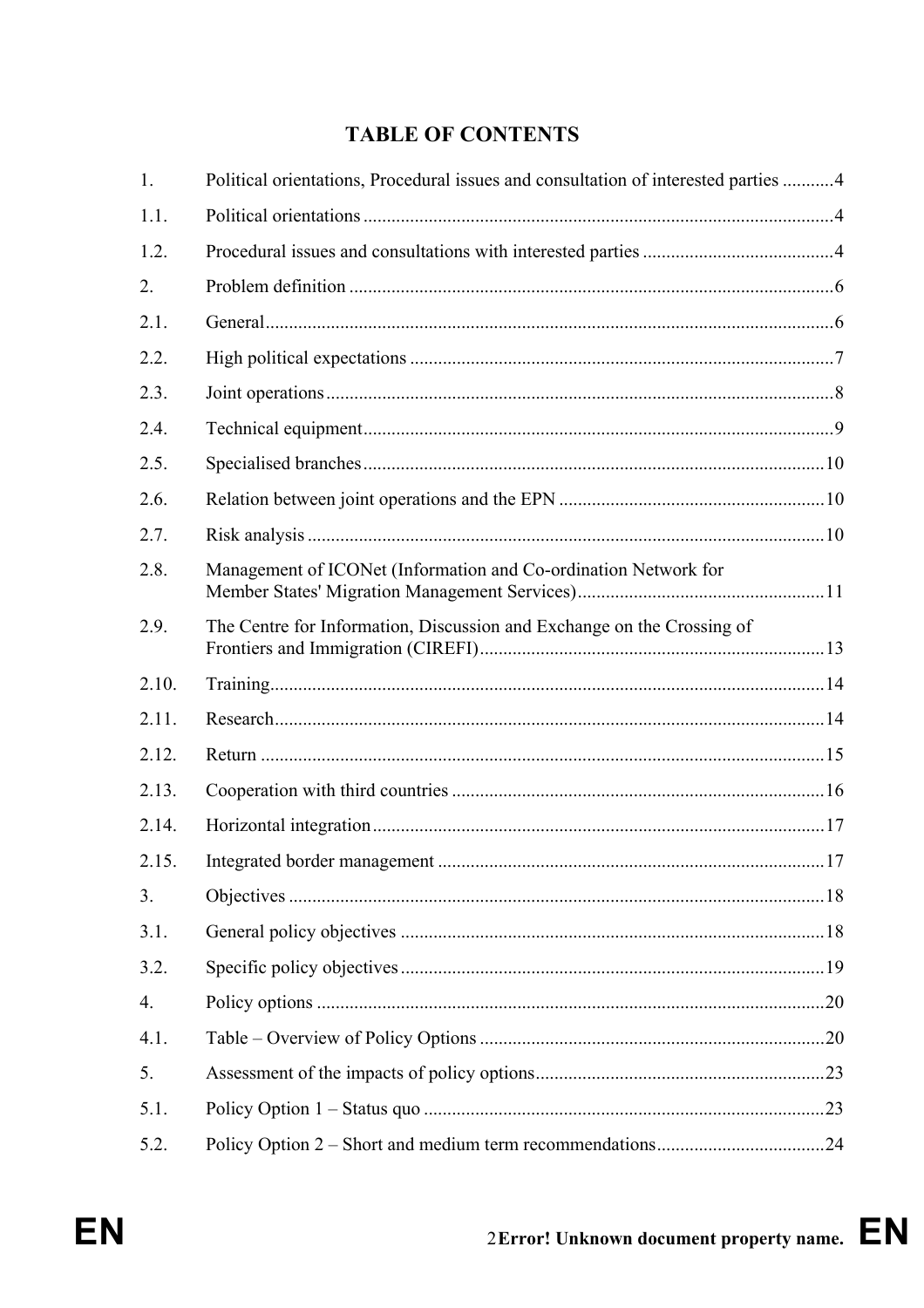| 5.3. |                                                                             |  |
|------|-----------------------------------------------------------------------------|--|
| 6.   |                                                                             |  |
| 6.1. |                                                                             |  |
| 6.2. |                                                                             |  |
| 6.3. |                                                                             |  |
| 6.4. |                                                                             |  |
| 6.5. | EU added value of the preferred option, proportionality and subsidiarity 44 |  |
| 7.   |                                                                             |  |
|      |                                                                             |  |
| 1.   |                                                                             |  |
| 2.   |                                                                             |  |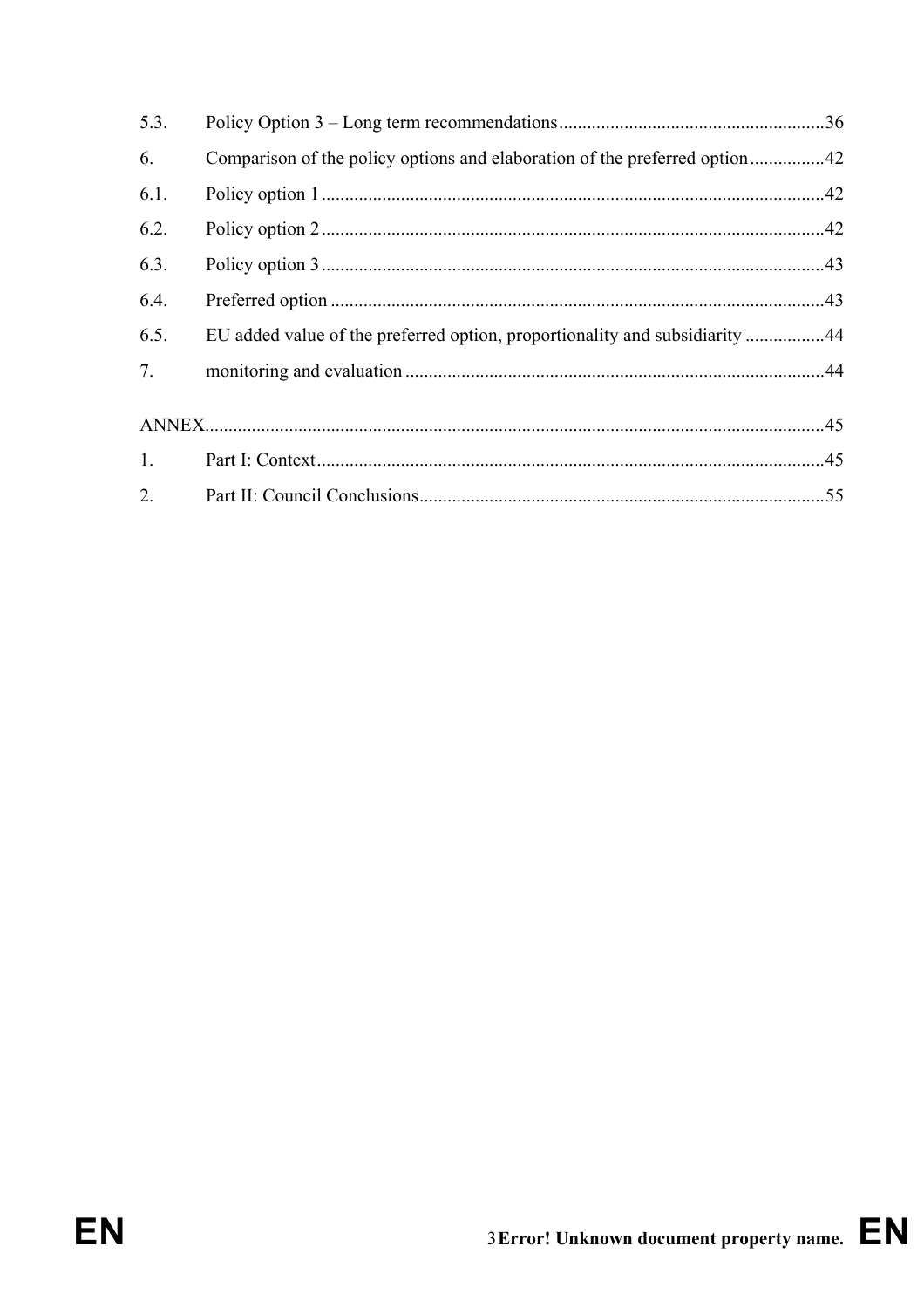### **1. POLITICAL ORIENTATIONS, PROCEDURAL ISSUES AND CONSULTATION OF INTERESTED PARTIES**

# **1.1. Political orientations**

The Treaty of Amsterdam sets out Community competences in the area of combating illegal immigration in its Title IV. Article 62 TEC as the legal base for measures relating to border controls and visa policy, and Article 63 (3) TEC as the legal basis for measures on illegal immigration and illegal residence, including repatriation of illegal residents.

Addressing illegal immigration through an enhanced European approach to border controls has been a central part of the European common migration policy since its inception. In particular, the Communication Towards integrated management of the external borders of the Member States of the European Union<sup>1</sup>, served as the basis for the Plan for the management of the external borders of the Member States of the European Union of June 2002.

The Community policy in the field of the EU external borders aims at an integrated management ensuring a uniform and high level of control, which is a necessary precondition to the free movement of persons within the European Union and a fundamental component of an area of freedom, security and justice. To this end, the establishment of common rules on standards and procedures for the control of external borders is foreseen.

An efficient implementation of the common rules calls for increased coordination of the operational cooperation between the Member States. On the basis of the experiences of the External Borders Practitioners' Common Unit, acting within the Council, a specialised expert body tasked with improving the coordination of operational cooperation between Member States in the field of external border management has been established by Council Regulation (EC) No 2007/2004 of 26 October 2004<sup>2</sup> in the shape of a European Agency for the Management of Operational Cooperation at the External Borders of the Member States of the European Union (hereinafter referred to as the FRONTEX Agency).

# **1.2. Procedural issues and consultations with interested parties**

Lead Directorate General: DG Justice, Freedom and Security.

It should be noted from the outset that it is the first time an 'Evaluation report' issued by the Commission is subject to an impact assessment

According to the CLWP 2008 the main aims of this strategic initiative are:

- contributing to the creation of a truly integrated management of the external borders at European level,

 $\overline{a}$ 

<sup>1</sup> COM(2002) 233, 7.5.2002.

<sup>2</sup> OJ L 349, 25.11.2004, p. 1.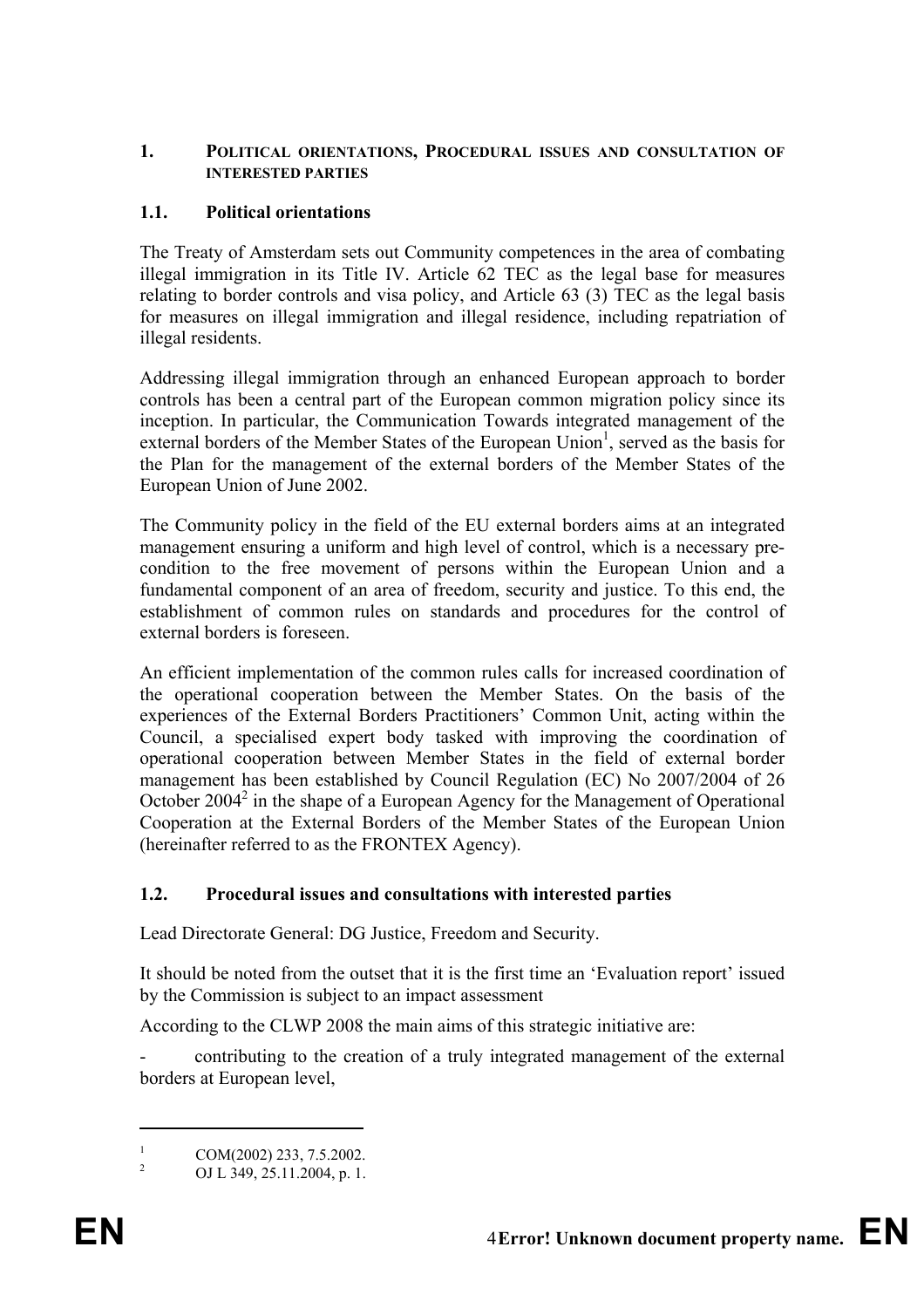improvement of the operational cooperation among the services of Member States responsible for controlling the external borders of the European Union and managing migration,

curbing illegal immigration along the external borders,

suppressing smuggling in human beings into the territory of the Union taking duly into account the humanitarian dimension (e.g. saving lives put at risk whilst crossing the external borders illegally) of this phenomena.

The Commission's Impact Assessment Board provided its opinion on 3 December 2007. To take into account the recommendations of the Impact Assessment Board the following changes have been introduced:

- detailed explanation to clarify that the current evaluation is distinct from the one foreseen in article 33 of the FRONTEX Regulation, which will be carried out by the Management Board of the Agency in the course of 2008;
- the recommendations under policy option 2 have been further elaborated i.e. to look for possible alternatives, to determine if the recommendations can take place within the current mandate of the Agency or if a change of the mandate would be necessary, to provide further explanations regarding the expected costs and benefits as well for the FRONTEX-budget as for the budgets of the Member States;
- the possible impacts of the recommendations on human rights and third countries have been revisited;
- details have been provided on the modus operandi of the consultations that have taken place prior to the elaboration of the Evaluation Report.

This report has been drafted with input from numerous contacts between the Directorate-General for Justice, Freedom and Security and FRONTEX. This resulted in a series of indicators which can be found in a separate document prepared by the Agency entitled 'List of indicators for the evaluation of the FRONTEX Agency'. (Doc. SEC XX of XX2008).

Input for this impact assessment has been provided through regular discussions and information exchange with Member States in the context of the Management Board meetings of the Agency and through reports by FRONTEX to stakeholders. Consultations have taken place between Commission officials dealing with the FRONTEX Agency and their counterparts in the Agency.

Consultations of the Commission have taken place at different levels within FRONTEX. A list of indicators, which can be found in a separate document that will be made available at the same time of the Evaluation Report, served as the basis for those discussions.

Similar consultations have taken place with MS in the context of the numerous FRONTEX Management Board meetings. By the end of 2007, 14 meetings of this board will have taken place bringing together all MS and the associated Schengen countries (Norway and Iceland).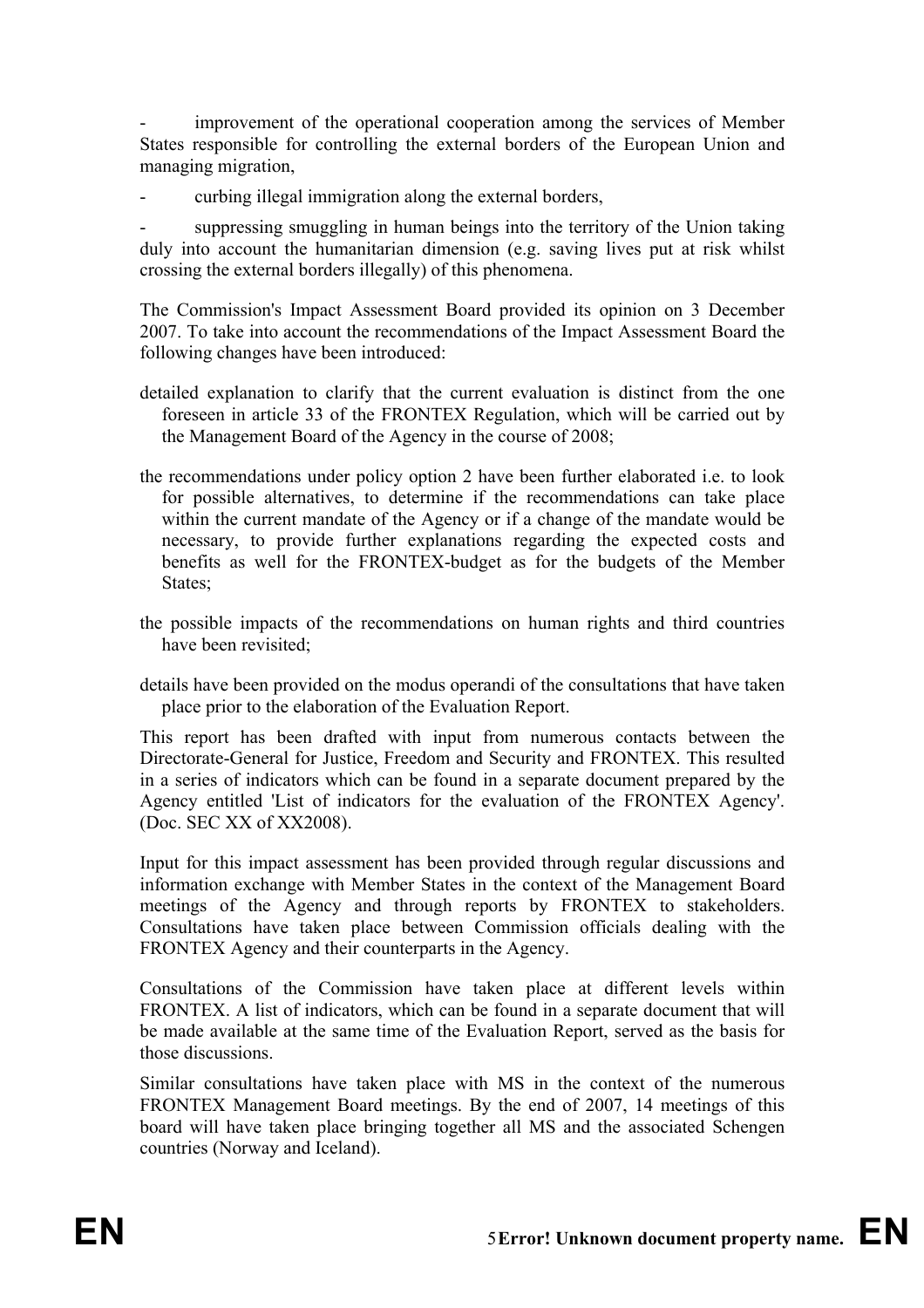During those meetings the Commission took note of the different comments formulated by MS. Details about the proceedings of those meetings can be found at the website of FRONTEX at:

http://www.frontex.europa.eu/minutes\_and\_decisions/minutes\_of\_management\_boar d\_meet/.

Furthermore the Executive Director of the Agency is reporting, with the participation of the Commission, on a regular basis to the Justice and Home Affairs Council at different levels and to the LIBE Committee of the European Parliament.

A dedicated Commission Interservice meeting took place on 20 November 2007 with representatives of DGs FISH, ENTR, TAXUD, RELEX and the Service Juridique. The IA report contains the suggestions formulated by DGs RELEX and TAXUD; other services did not have comments to make.

From the discussions it became clear that the current initiative is not of a horizontal cross cutting nature regarding competencies and matters covered by several DGs.

To ease the understanding of the complex nature in which the activities of the FRONTEX Agency take place, the current impact assessment contains, as an annex, a series of explanatory background notes.

### **2. PROBLEM DEFINITION**

#### **2.1. General**

The Hague Programme as adopted by the European Council on 4/5 November 2004 requested the Commission to submit an evaluation of the European Agency for the Management of Operational Cooperation at the External Borders (FRONTEX) to the Council before the end of 2007.

The evaluation which will be of a political character, should contain a review of the tasks and mandate of the Agency and an assessment of whether the Agency should concern itself with other aspects of border management, including enhanced cooperation with customs services and other competent authorities for goods-related security matters, against the background of the overall development of the common border policy of the Community.

The current evaluation report is different from the evaluation foreseen in Article 33 of Council Regulation No 2007/2004 which requires the Management Board of FRONTEX to commission an independent external evaluation on the implementation of that Regulation within three years form the date the Agency has taken up its responsibilities. As the Agency has taken up its responsibilities on the  $1<sup>st</sup>$  of May 2005, the independent evaluation will be carried out in the beginning of the year 2008.

The Article 33 evaluation shall examine how effectively the Agency fulfils its mission and assess the impact of the Agency and its working practices. It shall take into account the views of stakeholders, at both European and national level.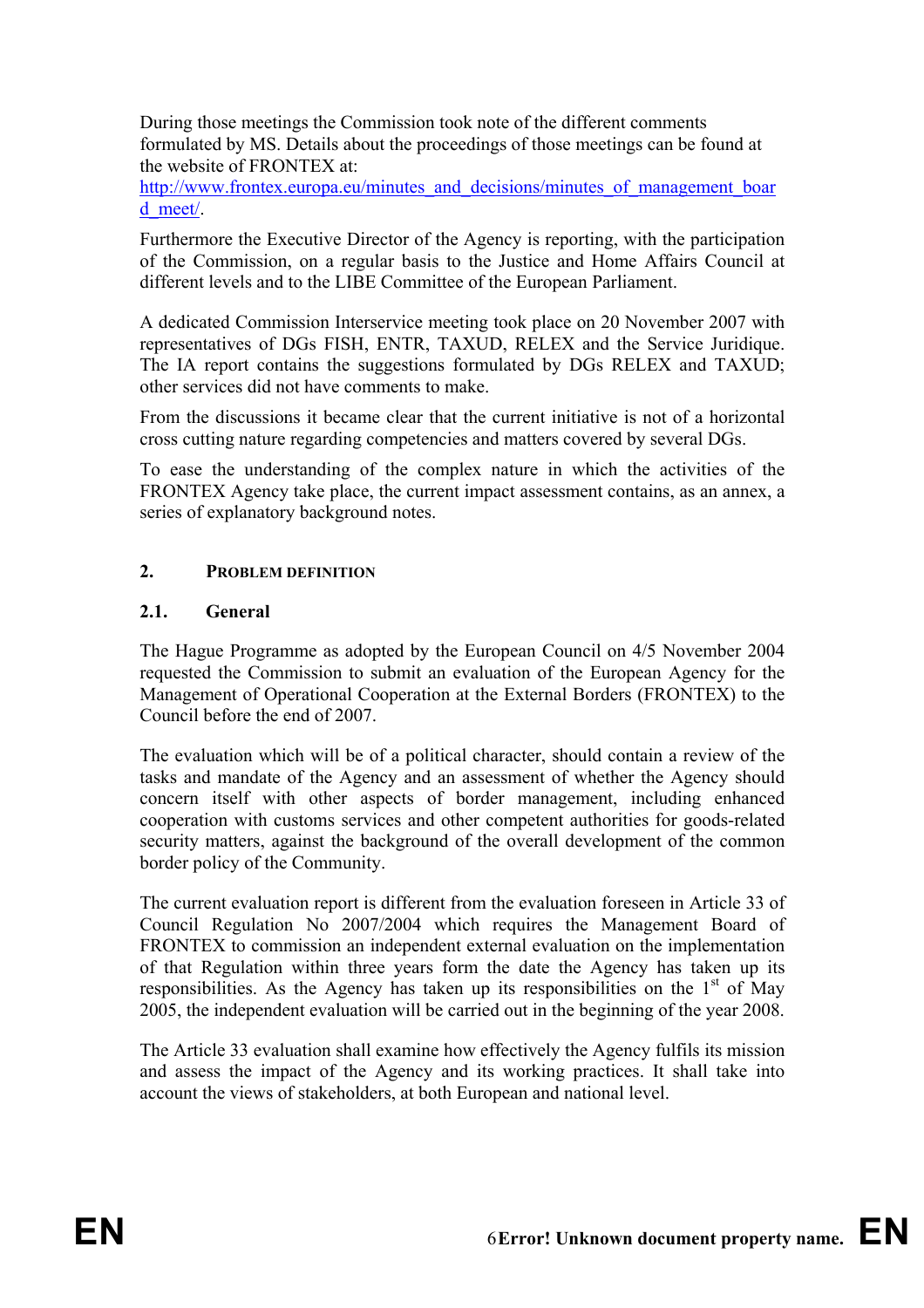The current Report on the evaluation of FRONTEX and its future development is the reply from the Commission to the aforementioned invitation by the Council. The purpose of the Report is: is

- to evaluate an existing legal entity whose activities are decided by its Management Board;
- to perform an evaluation which is of a political i.e. putting emphasis on the political developments related to the activities of the Agency and not of a legal nature;
- to look into the identification of policy problems that would not require immediate legislative proposals from the Commission;
- to be complementary to the independent evaluation which will take place, as foreseen in Article 33of the FRONTEX Regulation, during the year 2008 – as a result of that evaluation the Commission will, as appropriate, launch the necessary legislative proposals.

Two years after the Agency became operational the reasons for setting up the Agency remain fully valid. The evaluation does not give rise to any other conclusion than that the mandate of the Agency remains appropriate; it would be premature to call into question whether a wholly different approach should be pursued for the matters covered by this mandate. As such the evaluation report aims to provide details on the context in which the evaluation has taken place i.e. taking into account the limitations of the legal framework, the multiple expressions of political desiderata and the horizontal issues raised in the Hague Programme such as the cooperation with Customs.

The problems, or more exactly the shortcomings, that can be defined at this stage are therefore rather linked to whether the implementation allows for reaching the overall policy objectives in the most optimal way: is FRONTEX growing too fast, are certain activities more successfully implemented than others, are Member States contributing or able to contribute to the activities of the Agency, are expectations and punctual requests for action coherent and realistic, or do they entail a risk for ad hoc priorities bringing the Agency "off course" in the longer term.

The Commission's recommendations to solve these problems are composed of short/medium term recommendations and possible items for discussion for the elaboration of a longer term vision.

It is to be understood that these actions will take place on the basis of Community law (Art 62 EC-Treaty) under which the Agency has been established and in full respect of the subsidiarity and proportionality principles. The recommendations for future actions that would involve an amendment of the legal basis will be carefully assessed from this angle.

### **2.2. High political expectations**

The political expectations on the Agency have been very high since its inception. The Agency has been forced to rapidly become fully operational and expand its activities dramatically over just two years to respond to these expectations.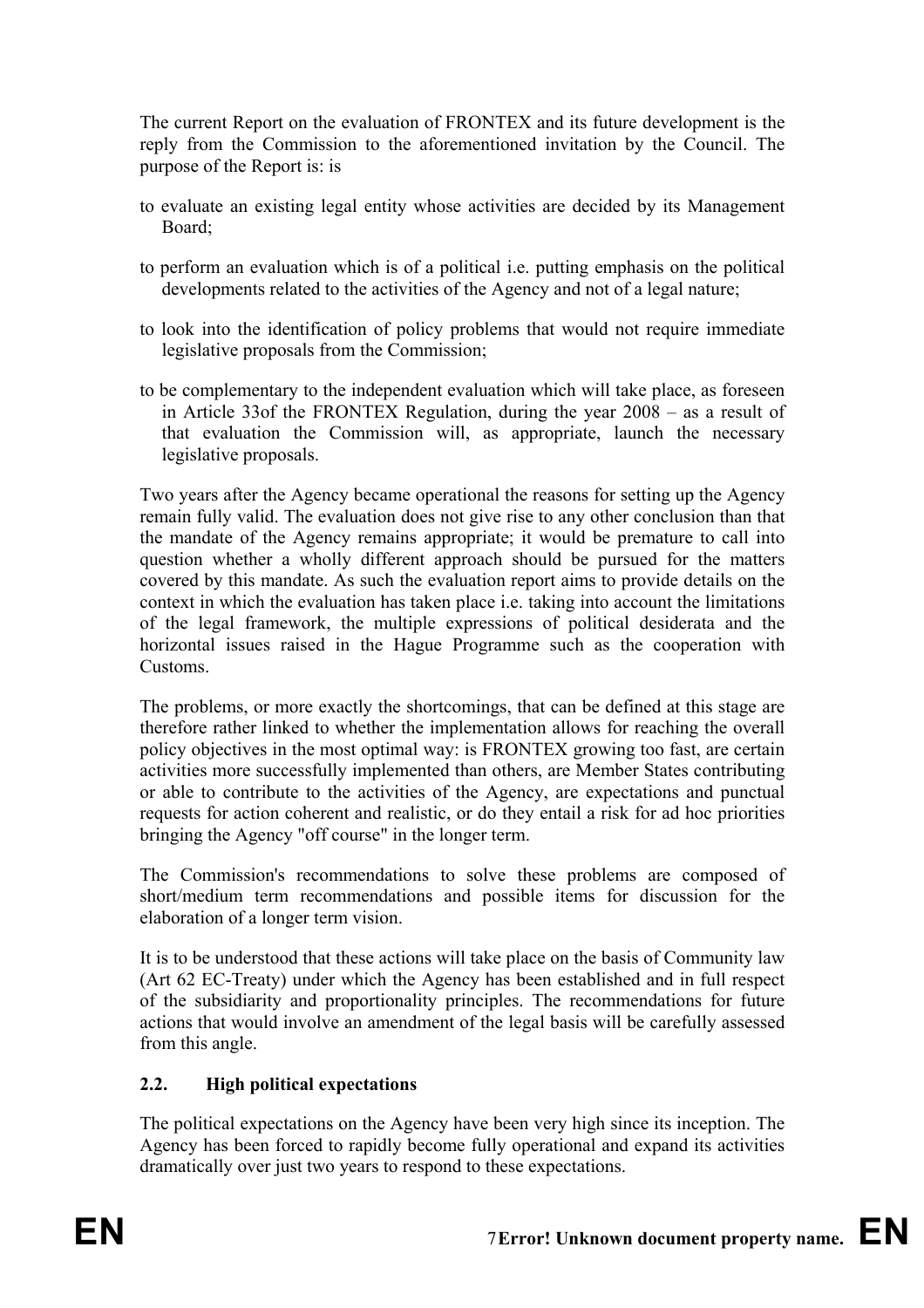Its budget has risen exponentially and is already beyond what was foreseen in the initial forecasts of the financial perspectives. As an example the 2008 budget will be approximately 70 million  $\epsilon$  which is as high as the 2013 budget initially foreseen for the Agency.

The Council as well as the European Council have responded to crisis situations and problems faced at the external borders by repeatedly, in the form of political conclusions, calling on FRONTEX to take forward specific initiatives (see annex, part II).

Against this background the following points must be considered:

- How can the potential of FRONTEX be maximised for the purpose of reaching the policy objectives, having regard to the continuous challenges involved in managing the external borders;
- How can a coherent development be assured whereby attention is paid to all parts of the FRONTEX mandate;

How can an appropriate priority setting of the activities of the Agency be achieved.

The following sections outlines the specific shortcomings identified based on the activities carried out by the Agency so far.

### **2.3. Joint operations**

In its short existence FRONTEX has faced high expectations from EU institutions, Member States and the public at large to take forward operational coordination to counter illegal immigration. This is particularly true for the coordination of operations at the southern maritime borders. As a result the main attention has been on the sea border operations carried out by FRONTEX, in particular the operations carried out off the Canary islands and in the central Mediterranean.

For 2008 the budgetary authority has raised the budget of FRONTEX significantly. This increase should be seen in the light of the Council Conclusions of 18 September 2007, where the Council invited Member States and FRONTEX to identify and implement measures of a longer-term nature concerning maritime patrols at the southern external borders.

During the years 2006 and 2007 FRONTEX has conducted 33 joint operations and 10 pilot projects. The duration of those operations is limited; some have a duration of a week, others of several months.

However, in view of the constant and high migratory pressure at certain parts of the EU border, which a single Member State cannot face alone, the cooperation between Member States needs to be further enhanced compared to what has been the case so far. Because of their short term duration operations conducted at high risk areas in 2006 and 2007 are not sufficient to ensure effective border controls and surveillance, due largely to a lack of human and financial possibilities this could not always be realised in the past.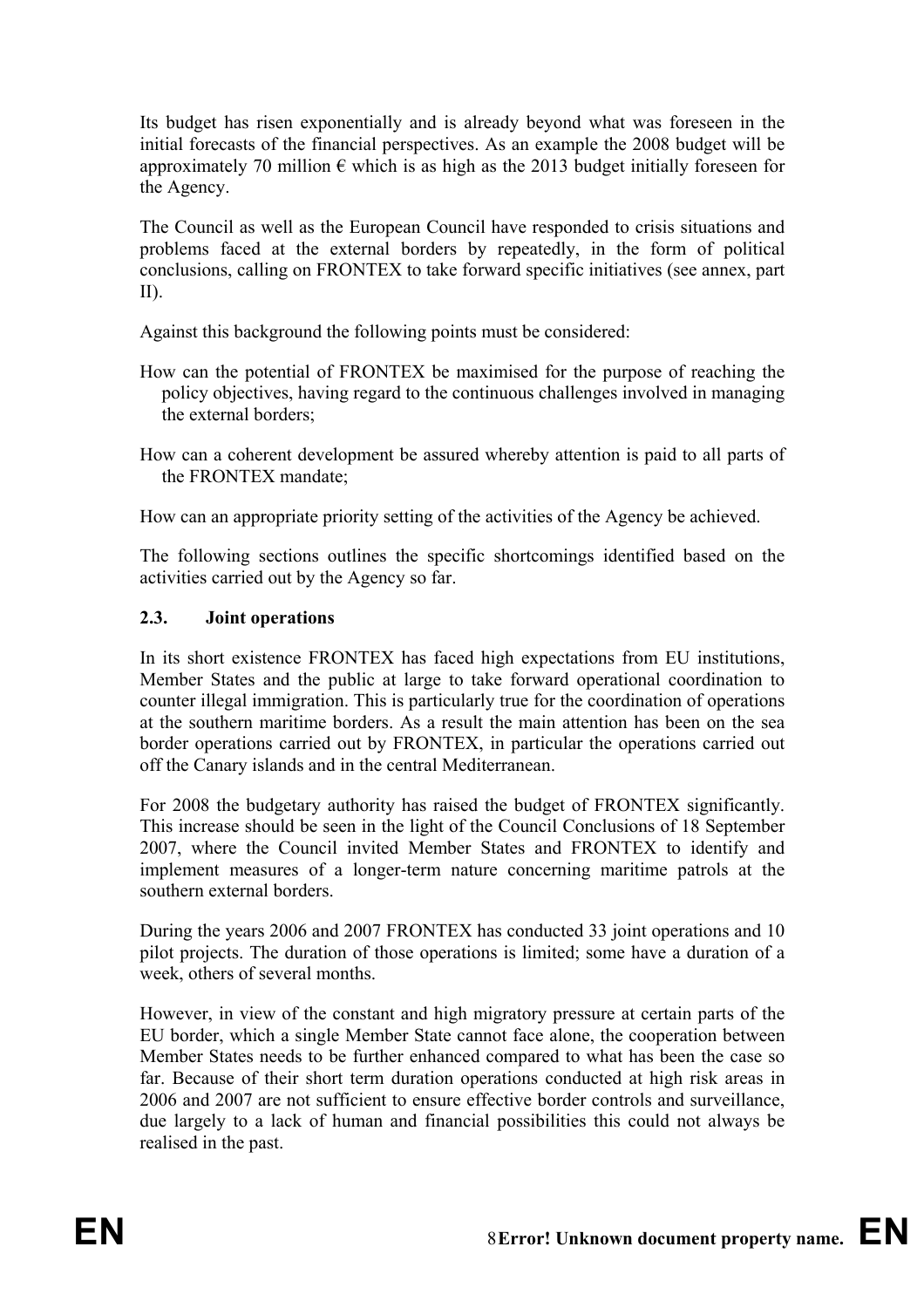As a result there is a need for a more permanent nature (throughout the year) of the joint operations at specific high-risk areas.

More permanent operations require an increase in the budget and the human resources of the Agency, which the budgetary authorities have taken into account for the year 2008.

# **2.4. Technical equipment**

The Council Conclusions of October 2006 invited the Agency to set up a Central Record of Available Technical Equipment (CRATE) for border control. Although the setting up of this record of equipment was foreseen in Article 7 of the FRONTEX Regulation, the Agency had difficulties in convincing Member States to make the necessary equipment available. This is understandable to a certain degree given the substantial cost of for instance vessels, aircraft or helicopters. Progress has been made recently and today the CRATE database contains over a hundred vessels, around 20 aircraft and 25 helicopters and several hundreds of border control equipment such as mobile radar units, vehicles, thermal cameras and mobile detectors.

The use of this technical equipment was primarily foreseen to take place on a bilateral basis between Member States. So far only a modest use of equipment has been made for the purpose of FRONTEX joint operations i.e. once border check equipment and on another occasion an aircraft has been used during a joint operation.

The use of technical equipment part of CRATE has become easier for all parties as the Agency has entered into Memoranda of Understanding with the Member States, specifying in detail the conditions in which the equipment can be used as well as provisions on the financial implications related to the use of such equipment, including the reimbursement of the costs.

The Agency itself has no own technical equipment which would be useful to remedy possible shortcomings during joint operations or whilst deploying Rapid Border Intervention Teams (RABITs) at very short notice. The deployment of a RABIT team can be combined with technical assistance in accordance with the provisions of Article 8 of the FRONTEX Regulation. Such a deployment will be decided within 5 working days. At such a short notice most Member States may not be in a position to decide, prepare and send the necessary technical equipment to the region where the RABIT will be deployed.

As such there is an evident lack of usage of the equipment put at the disposal by Member States to the Agency, which hinders the implementation of more extensive joint operations. The real potential of the technical equipment part of CRATE remains untapped. So far the Agency has not been in a position to make extensive use of this equipment. Notably Member States are not obliged to provide equipment to FRONTEX even if the equipment have been included in CRATE. In addition Member States can be faced with situations at home requiring that specific technical equipment.

The expected increase of the level of intensity, especially when more operations will become 'permanent', of joint operations, demands a substantial commitment from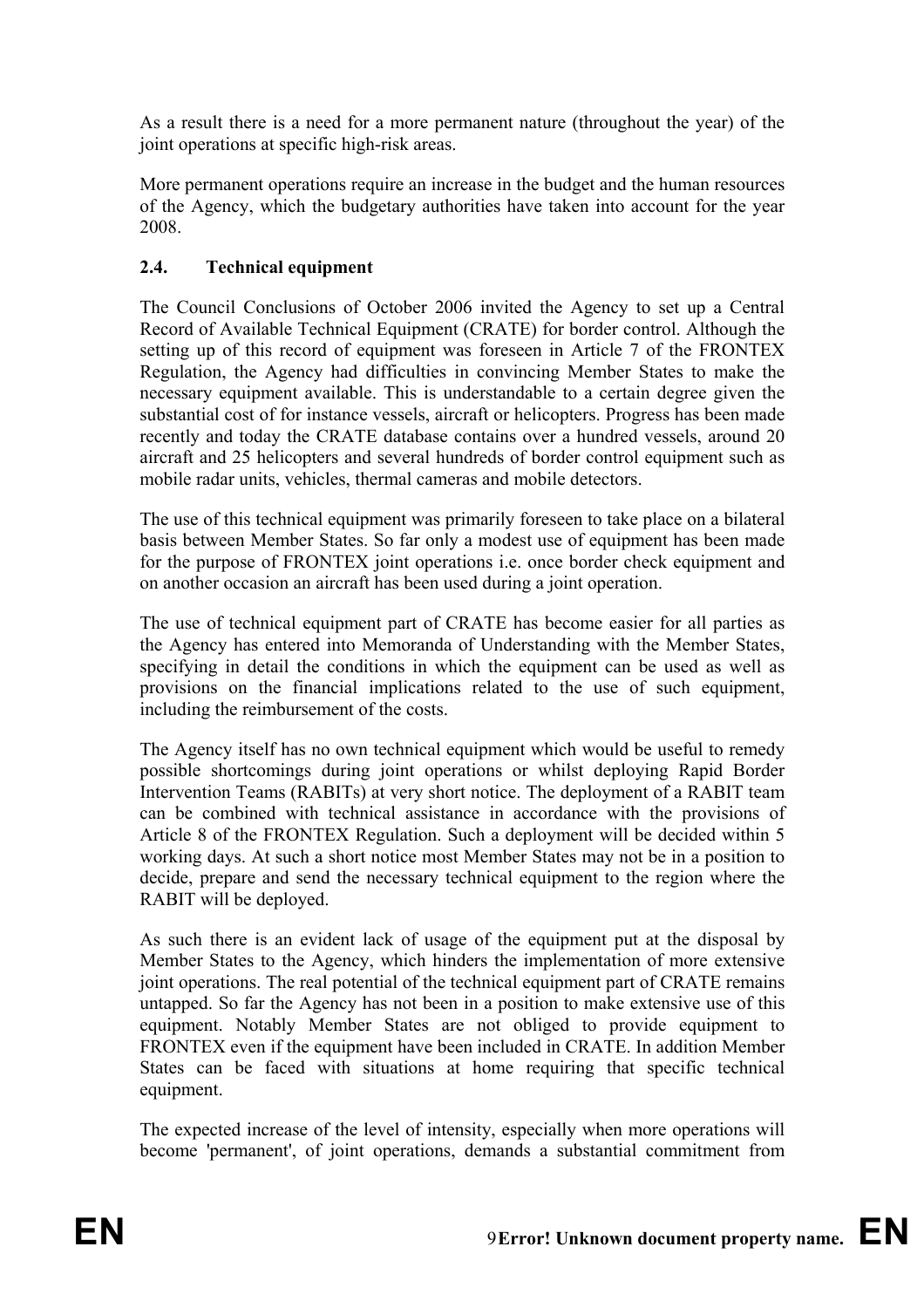Member States to make human resources and, especially, equipment such as vessels and aircraft, available often at short notice. With the political commitment in place together with the necessary budgetary means, the equipment is the remaining 'missing link' for making semi-permanent operations a reality.

# **2.5. Specialised branches**

Article 16 of Regulation (EC) 2007/2004 provides for the possibility to set up specialised branches of the Agency in the Member States to develop best practices with regard to particular types of external borders. By doing so the Agency should ensure the coherence of the actions and operations for which they are responsible.

In addition Article 3 (2) of the aforementioned Regulation stipulates that the Agency may operate through its specialised branches provided for in Article 16, for the practical organisation of joint operations and pilot projects.

It is a reality that numerous emergencies are happening at the EU Southern maritime borders. When the level of control is rising at one point, migration routes are adapted. Taking into account the continuous rise in intensity and duration of joint operations (cf previous point) the Agency may not always be in a position to coordinate effectively between Member States or to adapt its strategies and operations to tackle in an effective manner these new phenomena.

No specialised branches have been established by FRONTEX so far, the establishment of which could enhance the coordination between different operations at the southern maritime borders.

### **2.6. Relation between joint operations and the EPN**

Following a request from the European Council in December 2006, the European Patrol Network (EPN) started in May 2007. FRONTEX and the Member States concerned (Portugal, Spain, France, Italy, Slovenia, Malta, Greece and Cyprus) are working on a regional basis with bilateral cooperation between neighbouring states. Patrols have mainly been limited to areas close to the coasts of the Member States involved.

Conducting numerous joint operations together with the EPN in the same geographical area, results unavoidably in overlaps, taking into account the development towards semi-permanent operations (cf previous sections). Both initiatives are intended to be of a more structural, long-term character, but have so far developed independently. Tackling these overlaps and enhancing the coordination between different activities in the same geographical area will represent an economy of scale of human and financial resources, and enhance the coordination capacity of the Agency.

### **2.7. Risk analysis**

Risk analysis is the cornerstone for effective border management and represents an important part of the work of the Agency. So far the Agency did not put a dedicated information system in place connecting it to all Member States. This is likely to happen from 2008 onwards.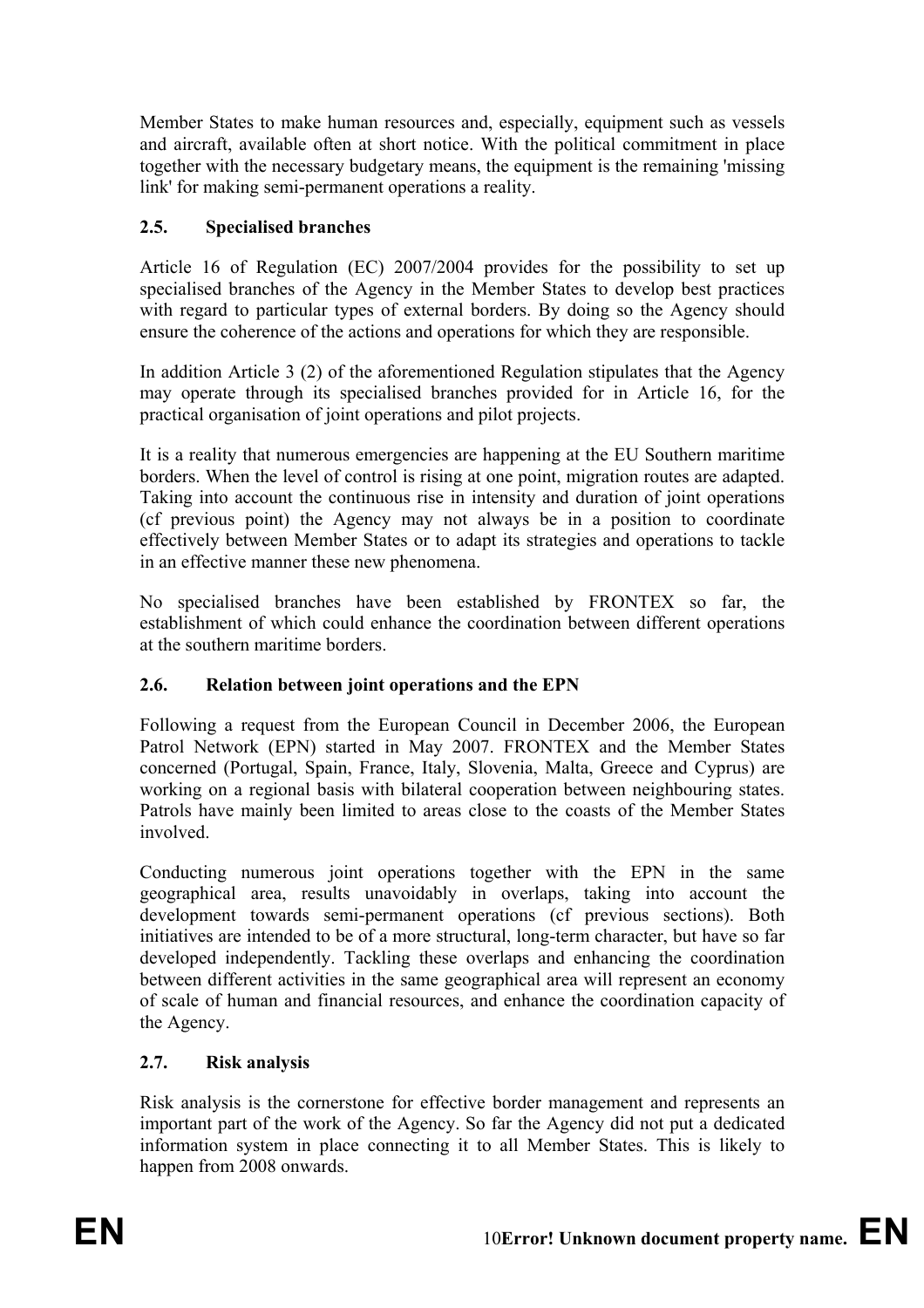Given the importance of risk analysis to tackle illegal immigration in the most effective way, joint risk analysis with Europol, international organisations and relevant third countries (based on the respective working arrangements) should be encouraged. FRONTEX has been contributing to the Organised Crime Threat Assessment Report (OCTA) and has presented with Europol a report on the high risk routes regarding illegal immigration in the Western Balkan countries. More frequent geographical and/or theme oriented joint risk analysis, with relevant partners, should be considered.

Europol has been identified as a key partner for the Agency. Its analytical work files contain information which is particularly relevant for the risk analysis work of FRONTEX. For that reason both, FRONTEX and Europol, have engaged in a working arrangement allowing for the mutual exchange of relevant information.

FRONTEX has also initiated preliminary talks with Interpol, to come to a similar working arrangement. It is understood that these working arrangements, once duly in place, will enable the relevant partners to join their forces to prepare joint risk analysis reports. By doing so, Member States, the competent Community Agencies and the Institutions at large, will benefit from crucial information enabling them to set the policy priorities for future operational activities.

Although the Agency is setting up a FRONTEX Risk Analysis Network with correspondents from Member States, the level of cooperation with other law enforcement agencies such as Europol, Interpol and relevant counterparts in third countries is lagging behind. So far only a single joint risk analysis has been carried out with Europol.

### **2.8. Management of ICONet (Information and Co-ordination Network for Member States' Migration Management Services)**

Based on a proposal from the Commission, on 16 March 2005, the Council adopted Council Decision  $2005/267/EC^3$  establishing a secure web-based Information and Coordination Network (hereinafter: ICONet) for Member States' Migration Management Services. Subsequently on 15 December 2005, the Commission adopted a Decision laying down detailed rules for the implementation of Council Decision  $2005/267/EC<sup>4</sup>$ . The purpose of the Commission's managed ICONet is to provide for a platform for the exchange of strategical, tactical and operational information concerning illegal migratory movements and on the fight against such phenomena. It is not envisaged to exchange personal data of illegal migrants or facilitators via the ICONet.

ICONet is composed of:

### *- An Early Warning System*

The ICONet serves to enable Member States to transmit confidentially early warning messages relating to the different aspects/elements of illegal immigration, in

 $\overline{a}$ 

<sup>3</sup> OJ L 83, 1.4.2005, p. 48.

<sup>4</sup> C(2005) 5159.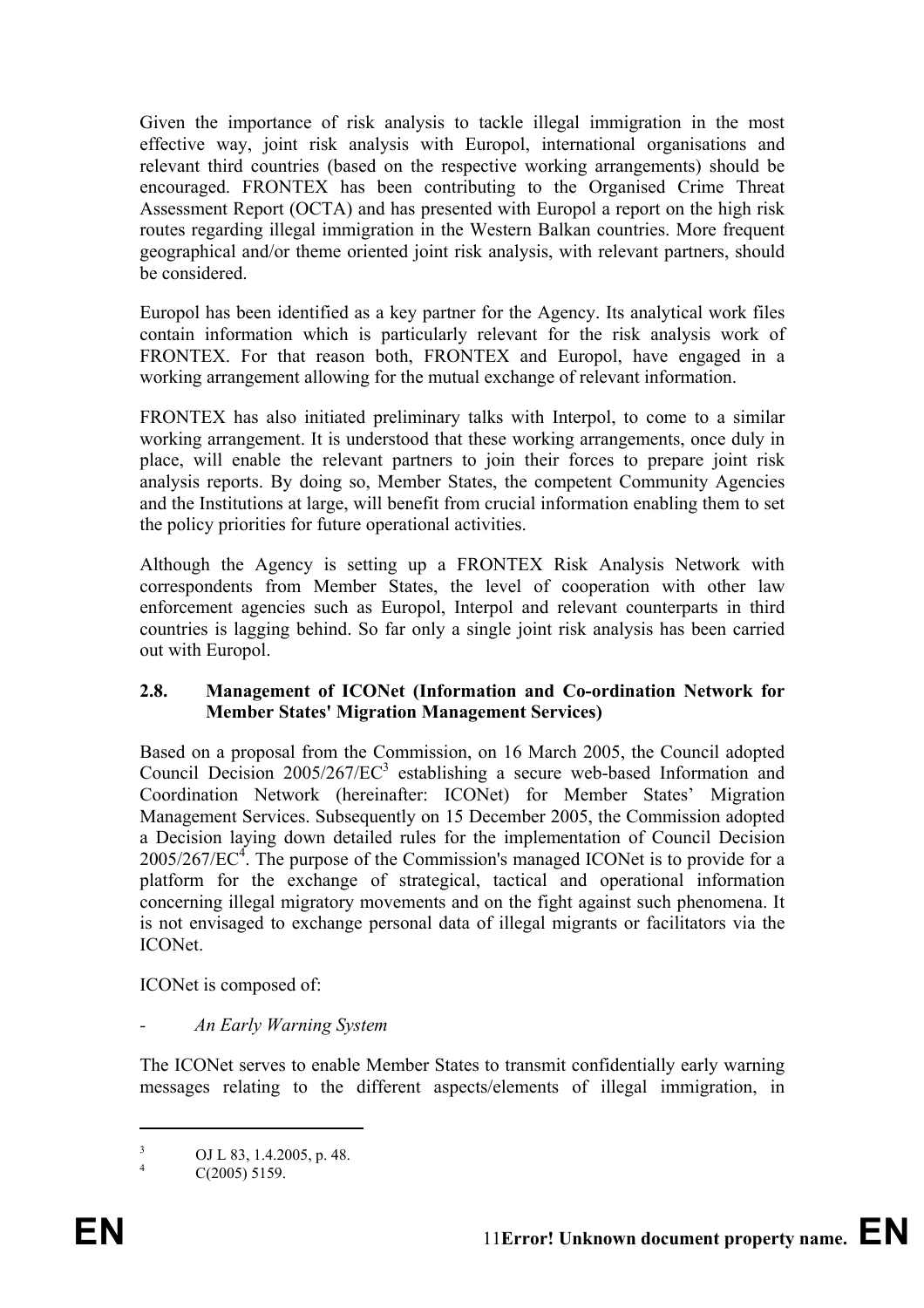particular, to first indications of illegal immigration and facilitator networks, perceptible changes in routes and methods of immigration or other events and incidents which herald new developments in the field of illegal immigration and facilitation and which represent a threat such that immediate counter-measures are required. This "early warning function" is to replace the old 1999 fax-based system.

# *- Support for Immigration Liaison Officer Networks*

The ICONet is also a useful tool for enhancing co-operation among immigration liaison officers (ILO), posted abroad by the Member States in accordance with Council Regulation (EC) No 377/2004 of 19 February 2004<sup>5</sup> (hereinafter: ILO Regulation), by providing for easy access to all relevant information with regard to their activities. For instance, in the framework of the implementing work regarding the European Council's Conclusions on "Priority Actions on Africa and the Mediterranean", the Commission services created separate subsections in ICONet for the regional ILO networks which are to be established along the main migration routes in Africa. All relevant information – including the situation reports concerning illegal immigration in the countries of origin and transit – will have to be uploaded onto these subsections, and thus made available for the ILOs and decision makers both on policy and executive levels.

### *- Visa, Borders, Travel documents*

Information exchange via the ICONet on the use of visas, borders and travel documents relating to illegal immigration may cover, in particular, information on visa and document forgeries encountered, on best practices in combating counterfeiting and forgeries, on new techniques and modi operandi of migrant smugglers and human traffickers, and on best practice in combating these two phenomena.

### *- Return*

The ICONet may also help Member States in their efforts to increase co-operation and co-ordination in the field of return by exchanging information on

relevant Community and national laws in force;

best practices in establishing the identity of third country nationals and obtaining travel documents in order to facilitate their return;

planned or scheduled joint return flights;

requests/notifications of planned or scheduled transit removal operations.

The FRONTEX Agency has been connected to ICONet in 2007 and uses it for exchanging information with Member States regarding risk analysis, preparation of joint operations and return.

 $\overline{a}$ 

<sup>5</sup> OJ L 64, 2.3.2004, p. 1.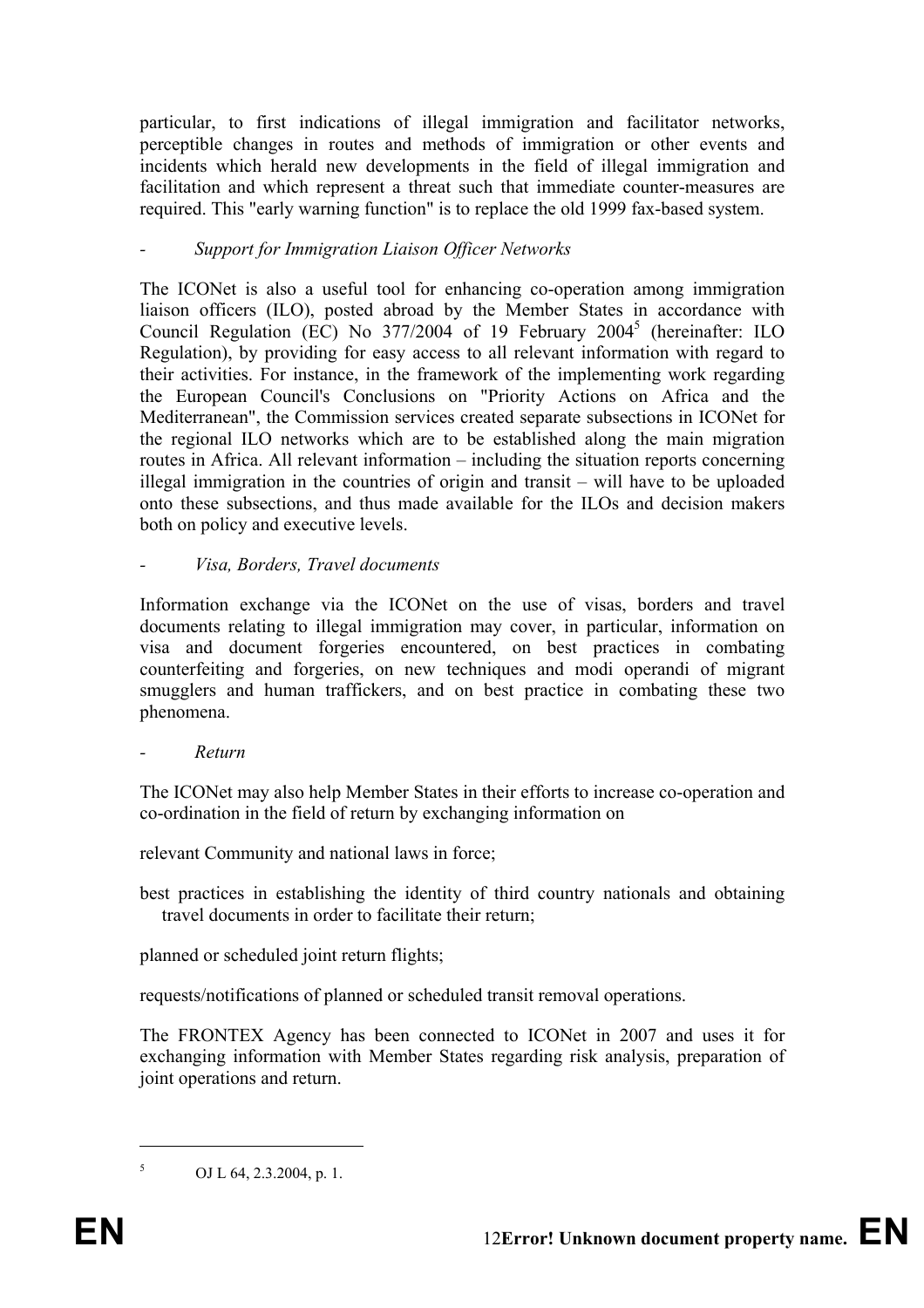FRONTEX is setting up the FRONTEX Information System (FIS). The FIS is at an early stage of inception, but once it will be put in place it will provide for a highly secured direct communication channel between the Agency and the Member States.

The Agency is currently working on the development of a Situation and Monitoring Centre to ensure that all relevant information related to the development of illegal immigration towards the external borders of the European Union are timely gathered and assessed thus enabling Member States to give an appropriate operational response whenever it is needed.

As such numerous information systems exist that are dealing with the same type of data collection but structured in different ways.

### **2.9. The Centre for Information, Discussion and Exchange on the Crossing of Frontiers and Immigration (CIREFI)**

CIREFI was set up by a decision of the Ministers responsible for immigration on 30 November and 1 December 1992. In 1994, it was decided to expand its activities assisting the Member States in exchanging information on legal immigration, in preventing illegal immigration and unlawful residence, on combating smuggling of human beings, improving the detection of false or falsified travel documents and on ways of improving return practices. Based on this information, regular and ad hoc reports are drawn up commenting on trends, developments and changes. Occasionally CIREFI also provides an analysis of the information in order to draw conclusions and gives recommendations for appropriate counter-measures.

For the time being the logistical back-up is provided by the Council Secretariat with the necessary administrative and organisational assistance. Personal data may not be processed and, in particular, may not be communicated by or to CIREFI and it is not empowered to give instructions to Member States' authorities, just like FRONTEX.

There is a logical development in the field of information exchange related to illegal immigration, starting from the establishment of CIREFI in 1992, expanding its mandate to data collection in 1994, establishing an Early Warning System (EWS) on illegal immigration in 1999. ICONet took over the EWS from CIREFI in 2004 when FRONTEX was tasked with risk analysis, for which information gathering has a paramount importance. This leads to the only possible conclusion i.e.to centralise the exchange of operational information related to illegal immigration inFRONTEX.

There is an obvious overlap between the activities covered by CIREFI and the ones carried out by the Agency, with regard to gathering, analysing and disseminating information related to illegal immigration; therefore the need for taking over CIREFI by the Agency seems to be self-evident. Given that information compiled in CIREFI usually have to be treated as restricted, the Agency's existing document management and security rules would ensure such treatment. Furthermore, the above-referred FRONTEX Information System would allow for gathering and disseminating that information electronically.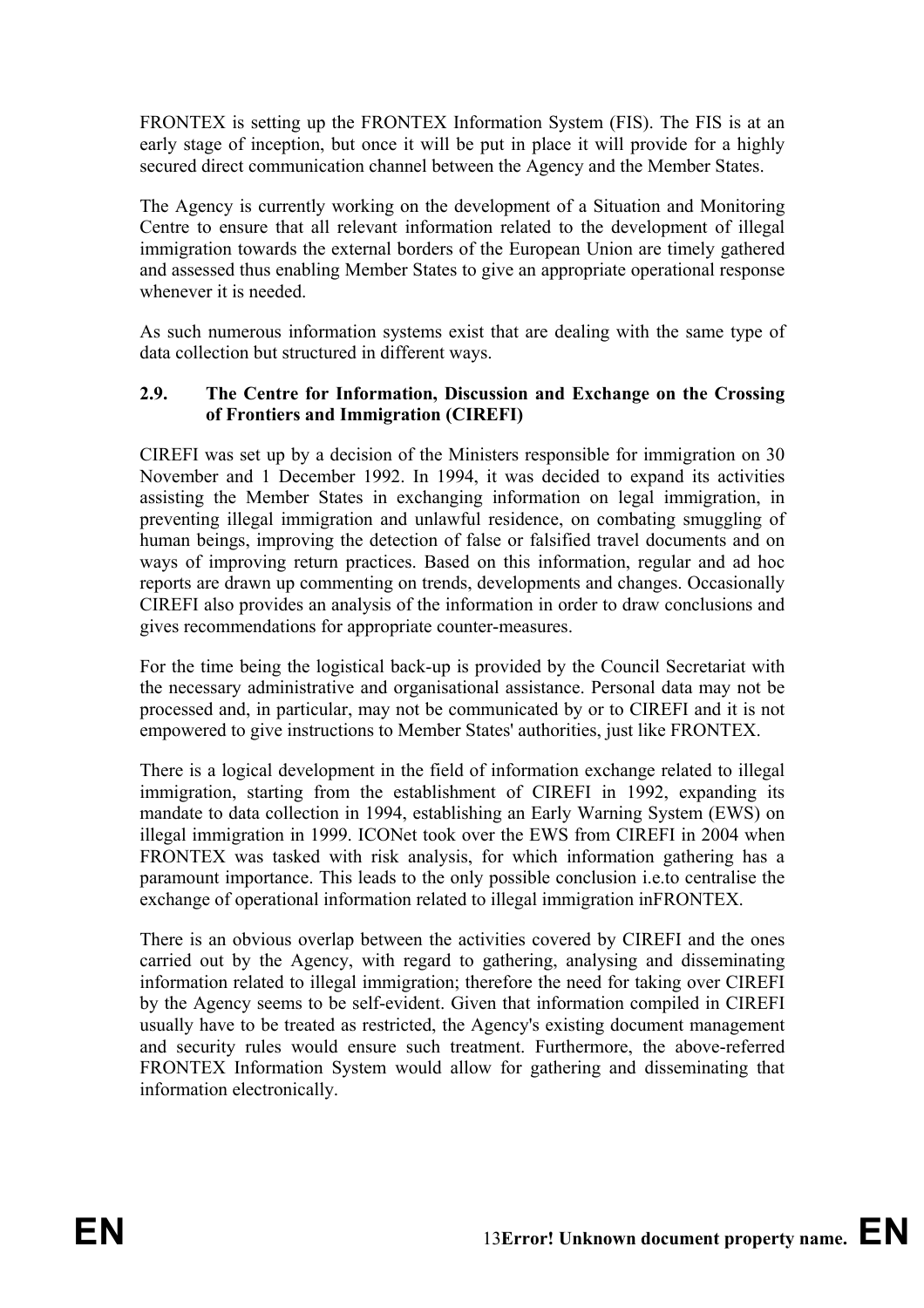# **2.10. Training**

The activities of FRONTEX as concerns training follows from the previous Ad Hoc Centre for Border Guard Training, whose activities were fully taken over by FRONTEX on 31 December 2005. Including training of border guards as well as "training of trainers", a total of 97 trainings, meetings and workshops have been organised with a total of 1 341 participants.

With the adoption of the RABITs Regulation end of July 2007, FRONTEX has been given additional training and exercises tasks. The Agency shall also provide border guards who are part of the Rapid Pool with advanced training relevant to their tasks and powers and shall conduct regular exercises with those border guards.

The common core curriculum is currently subject to review. An expert meeting with large participation from the relevant actors to discuss the initial draft has taken place in September 2007 in Cesena, Italy. Further work is necessary to test the various components of the core curriculum with the academic world and the practitioners. The impact of training on raising the competence of border guards for the purpose of a coherent application of the Schengen acquis and the smooth running of operations coordinated by FRONTEX can only be assessed in the longer term.

While the competences of border guards to apply in a correct and consistent manner the Schengen acquis must remain the core of the training made available, the experiences of joint operations show that border guards are confronted with situations involving persons seeking international protection or in distress situations at sea. International law is subject to different interpretations and is implemented at national level with different guidelines. Not all border guards are regularly confronted with, for instance, search and rescue situations involving immigrants. Respect for international law remains a fundamental obligation for Member States and will contribute to the overall policy objectives of the Agency.

Based on practical experiences, training courses should therefore respond to the need to address topics which are not directly within the area of border controls, but which are closely linked to them e.g. search and rescue.

### **2.11. Research**

FRONTEX has so far implemented 6 projects and 7 workshops/seminars on research and development. While these activities have not been priorities for the Agency in its initial set-up phase its importance for the future should not be underestimated. New technologies and their contribution to further developing the integrated border management system were discussed at the Informal Council of Justice and Home Affairs Ministers during the Portuguese Presidency. New technologies play a vital role for the proposals made in the two Communications presented by the Commission in parallel with this report, on an entry-exit system and measures to automate border control and on a European Border Surveillance System. For the former the BIOPASS project implemented by FRONTEX on the use of biometrics at airports and national registered traveller's schemes provided important input.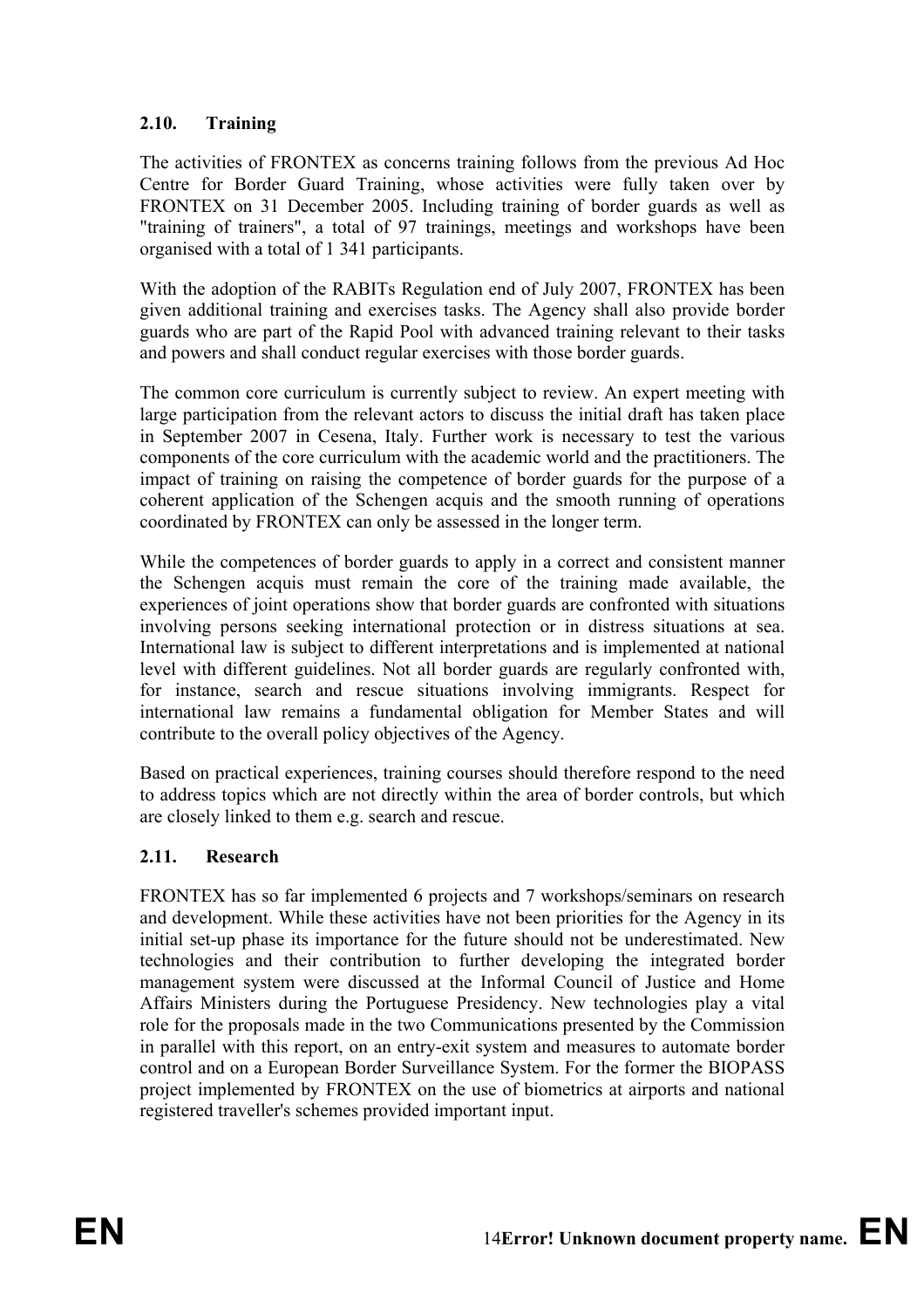The Agency will take an active part in the work of the newly set up European Security Research and Innovation Forum, where a separate working group on border security has been set up.

A key priority for the future must be to ensure that the specific interests of border control authorities are duly reflected. FRONTEX has a unique capacity for ensuring a two-way communication at European level between research providers and end users. The experience of the border guards participating in joint operations is instrumental to define in an accurate manner what is needed from an operational perspective. Research should focus on that type of equipment which is providing added value for those operating border controls.

There is a major difference between how border controls are organised in practice between different types of borders i.e. land, sea and air border. Controls do not use the same type of equipment and border crossing points are subject to different physical constraints in terms of how to organise the passenger flows and the checks of each person. As an example checks using biometric readers pose different challenges at air borders and land borders respectively. As a further example maritime border controls favour the use of satellite monitoring systems to identify vessels; the same systems would be difficult to implement to identify passengers in vehicles. Future developments in research should take into account these practical differences for the purpose of identifying practical solutions that should tested on the ground in close cooperation with Member States' authorities. In view of the need for uniform European standards and to achieve economies of scale coordination at European level can greatly serve to enhance the availability of new technologies and thereby contributing to the further development of the integrated border management system.

### **2.12. Return**

Article 9 of Regulation 2007/2004 establishing FRONTEX stipulates that the Agency 'shall provide the necessary assistance for organising joint return operations of Member States'. The Agency has provided such assistance at 9 occasions over the past two years.

Return, in full respect of fundamental rights, remains a cornerstone of EU migration policy. One of the tasks of FRONTEX is to provide the necessary assistance for organising joint return operations of Member States. In this perspective the Agency shall also identify best practices on the acquisition of travel documents and the removal of illegally present third-country nationals.

The Agency has provided assistance for the organisation of nine joint return operations, involving a total of 361 returnees. A further 6 projects have been taken forward on issues such as best practices for the acquisition of travel documents and in order to regularly identify common needs for joint return operations.

These low figures illustrate that there is a lack of return operations involving the Agency and that most of the return operations are organised by Member States on a bilateral basis with third countries, or a in a joint effort undertaken by a group of Member States. In those cases FRONTEX has not been involved.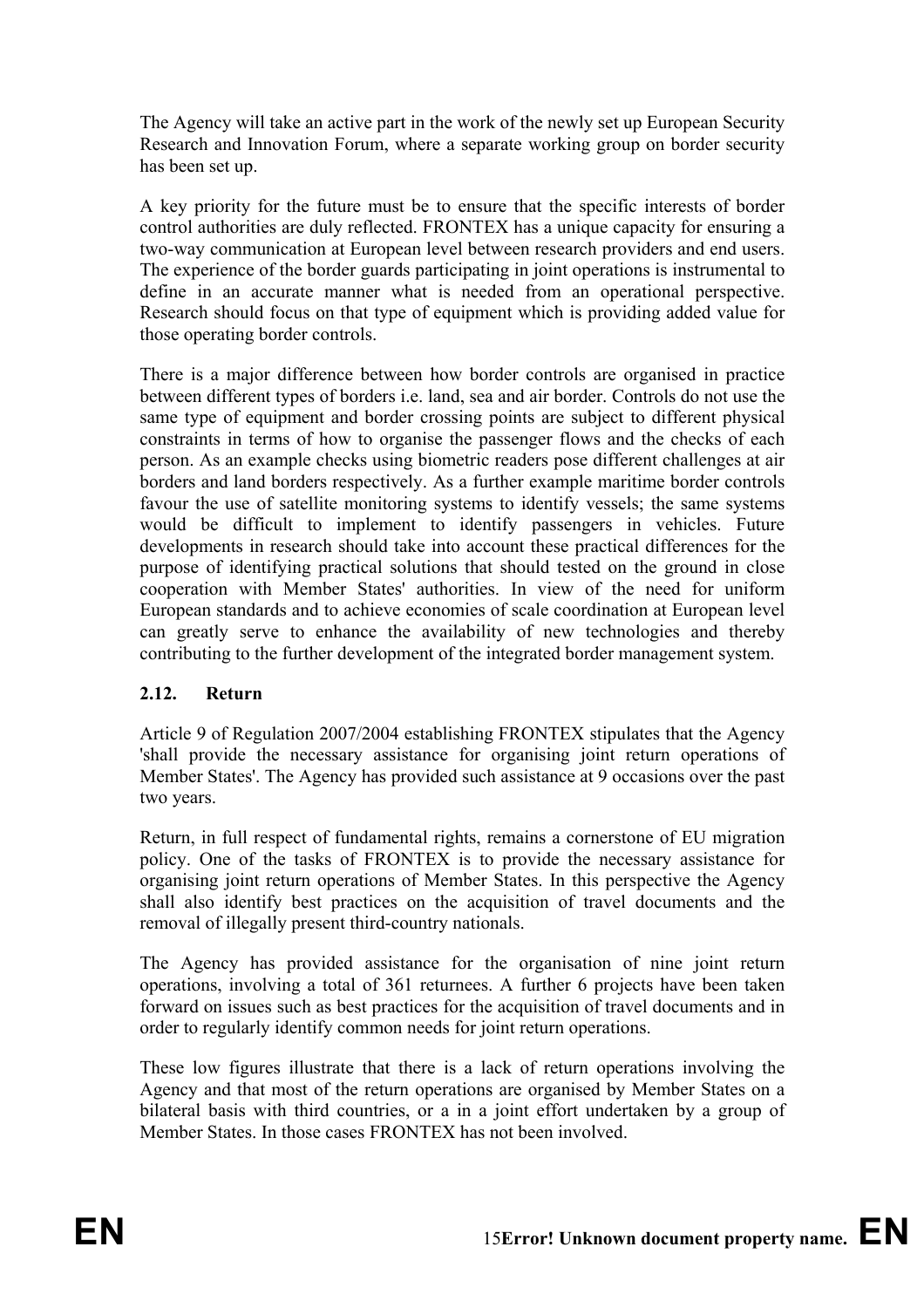According to the current legal framework the equipment forming part of the Central Record of Available Technical Equipment (CRATE) can not be used by the Agency for return operations. The situation may occur that Member States have equipment at their disposal for return operations but at that time no returnees. Putting this kind of equipment in CRATE could be beneficial for those Member States that do have returnees at that moment provided the CRATE equipment can be used for return operations. It would necessary to expand the use of CRATE for this purpose to allow for sharing of such equipment between Member States also.

### **2.13. Cooperation with third countries**

The facilitation of operational cooperation between Member States and third countries and the cooperation between FRONTEX and third countries is an important strand of the tasks of the Agency. Cooperation with third countries is a key component of the integrated border management model and can support the successful implementation of joint operations, enhance the added value of risk analysis, and support capacity building in third countries. FRONTEX has been concentrating its efforts on those third countries that share common goals in terms of border security with the EU. To that extent a series of working arrangements (protocols and/or memoranda of understanding) have been concluded between FRONTEX and third countries in accordance with the relevant provisions of the Agency's founding Regulation.

Working arrangements have been concluded with Russia, Ukraine and Switzerland, while negotiations are well-advanced with Croatia. Mandates have been given by the Management Board to negotiate further arrangements with FYROM, Turkey, Egypt, Libya, Morocco, Mauritania, Senegal, and Cape Verde. According to the Work Programme of 2008 the Agency foresees requesting mandates in the short/mid-term for the other Western Balkan states, Moldova, Georgia, countries of West Africa, the US and Canada.

As called for by the Council conclusions of September 2007 efforts must be reinforced to reinforce cooperation with third countries on border related matters within the framework of the global approach. The measures of a technical character that can be taken by FRONTEX through its working arrangements with the competent authorities of the third countries concerned must be seen in this context.

As an integral part of this policy the EU will help partners to enhance their capacity to better manage migration flows and set up their own integrated border management systems.

Cooperation with third countries is a resource demanding task for the Agency in view of the need to identify the appropriate interlocutors and negotiate working arrangements on a country-by-country basis. While a vast range of countries can be identified as potential partners a priority setting would ensure that the cooperation with key third countries is taken forward more quickly.

Moreover, the current mandate of Frontex limits the degree of possible cooperation in the sense that projects aiming, for example, at technical assistance cannot be carried out by FRONTEX in third countries. While cooperation based on the working arrangements, or on ad hoc fact finding missions to third countries, can identify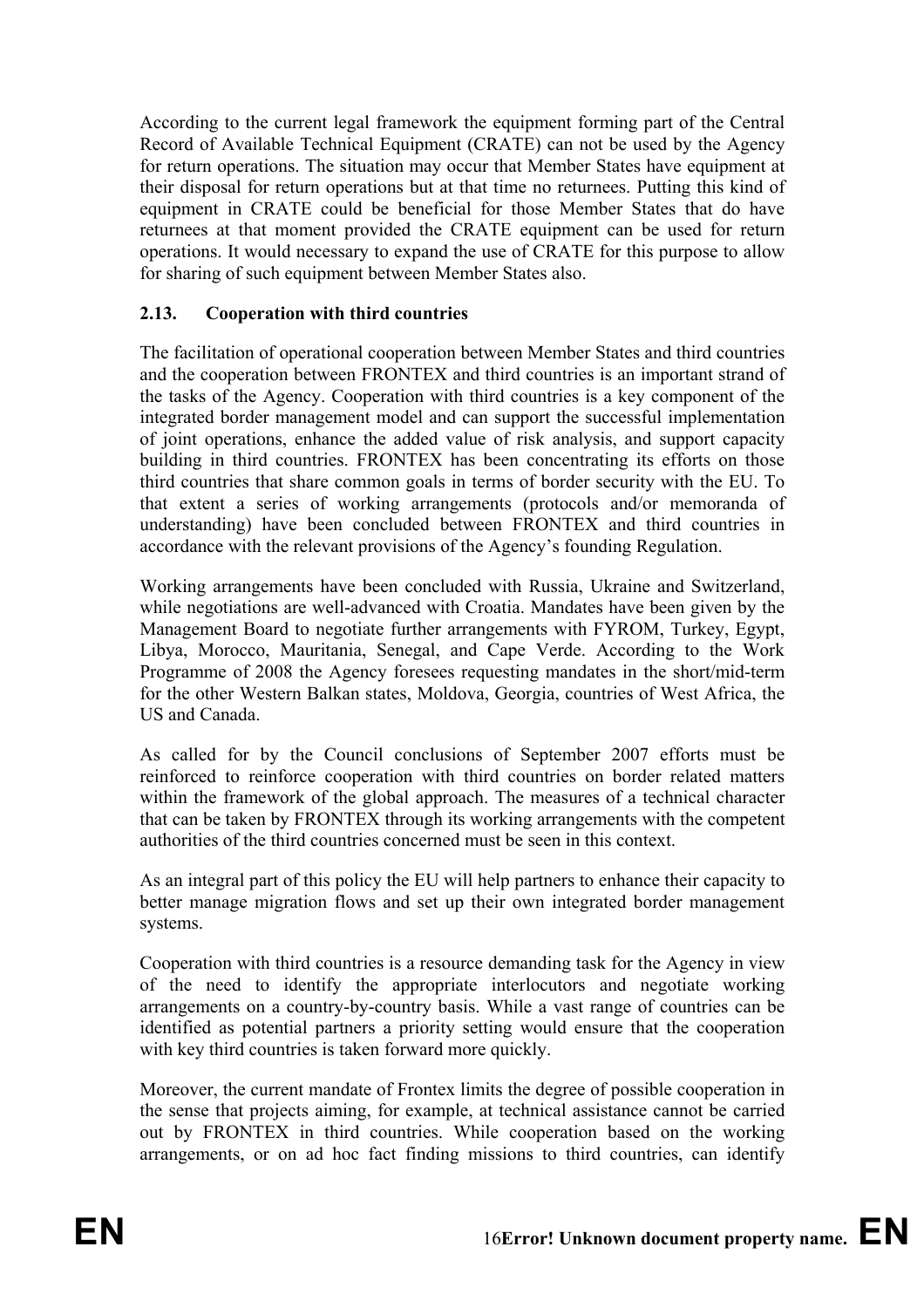concrete follow-up measures, Frontex cannot carry out those measures itself. Followup is therefore not in the hands of Frontex, although the Agency may have the relevant expertise at its disposal, but is dependant on finding other organisations or national authorities that could implement such projects based on available funding instruments.

# **2.14. Horizontal integration**

Integrated border management calls for better interaction with other border management authorities. Key players in this perspective are the national Customs authorities. At the time of the elaboration of the Hague Programme, the respective roles and competencies of FRONTEX (control of persons) and the national customs authorities (control of goods) were under discussion. Part of the discussions concentrated on the creation of a single portal for border controls. Nowadays customs are focussing on the modernisation of Community customs legislation and ITcapacities. As such there are few overlaps with the activities of FRONTEX which relate to the control of persons.

Today there is limited cooperation with other controlling authorities e.g. customs controls, although cooperation is another important component of the European Integrated border management concept. Cooperation tends to be reactive rather than based on a common identification of aims and synergies.

It is against this background, i.e. to determine the level of cooperation between relevant competent authorities in the field of customs and border control that the European Council have called upon the Commission to evaluate the activities of FRONTEX and to look at possible synergies.

In line with this important policy development there is a need to explore a more proactive approach to possible cooperation mechanisms between the customs authorities and other border control authorities.

### **2.15. Integrated border management**

Since Frontex was created a number of developments have been taken forward in parallel to enhance the integrated border management system of the EU. New initiatives that could not be considered at that time must therefore be assessed from the angle of whether a role of Frontex could have an added value when defining those initiatives.

A longer term vision requires the Agency to expand all of its activities, and sometimes to go beyond its current mandate. Keeping the Agency up to speed with these developments through changes in the mandate are necessary at regular interval to ensure that potential added value is not restricted i.e. where the mandate does not reflect new components of the Integrated Border Management system.

Together with the Evaluation Report of FRONTEX the Commission is presenting a Communication on a European Border surveillance System. A review of the Schengen evaluation mechanisms is planned for end of 2008. In view of the capacity of Frontex with regard to coordination, information exchange, risk analysis and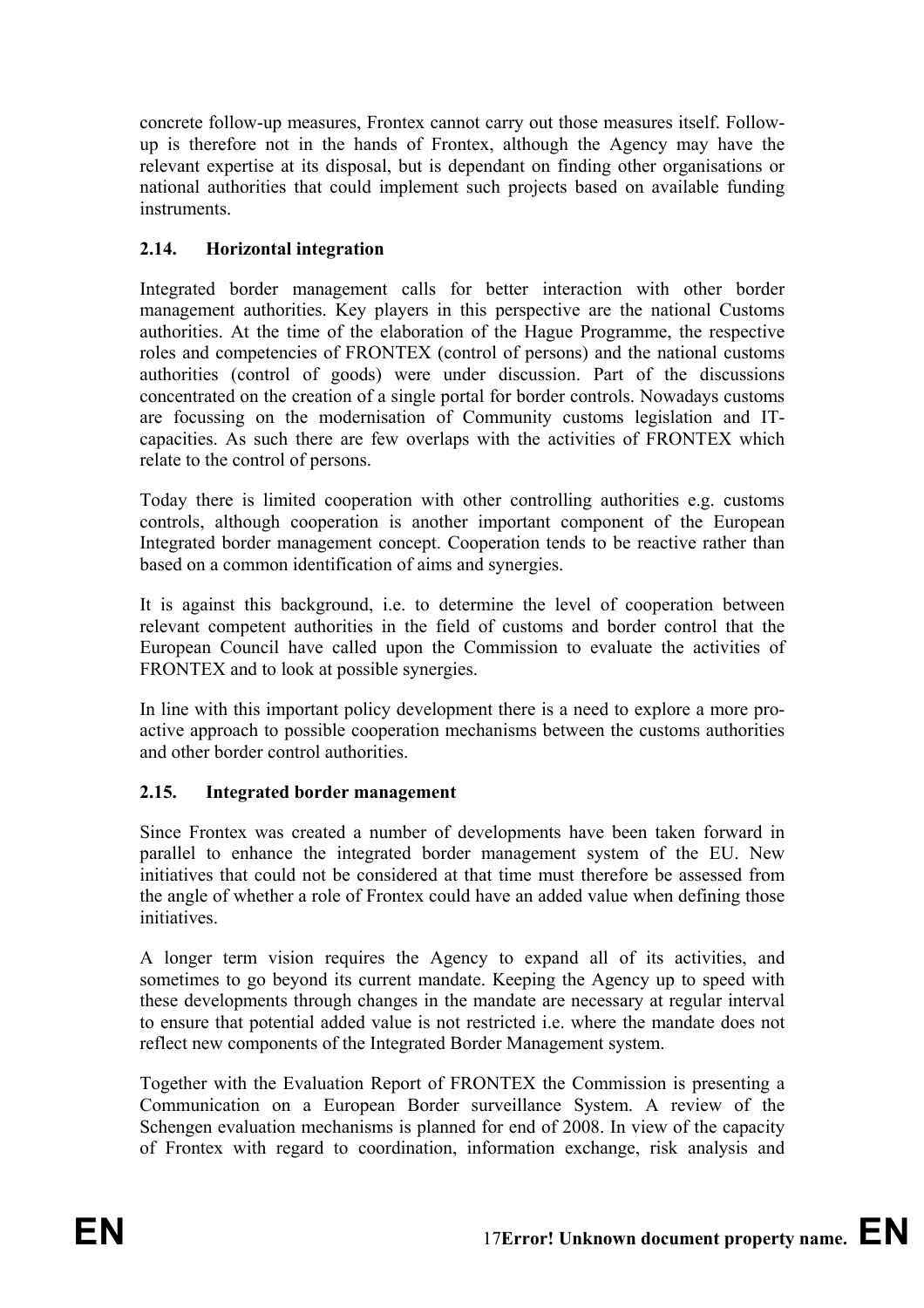training it could clearly enhance the extent to which these initiatives can reach their policy objectives.

As a long-term vision, the Commission launched the concept of a European Border Guard in its Communication of 2002. However, a series of legal and political constraints remain today, including the difficulty to grant the prerogatives of public authority entitled to perform border controls on the territory of the Member State where they are deployed.

Through the establishment of the RABITs indications will be provided on the added value at the European level of the deployment of these 'EU teams' as well as whether the legal framework put in place by the RABIT Regulation, which also covers guest officers serving in joint operations, provides for sufficient clarity and efficiency when coordinating operations between Member States. At this stage it is too early to evaluate the impact of the RABITs as no deployments have taken place so far.

Operational coordination has already proved itself as the key instrument of the European Union in ensuring operational solidarity and channelling resources to the sections of the external border with the greatest needs i.e; the Southern maritime borders. Whether current tools are sufficient for meeting the objectives of coordinating Member States' efforts in controlling the external borders must be kept under close review.

This includes also the substantial financial means made available through the financial support mechanism provided by the European Border Fund. Both the EBF and the Agency aim at supporting the same policy objectives in a complementary fashion, and their impact in the longer term will be monitored carefully by the **Commission** 

### **3. OBJECTIVES**

The evaluation report is the response of the Commission to the request of the European Council as included in the Hague Programme.

The policy objectives, whilst responding to the specific request of the European Council in the Hague Programme and against the problem definition described in section 2 above are identified below. They correspond to the objectives set for the Agency at the time of its inception (Regulation No 2007/2004) and are still valid for the integrated border management policy of the Union as a whole.

### **3.1. General policy objectives**

The general policy objectives can be defined as follows:

- 1) contribute to an integrated management of the external borders at European level
- 2) effective control of the external borders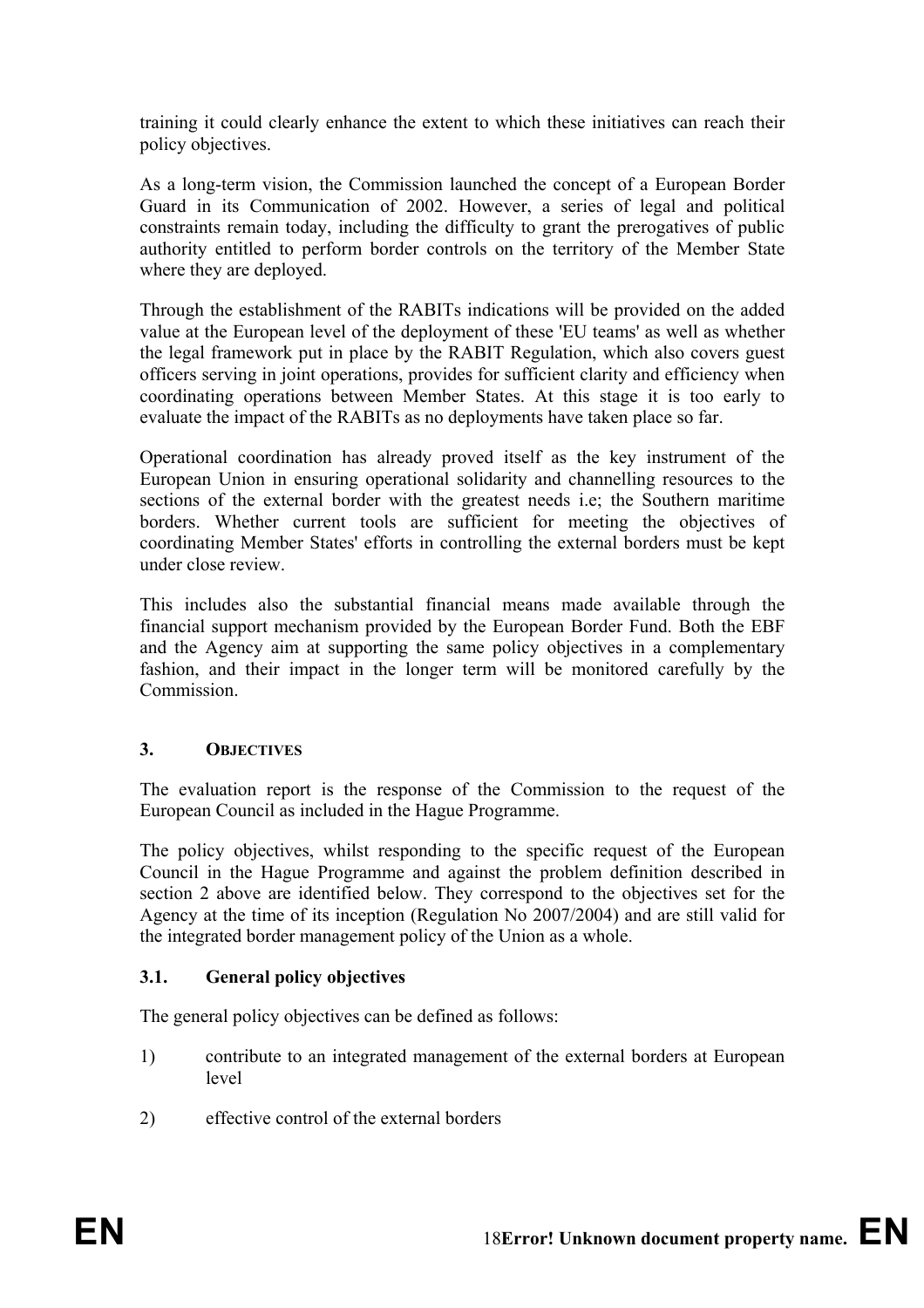3) facilitate the application of existing and future Community measures relating to the management of the external borders by ensuring the coordination of operational cooperation between Member States.

# **3.2. Specific policy objectives**

The specific policy objectives can be defined as the enumeration of tasks in the current mandate of the Agency; see Article 2(a-g) of the Frontex Regulation. All specific objectives contribute to all general policy objectives, but the most direct links are explained below.

- Coordinating operational cooperation between Member States in the field of management of external borders. This involves notably the implementation of joint operations based on contributions and participation of Member States including technical equipment and the implementation of the European patrols Network, which allows for reinforcing controls at specific sections and developing best practices between Member States. This specific objective contributes directly to the second and third general policy objective.
- Assisting Member States on training of national border guards, including the establishment of common training standards. This contributes directly to all three policy objectives, as all are dependant on competent staff of national border guard authorities, and in particular the policy objective of facilitating the application of the acquis.
- Carrying out risk analyses. This may include also measures to facilitate the exchange of information relevant for the tasks of the Agency and the Member States, as well as cooperation with other agencies and international organisations. This contributes to all three policy objectives, as the results feed into all four levels of the integrated border management, especially measures in cooperation with third countries, measures at the border, and measures within the Schengen area. Risk analyses allows for focussing resources in response to threats and therefore to an effective control of the borders, and also to identifying needs for operational cooperation between Member States.
- Following up on the development of research relevant for the control of external borders. This objective contributes directly to the first policy objective as it allows for developing the integrated border management model as a whole, and indirectly to the other two policy objectives.
- Assist Member States in circumstances requiring increased technical and operational assistance at external borders. This may include also making use of any equipment acquired by the Agency. This contributes to, in particular, maintaining an effective control in times of particular pressure at specific sections of the border.
- Provide Member States with the necessary support in organising joint return operations. This contributes to the first policy objective, as returns form an important part of the integrated border management system as a whole.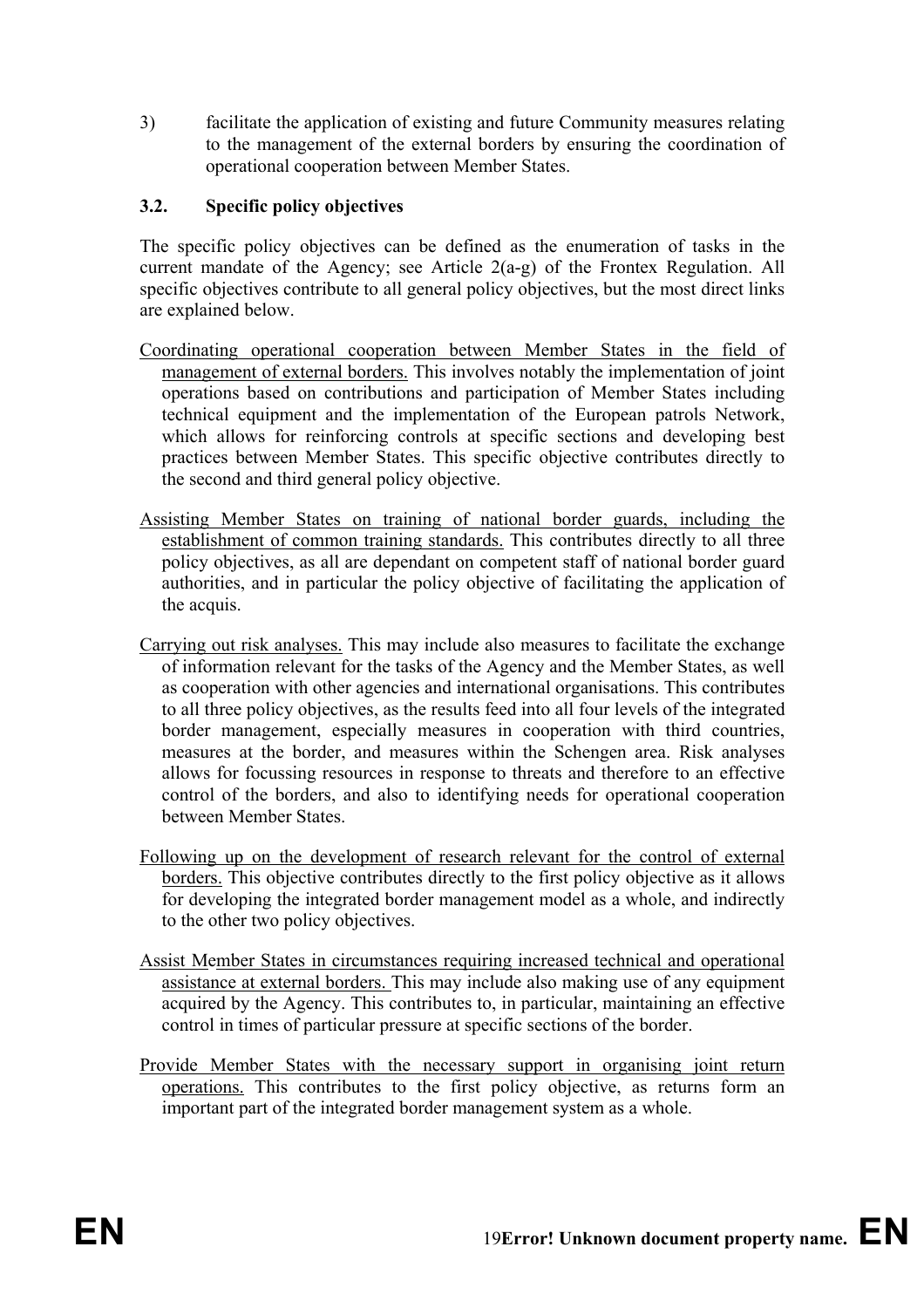Deploy Rapid Border Intervention Teams to Member States. This contributes to, in particular, maintaining an effective control in times of particular pressure at specific sections of the border.

To the specific objectives listed in Article 2 of the Frontex Regulation should also be added the facilitation of operational cooperation between the Agency and third countries, and cooperation between the Agency and the authorities of third countries. Such cooperation may cover exchange of information and common risk analyses, training, and joint operational activities. This specific objective contributes directly to the first policy objective, and indirectly to the second and the third having regard to potential effects on more effective border control and more effective operational coordination.

# **4. POLICY OPTIONS**

This Section elaborates the policy options that contribute to reaching the overall objectives and provide solutions to the identified problems referred to in section 2.

The policy options include 15 separate recommendations which have been grouped into three policy options:

Policy Option 1: A **status quo** policy option;

Policy Option 2: An option including mainly non-legislative recommendations that should be relatively inexpensive, uncontroversial and straightforward to implement in the **short/medium term**;

Policy Option 3: An option including all of the recommendations of policy option 2 plus additional recommendations for the **longer term** that will require further discussion.

The policy options are outlined in Table 4.1. The recommendations have been **numbered and classified** according to whether they **could imply a legislative (L)** or **non legislative action (NL)**, i.e. whether they would require an amendment to the current mandate (Council Regulation 2007/2004) of the Agency through a legislative proposal from the Commission or whether they can be undertaken **within** the current mandate.

### **4.1. Table – Overview of Policy Options**

| Description of policy option                                           |                                                                                                                           |  |  |  |  |
|------------------------------------------------------------------------|---------------------------------------------------------------------------------------------------------------------------|--|--|--|--|
| No changes are made to the current situation<br><b>Policy Option 1</b> |                                                                                                                           |  |  |  |  |
|                                                                        |                                                                                                                           |  |  |  |  |
|                                                                        | Policy Option 2   1. Technical equipment                                                                                  |  |  |  |  |
|                                                                        | The potential of CRATE, and the commitments made by<br>Member States, must be exploited to the full for all activities of |  |  |  |  |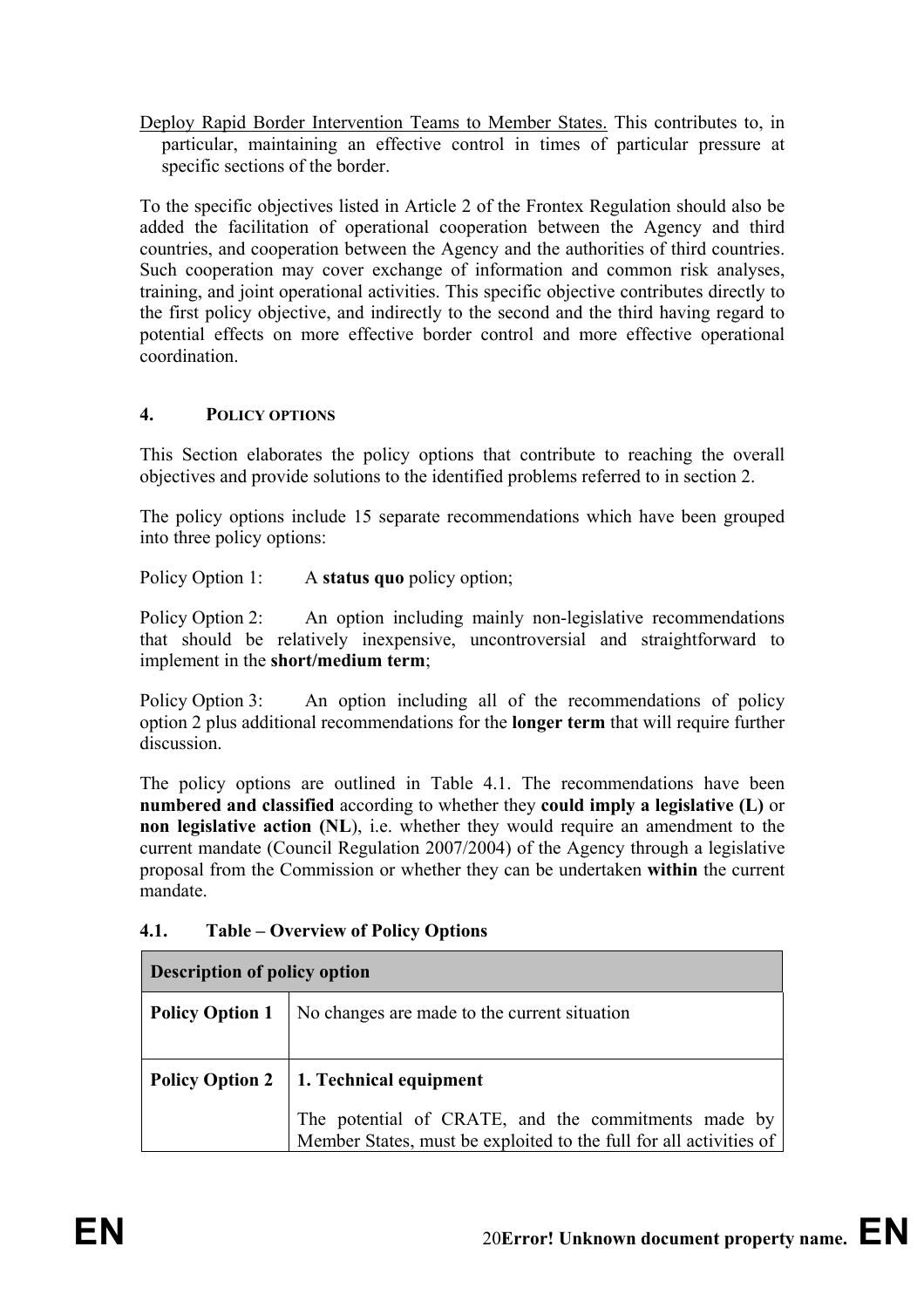| <b>Description of policy option</b> |                                                                                                                                                                                                                                                                                                                                                                                 |  |  |  |  |
|-------------------------------------|---------------------------------------------------------------------------------------------------------------------------------------------------------------------------------------------------------------------------------------------------------------------------------------------------------------------------------------------------------------------------------|--|--|--|--|
|                                     | the Agency (NL)                                                                                                                                                                                                                                                                                                                                                                 |  |  |  |  |
|                                     | 2. Specialised branches                                                                                                                                                                                                                                                                                                                                                         |  |  |  |  |
|                                     | Consideration should be given to the setting up of specialised<br>branches in the relevant geographical areas (NL)                                                                                                                                                                                                                                                              |  |  |  |  |
|                                     | 3. Relation between joint operations and the EPN                                                                                                                                                                                                                                                                                                                                |  |  |  |  |
|                                     | FRONTEX to analyse how semi-permanent joint operations<br>can be merged with the European Patrol Network (NL)                                                                                                                                                                                                                                                                   |  |  |  |  |
|                                     | 4. Risk analysis                                                                                                                                                                                                                                                                                                                                                                |  |  |  |  |
|                                     | Joint risk analysis with Europol, international organisations and<br>relevant third countries, and frequent geographical and/or<br>theme oriented joint risk analysis, with relevant partners,<br>should be encouraged (NL)                                                                                                                                                     |  |  |  |  |
|                                     | 5. Management of ICONet                                                                                                                                                                                                                                                                                                                                                         |  |  |  |  |
|                                     | Task FRONTEX with the management of ICONet, under the<br>present or another technical platform such as the FRONTEX<br>Information System (NL)                                                                                                                                                                                                                                   |  |  |  |  |
|                                     | <b>6. Management of CIREFI</b>                                                                                                                                                                                                                                                                                                                                                  |  |  |  |  |
|                                     | Task FRONTEX to centralise the exchange of operational<br>information related to illegal immigration (NL)                                                                                                                                                                                                                                                                       |  |  |  |  |
|                                     | 7. Own technical equipment                                                                                                                                                                                                                                                                                                                                                      |  |  |  |  |
|                                     | To ensure the availability of equipment through FRONTEX<br>acquiring its own equipment for border control, for instance to<br>be used by the RABIT teams (NL)                                                                                                                                                                                                                   |  |  |  |  |
|                                     | 8. Return                                                                                                                                                                                                                                                                                                                                                                       |  |  |  |  |
|                                     | Strengthen the role of FRONTEX regarding return operations –<br>examine the possibility to use CRATE as a means for sharing<br>technical equipment between member States (L)                                                                                                                                                                                                    |  |  |  |  |
|                                     | 9. Training                                                                                                                                                                                                                                                                                                                                                                     |  |  |  |  |
|                                     | Training offered to border guards should take into account and<br>include relevant provisions of European and international rules<br>on asylum, the law of the sea and fundamental rights.<br>Specialised training courses should therefore be offered by<br>FRONTEX on these aspects, in order to increase the<br>availability of border guards with the necessary competences |  |  |  |  |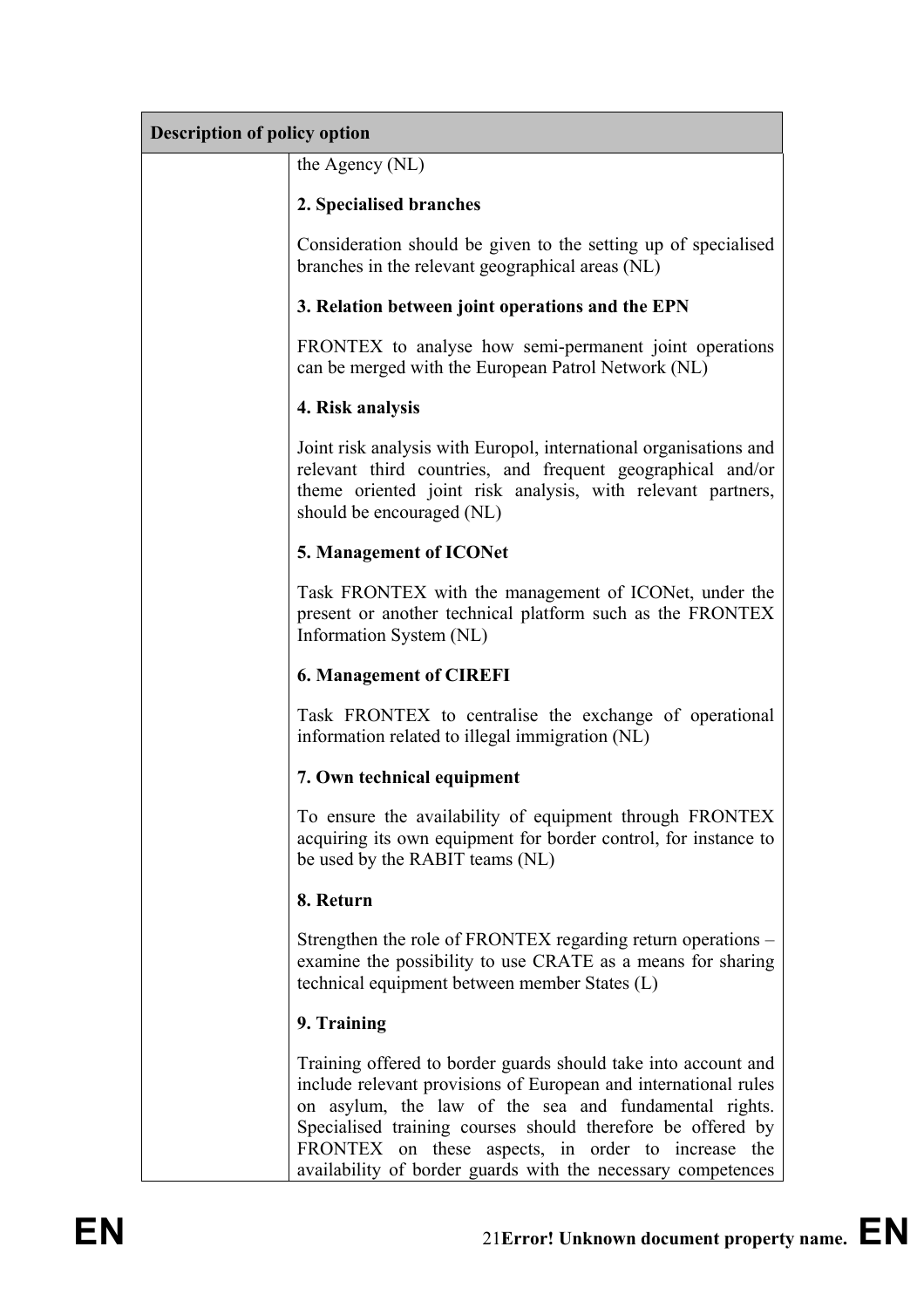| <b>Description of policy option</b> |                                                                                                                                                                                                                                                                                                                                                                                                                                 |  |  |  |  |  |
|-------------------------------------|---------------------------------------------------------------------------------------------------------------------------------------------------------------------------------------------------------------------------------------------------------------------------------------------------------------------------------------------------------------------------------------------------------------------------------|--|--|--|--|--|
|                                     | and contribute to a consistent approach to situations involving<br>search and rescue coordination (NL)                                                                                                                                                                                                                                                                                                                          |  |  |  |  |  |
|                                     | 10. Research                                                                                                                                                                                                                                                                                                                                                                                                                    |  |  |  |  |  |
|                                     | Implement joint projects aiming at real<br>life<br>operational testing of new technologies, to assess their<br>feasibility and impact on current procedures as border<br>crossing points (NL)                                                                                                                                                                                                                                   |  |  |  |  |  |
| <b>Policy Option 3</b>              | All measures mentioned under Policy option 2 plus:                                                                                                                                                                                                                                                                                                                                                                              |  |  |  |  |  |
|                                     | 1. Schengen evaluation                                                                                                                                                                                                                                                                                                                                                                                                          |  |  |  |  |  |
|                                     | The mechanism to perform Schengen evaluations is currently<br>under review. The Commission will present a proposal to that<br>effect in the second half of 2008. In that perspective it is clear<br>that FRONTEX could provide added value to such an<br>evaluation mechanism through its expertise on external border<br>control and on the potential links to its other activities, notably<br>training and risk analysis (L) |  |  |  |  |  |
|                                     | 2. Cooperation with third countries                                                                                                                                                                                                                                                                                                                                                                                             |  |  |  |  |  |
|                                     | Priority should be given to strengthened cooperation with those<br>third countries that have been identified as problem areas<br>through the joint operations coordinated by FRONTEX.<br>Evaluate a possible extension of the current FRONTEX<br>mandate allowing the Agency to implement pilot projects with<br>third countries as beneficiaries. (L)                                                                          |  |  |  |  |  |
|                                     | 3. Future operational coordination                                                                                                                                                                                                                                                                                                                                                                                              |  |  |  |  |  |
|                                     | Initiate an in-depth reflection on the long-term strategy,<br>including issues related to an EU border guard. (L)                                                                                                                                                                                                                                                                                                               |  |  |  |  |  |
|                                     | 4. Border surveillance                                                                                                                                                                                                                                                                                                                                                                                                          |  |  |  |  |  |
|                                     | Frontex to take on the role as a hub for information exchange in<br>a future European border surveillance system and take on the<br>development of a pre-frontier intelligence picture. (1)                                                                                                                                                                                                                                     |  |  |  |  |  |
|                                     | 5. Customs and horizontal integration                                                                                                                                                                                                                                                                                                                                                                                           |  |  |  |  |  |
|                                     | Pilot projects at European level could support the coordination<br>between the activities of national border guard authorities and<br>national customs authorities. FRONTEX, the Commission and<br>Member States should explore the possibility of conducting                                                                                                                                                                   |  |  |  |  |  |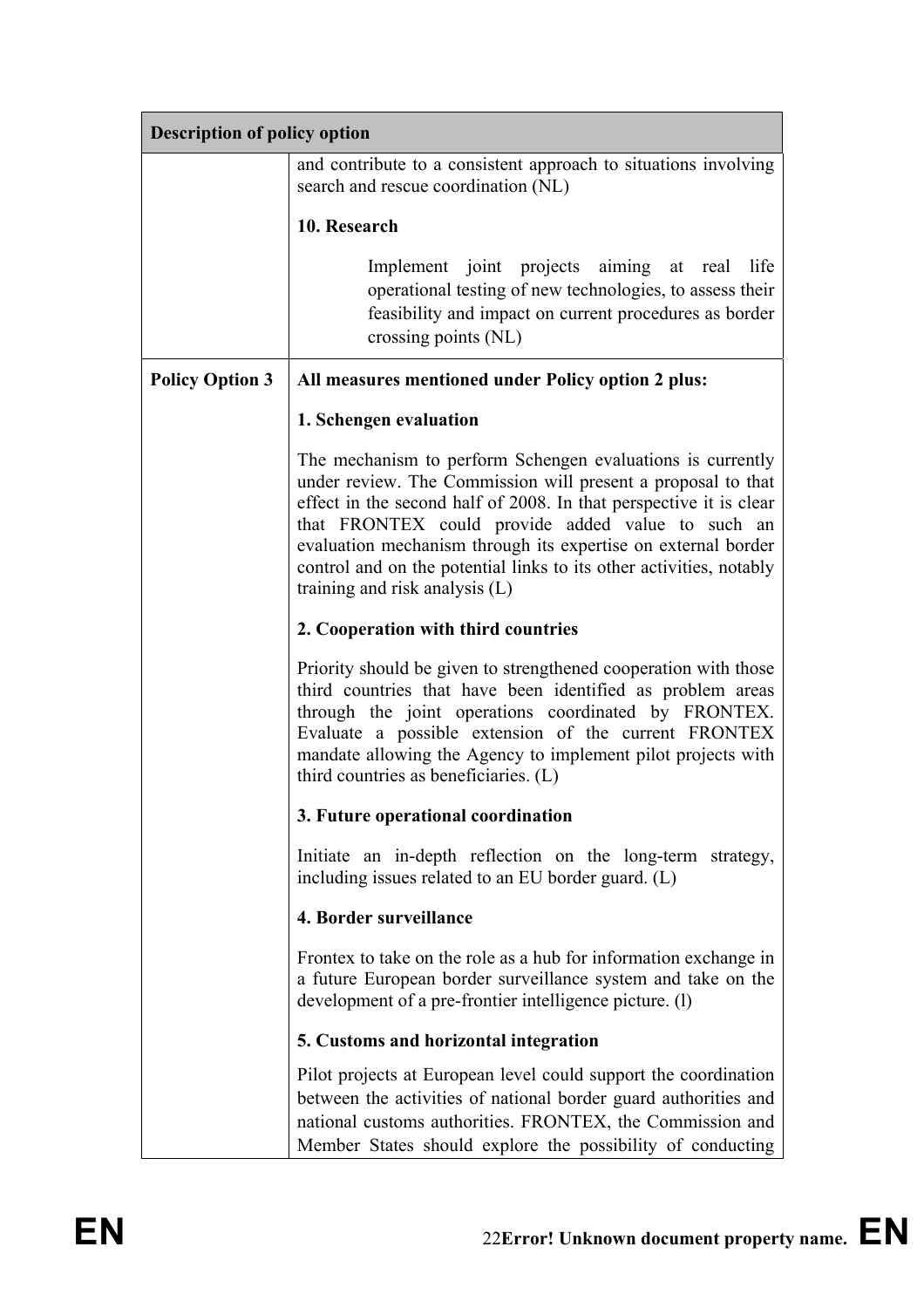| <b>Description of policy option</b> |                                                           |  |  |  |  |  |  |
|-------------------------------------|-----------------------------------------------------------|--|--|--|--|--|--|
|                                     | <b>FRONTEX-led</b> joint operations in coordination with  |  |  |  |  |  |  |
|                                     | cooperation projects of national customs authorities (NL) |  |  |  |  |  |  |

#### **5. ASSESSMENT OF THE IMPACTS OF POLICY OPTIONS**

The policy options and their component recommendations have been assessed against the following criteria.

- Does the option/recommendation contribute to meeting the policy objectives?
- Does the recommendation have an impact on external countries/partners?
- Can the involved costs be (or become) part of the FRONTEX budget and how high are they; what are the implications for the budgets of the Member States?
- What are the possible impacts on fundamental rights?
- Are the envisaged actions, following the recommendations, within the existing mandate of the Agency or not?
- Do other options/recommendations exist that would equally achieve the policy objectives?

The policy options are a combination of recommendations. Most of the recommendations are complementary rather than alternative means to achieve the same ends. In these circumstances it is necessary to consider each action individually.

### **5.1. Policy Option 1 – Status quo**

• No changes are made to the current situation i.e. the current European legislative instruments are maintained without change and priority setting is left to the internal procedures of the Agency and Council conclusions as may be relevant

### a) **Does the option/recommendation solve the identified shortcoming?**

The status quo provides for an improvement on the quality of border control at the external EU borders. Maintaining the existing level does not allow for the necessary fine-tuning of the activities of the Agency in the short/medium term perspective to take into account the results of the evaluation, which in turn would help in reaching the policy objectives in a more enhanced manner. The status quo would not meet expectations of the Council and the EP having regard to their expectations on the Agency and interest in that the Commission initiates a debate on its future directions and priorities.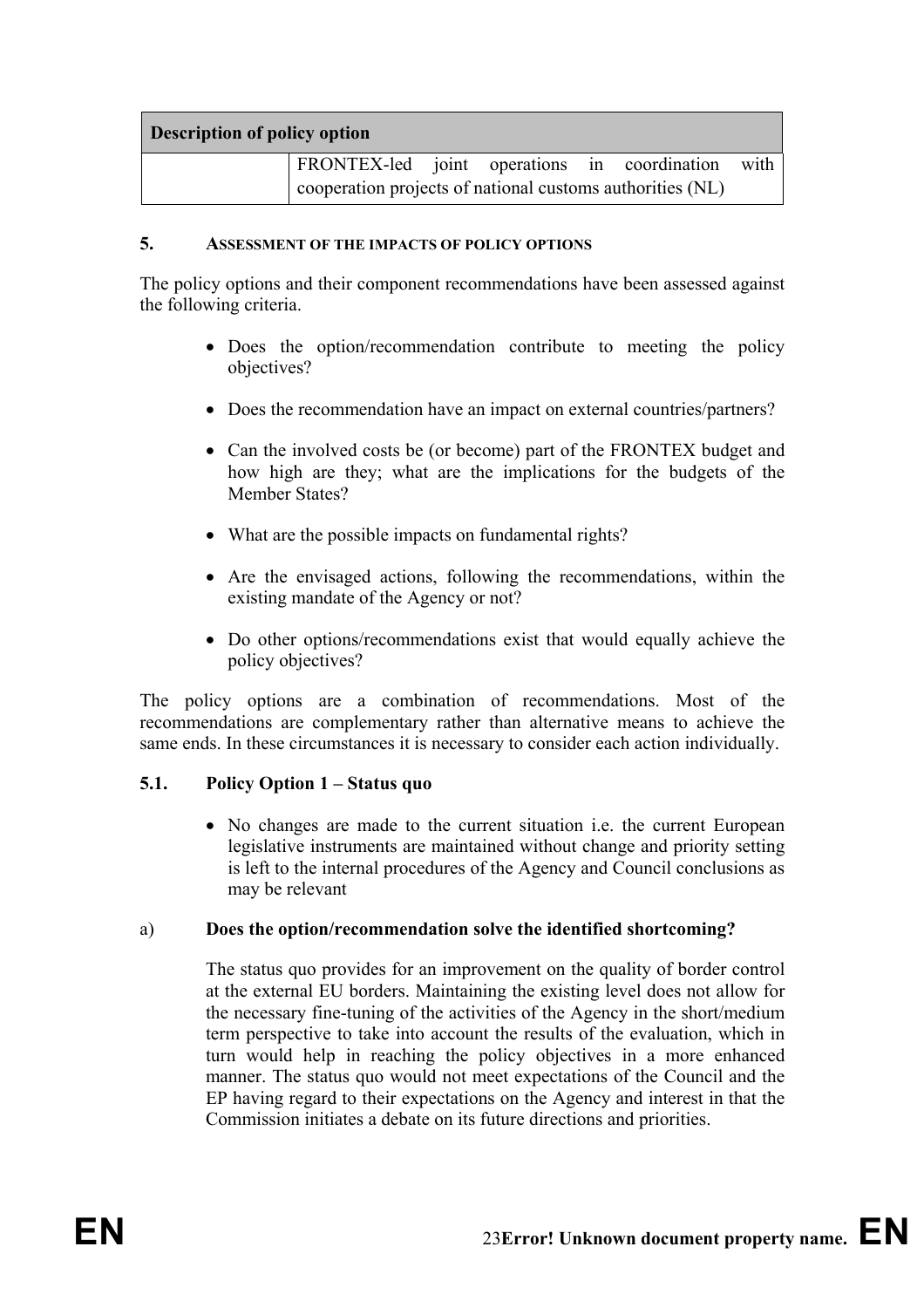### b) **Does the option/recommendation have an impact on external countries/partners?**

The impact on the external partners remains at its actual level.

#### c) **Can the involved costs be (or become) part of the FRONTEX budget and how high are they?**

No impact on the FRONTEX budget

### d) **What are the possible impacts on fundamental rights?**

Impact remains at the current level, with limited support to Member States for meeting their obligations.

#### **e) Are the envisaged actions, following the recommendations, within the existing mandate or not?**

Yes

### **5.2. Policy Option 2 – Short and medium term recommendations**

This option provides for a series of ten recommendations related to the activities of the Agency which can be implemented in the short to medium term. Their specific advantage is that the majority of them do not require changes to the current mandate.

The recommendations are made on the basis of the experiences gathered so far and take into account the political desiderata and remedy some shortcomings in the functioning of the Agency.

**The impacts they have on the budget are minimal** taking into account that the budgetary authorities have already substantially enhanced the budget of the Agency as from 2008.

The relation with other Community policies and more in particular with the European Integrated Border Management policy, is positive as the recommendations that are part of this policy option maximise the activities the Agency can conduct within its current mandate.

The ten recommendations of policy option 2, except the recommendation on return, do not require a change of the current legislative framework in which the FRONTEX Agency coordinates the operational cooperation between Member States in the field of management of external borders.

All the recommendations concern intensifying the coordination role of FRONTEX, therefore the impact on the administrative burden of Member States should remain unchanged compared to maintaining the status quo.

5.2.1. Technical equipment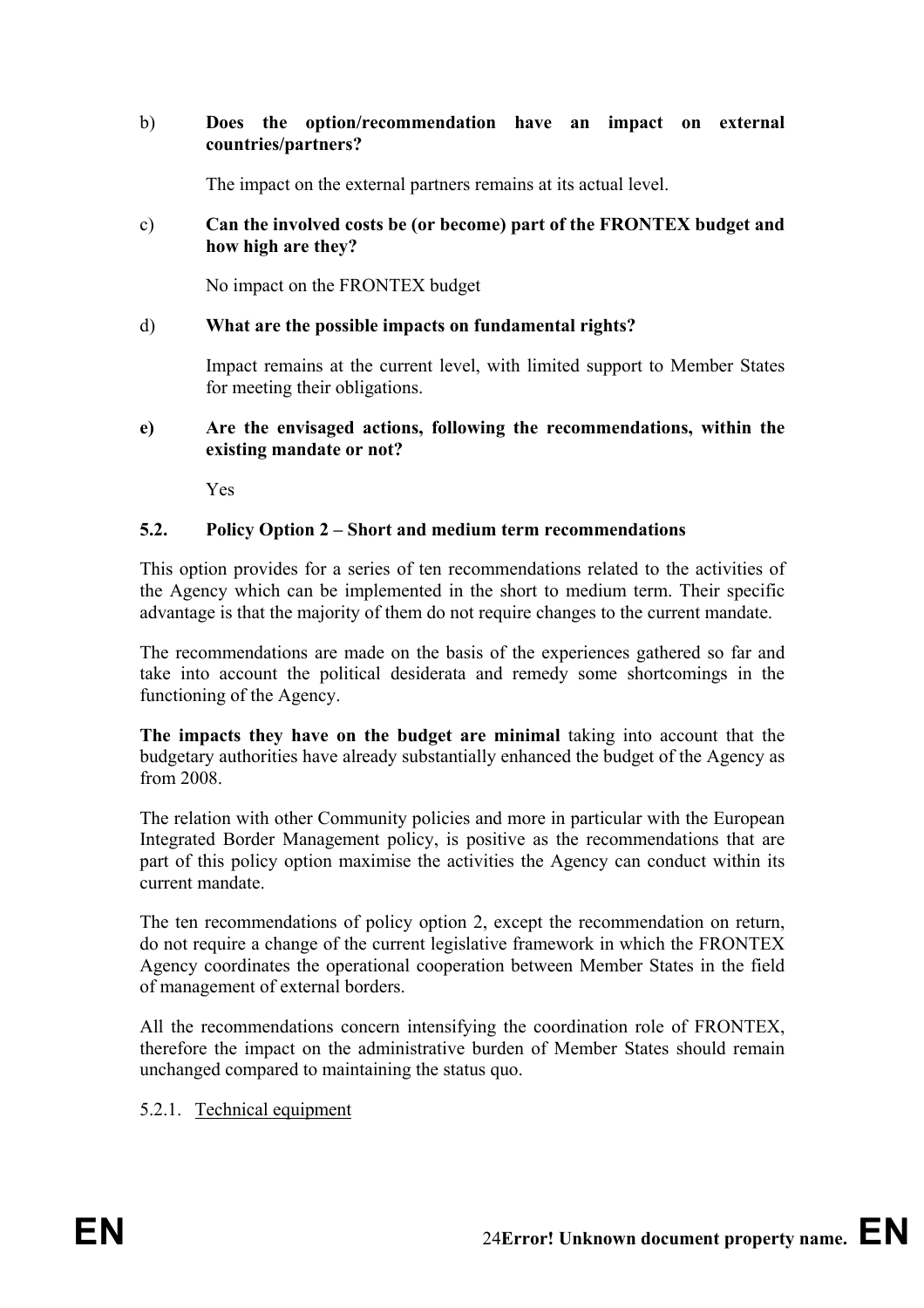**Recommendation:** The potential of the equipment part of CRATE, and the commitments made by Member States, must be exploited to the full for the multiple activities of the Agency.

### **a) Does the option/recommendation solve the identified shortcoming?**

An enormous effort has already been undertaken by Member States and FRONTEX to find the most appropriate ways to put technical equipment at the disposal of joint operations. Experience has demonstrated that the technical equipment is mostly provided by those Member States which are hosting joint operations.

As there is a general political commitment of all Member States to provide technical equipment when the need arises, its broader usage will be beneficial for the operational activities of the Agency. Enhancing joint operations will contribute to an effective control at the external borders in those areas where the migratory pressure is the highest.

#### **b) Does the option/recommendation have an impact on external countries/partners**?

No direct impact as the question of returns needs to be managed separately.

#### **c) Can the involved costs be (or become) part of the FRONTEX budget and how high are they?**

The costs can be integrated in the FRONTEX budget. They are likely to be medium depending on the further evolution in the numbers of joint operations carried out by the Agency. The Agency is co-financing the equipment deployed during joint operations and RABITs – the more intense usage of equipment, especially as operations are gradually taking place over longer periods of time, will cost more for the Agency and the Member States. According to the rules of procedures of the Agency a maximum of 80 % of the total eligible costs of the operations is supported by the Agency budget.

As an example for the year 2007 an amount of approximately 15 million  $\epsilon$ will be spent by the Agency on operational coordination. This means that 3,75 million will be paid by those MS participating in the joint operations.

In this context it should be noted that the magnitude of the costs is very difficult to project because costs are:

- directly linked to the number and duration of joint operations coordinated by the FRONTEX Agency;
- these operations are based on risk analysis thus very difficult to predict where operations will take place;
- MS are invited by FRONTEX to participate in the joint operations impossible to predict which MS will participate in future operations, nor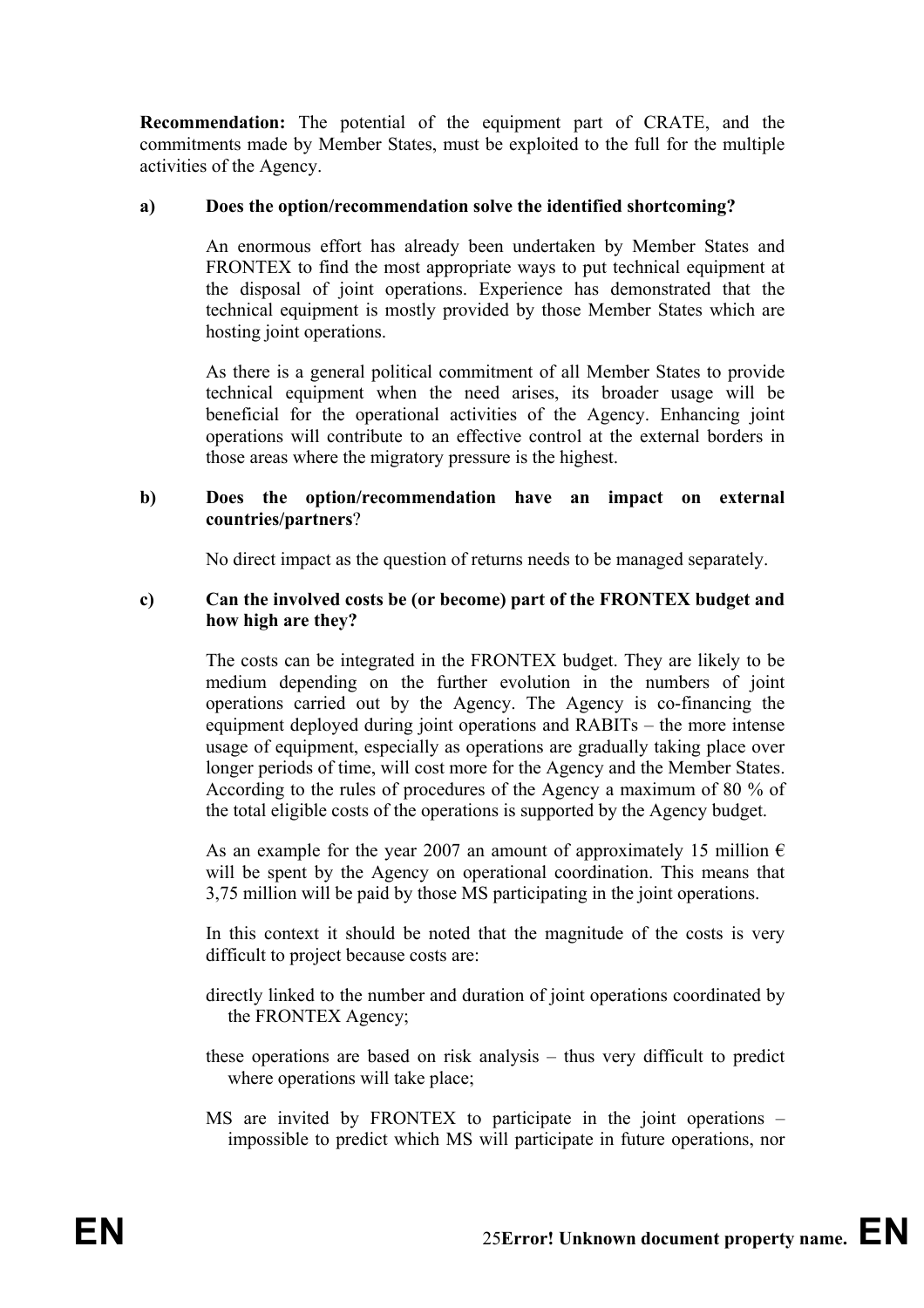which means will they put at the disposal of the Agency for the operations.

Regarding the impact on the budget of MS, it is equally difficult to predict how for instance operations of a longer duration will affect the budgets of MS. An overview of the different components of the national budgets has been carried out by DG JLS in the year 2003. It demonstrates that there are substantial differences between MS on how they calculate the expenses for border control.

Some MS calculate the expenses for transport, surveillance equipment, information systems, salaries of personnel, training and various types of investments. Others add expenses related to overall administrative costs, rent and maintenance of buildings, uniforms. Some MS have an additional breakdown as they have different border control authorities in place (e.g. Italy, Guardia di Finanza, Coast Guard, Ministry of Interior, etc.).

### **d) What are the possible impacts on fundamental rights?**

No direct impact.

### **e) Are the envisaged actions, following the recommendations, within the existing mandate or not?**

The recommendation to use the technical equipment forming part of CRATE **does not need a revision of the current mandate of the Agency.**

### **f) Do other options/recommendations exist that would equally achieve the policy objectives?**

In addition to the 'status quo' scenario of policy option 1, the only alternative that would address this shortcoming would consist in FRONTEX buying all the necessary technical equipment to be used in joint operations. This would mean buying several airplanes, helicopters, radars, vessels, trucks, etc. which is not a realistic option from a financial perspective.

### 5.2.2. Specialised branches

**Recommendation:** The setting up of a specialised branch for the southern maritime border, which would handle the day-to-day coordination of operations in that region.

### **a) Does the option/recommendation solve the identified shortcoming?**

The setting up of specialised branches in key areas will enhance the level of coordination of the activities by the Agency. It allows for more direct contacts with the host Member State(s) and real-time coordination of the operation(s). The efficiency of joint operations would therefore be enhanced and contribute to more effective border control as well as facilitate the application of Community law by enhancing operational coordination.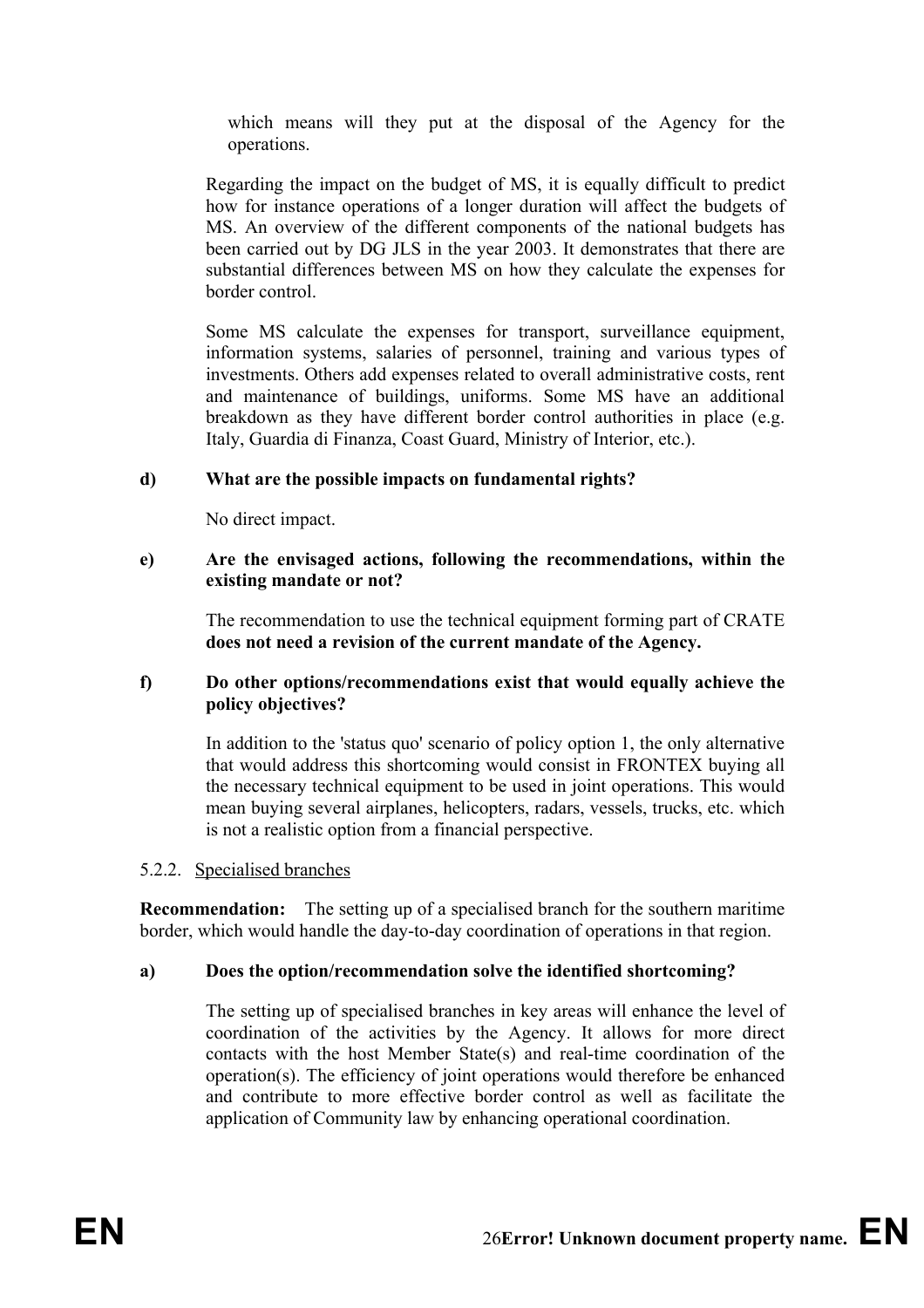### **b) Does the option/recommendation have an impact on external countries/partners?**

The establishment of specialised branches could allow for better and sustained contacts with relevant third countries in the region.

### **c) Can the involved costs be (or become) part of the FRONTEX budget and how high are they?**

Although already part of the tasks, but not implemented yet, the setting up of specialised branches by the Agency in Member States will represent a certain additional cost for the budget of the Agency, especially for administrative expenditure. The precise impact would need to be quantified by the Agency based on different scenarios for the size and precise tasks that such a branch would have.

No direct impact on the budgets of Member States.

### **d) What are the possible impacts on fundamental rights?**

None

#### **e) Are the envisaged actions, following the recommendations, within the existing mandate or not?**

As the setting up of specialised branches is explicitly foreseen in the current legal framework, **no changes to the mandate of the Agency are necessary.** 

#### **f) Do other options/recommendations exist that would equally achieve the policy objectives?**

No alternatives are known that would address the identified shortcoming regarding the setting up of specialised branches within the existing legal framework.

#### 5.2.3. Relation between joint operations and the EPN

**Recommendation:** FRONTEX to analyse how the semi-permanent joint operations can be merged with the European Patrol Network.

### **a) Does the option/recommendation solve the identified shortcoming?**

Numerous illegal immigration routes are aiming to cross the European Southern maritime borders. To tackle this phenomenon a series of joint operations are taking place in that area and since 2007 the EPN is taking place in the same geographical area. That region is qualified as a 'hot spot', frequent and more permanent activities should take place to tackle effectively illegal immigration in that area. To ensure a coherent approach the merge of the joint operations and the EPN at the Southern maritime borders could be envisaged. The impact can only be assessed based on a deeper analysis to be carried out by Frontex, but the recommendation should contribute to the objectives of more effective border control and better coordination.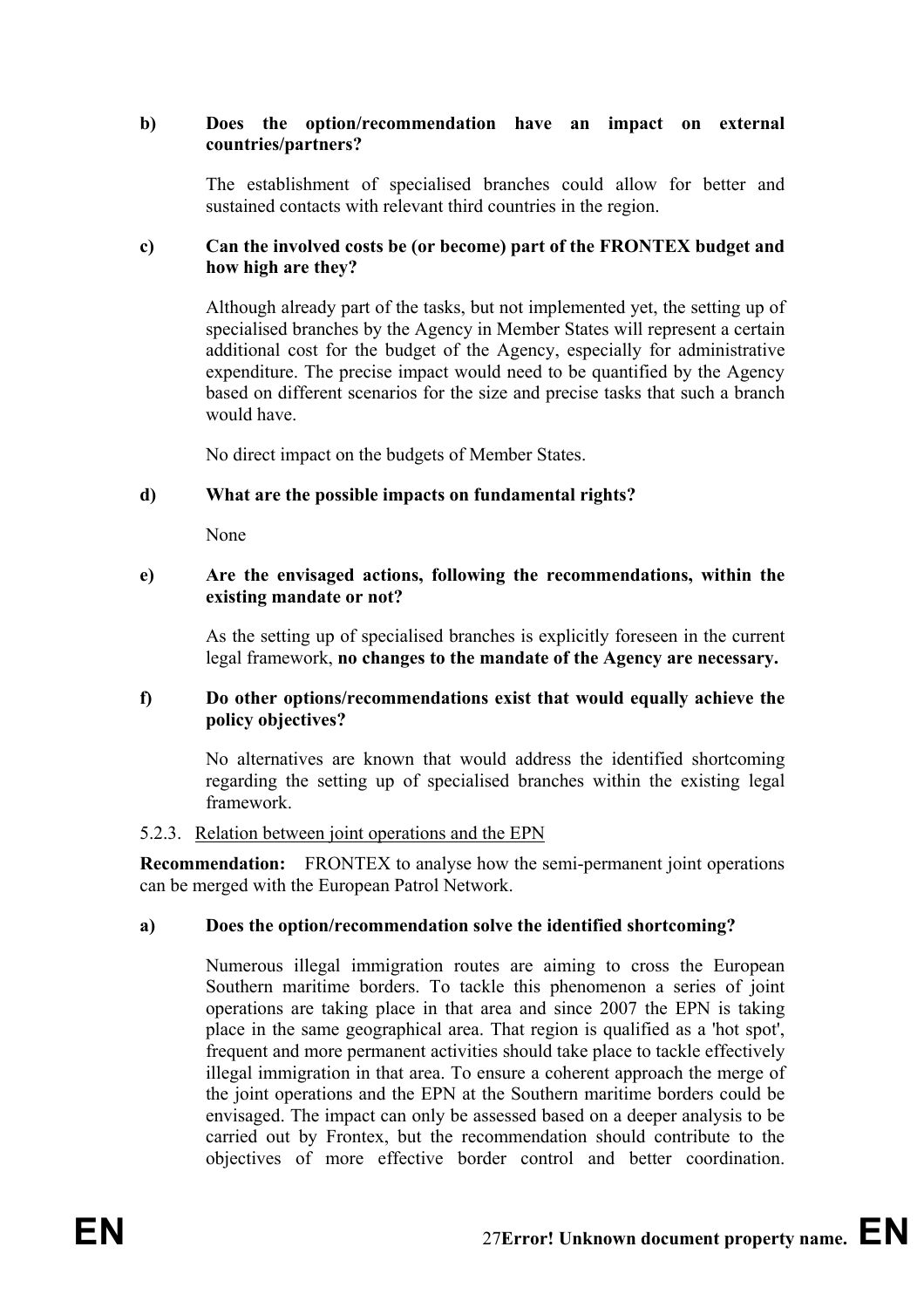Questions relating to the complementarity of the various initiatives and activities of the Agency are often put by stakeholders.

### **b) Does the option/recommendation have an impact on external countries/partners?**

 $N<sub>0</sub>$ 

### **c) Can the involved costs be (or become) part of the FRONTEX budget and how high are they?**

A merge of the joint operations and the EPN taking place on the maritime borders will avoid the current risk of overlaps whilst at the same time represent an important economy of scale in the deployment of human and financial resources. This will have positive repercussions on the budget of the Agency and of Member States. See explanatory details on the impact on the budget of FRONTEX and the Member States under 5.2.1. (c).

### **d) What are the possible impacts on fundamental rights**?

None

#### **e) Are the envisaged actions, following the recommendations, within the existing mandate or not?**

This would not require a change in the current mandate of the Agency.

### **f) Do other options/recommendations exist that would equally achieve the policy objectives?**

The only alternative is to keep the current situation i.e. continue to conduct in parallel joint operations and the European Patrol Network in the same geographical area. By doing so the Union is missing a possibility to realise some important economies of scale in financial and human resources.

### 5.2.4. Risk analysis

**Recommendation:** Joint risk analysis with Europol, international organisations and relevant third countries should be encouraged, as well as more frequent geographical and/or theme oriented risk analysis with relevant partners.

### **a) Does the option/recommendation solve the identified shortcoming?**

Risk analysis is the key for a successful coordination of operational activities conducted by Member States. Conducting common risk analysis with Member States, Europol, International organisations and third countries will provide added value to the quality of the European risk analysis model FRONTEX is tasked to develop. Risk analysis underpins however not only operational coordination but essentially all activities of the Agency and is of key value for the Member States also. The action should therefore have a positive impact on all three objectives.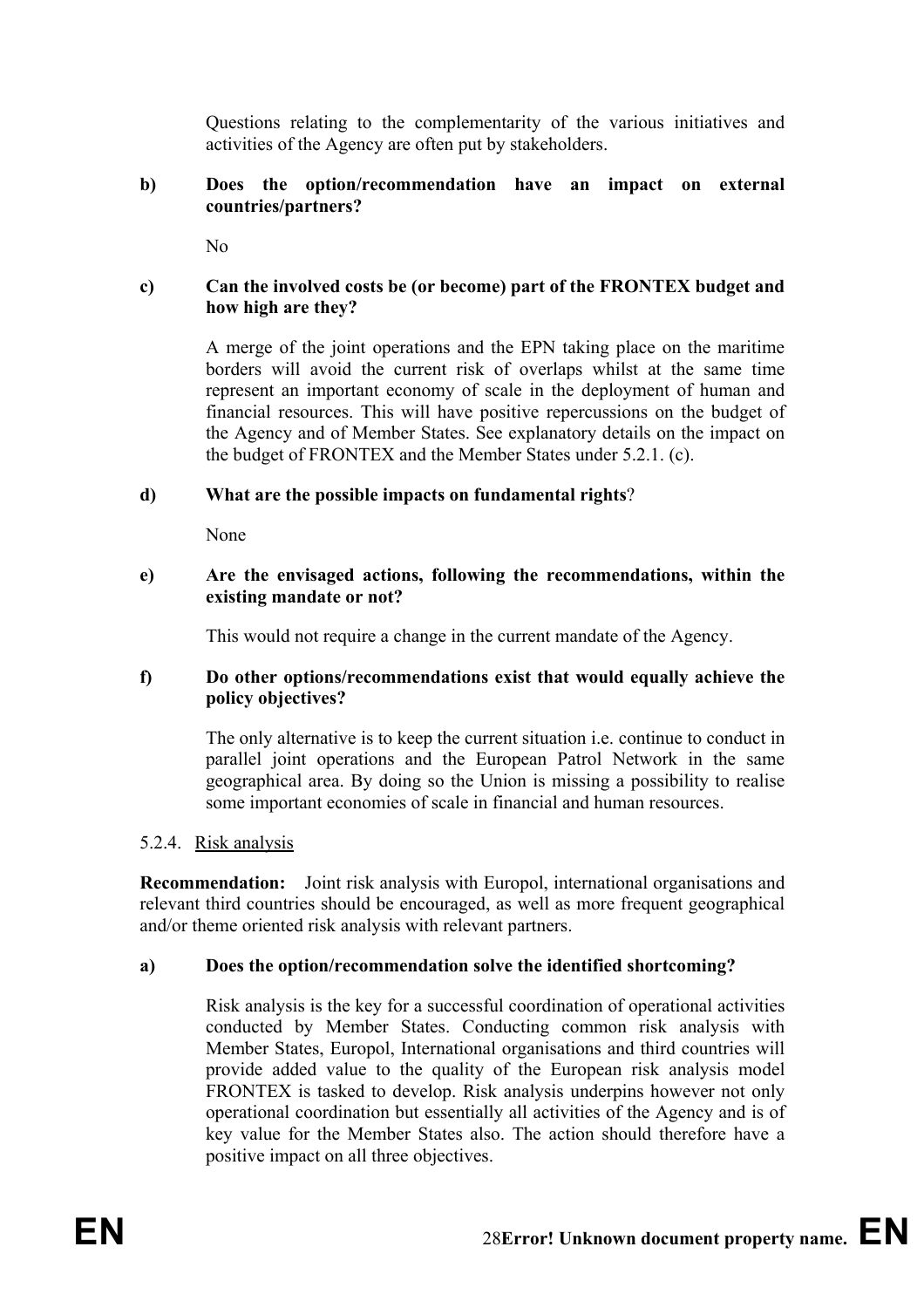#### **b) Does the option/recommendation have an impact on external countries/partners?**

Initiating and performing joint risk analysis with relevant partners and third countries has an impact on the working relation with third countries. These activities should remain subject to the overall EU external policy. A positive impact is that through these newly established arrangements and joint reports; the information exchange on existing problems and tendencies is enhanced, thus also benefiting third countries for carrying out their own risk analysis and enhancing the control of their own borders.

#### **c) Can the involved costs be (or become) part of the FRONTEX budget and how high are they?**

These costs are part of the budget. The expected cost impact of this recommendation is low.

#### **d) What are the possible impacts on fundamental rights?**

None

#### **e) Are the envisaged actions, following the recommendations, within the existing mandate or not?**

This does not require a change of the current mandate of the Agency.

### **f) Do other options/recommendations exist that would equally achieve the policy objectives?**

No alternatives are known to address this shortcoming within the current mandate. Member States cannot act as a partner to Europol or other organisations for the purpose of risk analysis at European level.

5.2.5. Management of ICONet (Information and Co-ordination Network for Member States' Migration Management Services)

**Recommendation:** Task the Agency with the management of ICONet under the present or another technical platform, i.e. the FRONTEX Information System

### **a) Does the option/recommendation solve the identified shortcoming?**

The action responds to the operational needs of the Member States' migration management services providing a flexible structure of the technical platform, which can be adopted rapidly to the evolving needs and priorities.

The structure and methods of information gathering and supply will be the responsibility of the Agency (already tasked to provide general and tailored risk analysis).

The FRONTEX Information System could be designed as the relevant communication network including the handling of classified information - a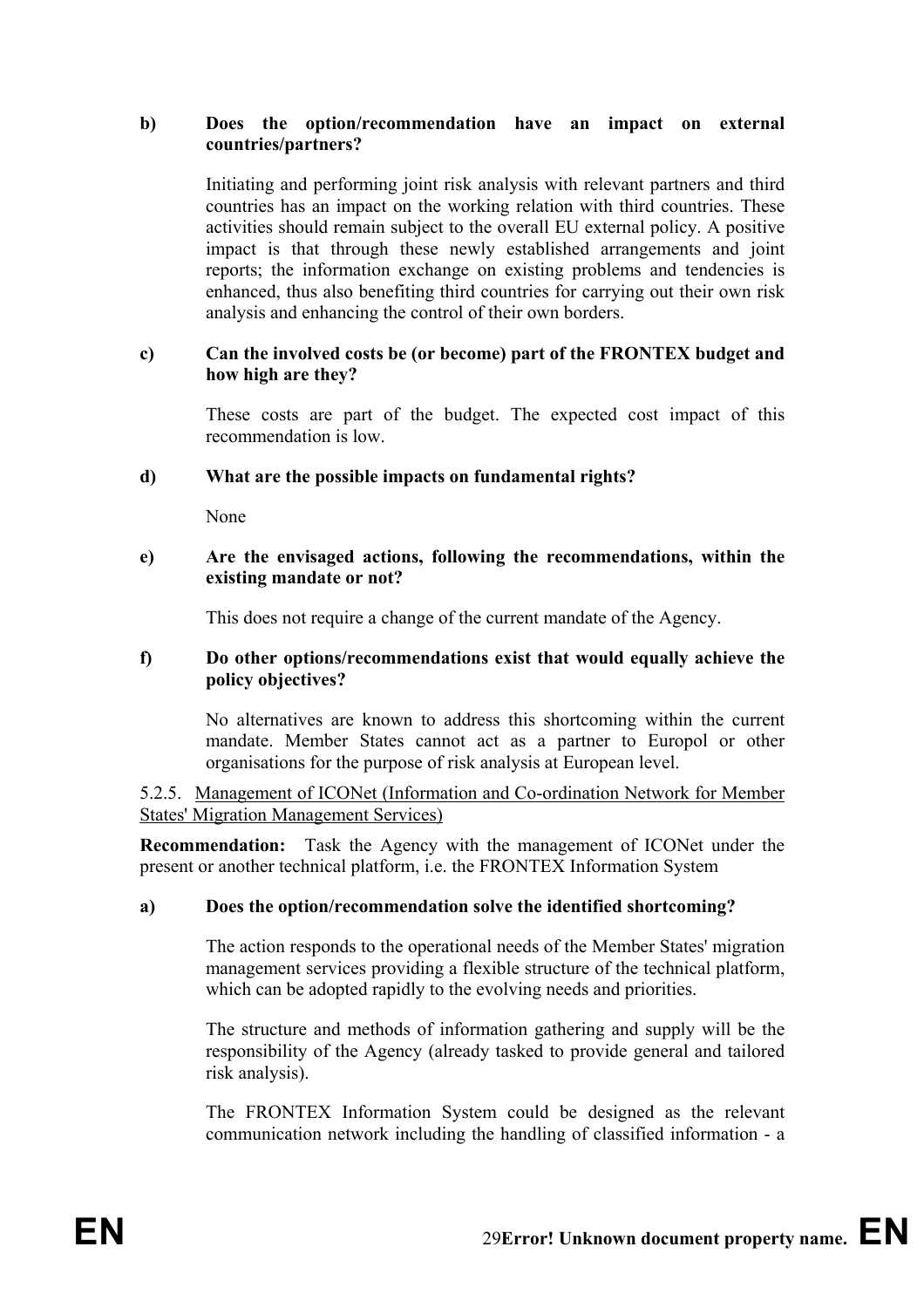large part of the strategic and operational information/intelligence related to border management requires formal classification.

Multitude of similar systems poses difficulties to obtain the most reliable information and complicates unnecessarily the work of those i.e. competent national authorities providing this kind of information.

The action should have a positive impact on all three objectives having regard to the links with risk analysis (see previous action).

#### **b) Does the option/recommendation have an impact on external countries/partners?**

No

#### **c) Can the involved costs be (or become) part of the FRONTEX budget and how high are they?**

The management of ICONet will have an impact on the budget of the Agency. However it should be noted that this impact could be weakened to a large extent as ICONet already provides structures and information flows that the FRONTEX Information System otherwise will need to set up.

Centralising the management of the ICONet will reduce the administrative and budgetary burden for Member States. The positive impact on the budgets of Member States is difficult to assess as the budget structures of MS are heterogeneous.

### **d) What are the possible impacts on fundamental rights?**

None

#### **e) Are the envisaged actions, following the recommendations, within the existing mandate or not?**

This will require a change of the legal base and the implementing rules of the ICONet, but should fit within the existing mandate of Frontex having regard to the provisions on information exchange.

#### **f) Do other options/recommendations exist that would equally achieve the policy objectives**?

No alternatives are known to address this shortcoming within the current mandate, i.e. no other entity apart from the Commission or FRONTEX would be in a position to manage this network.

5.2.6. The Centre for Information, Discussion and Exchange on the Crossing of Frontiers and Immigration (CIREFI)

**Recommendation:** Task the Agency to centralise the exchange of operational information related to illegal immigration.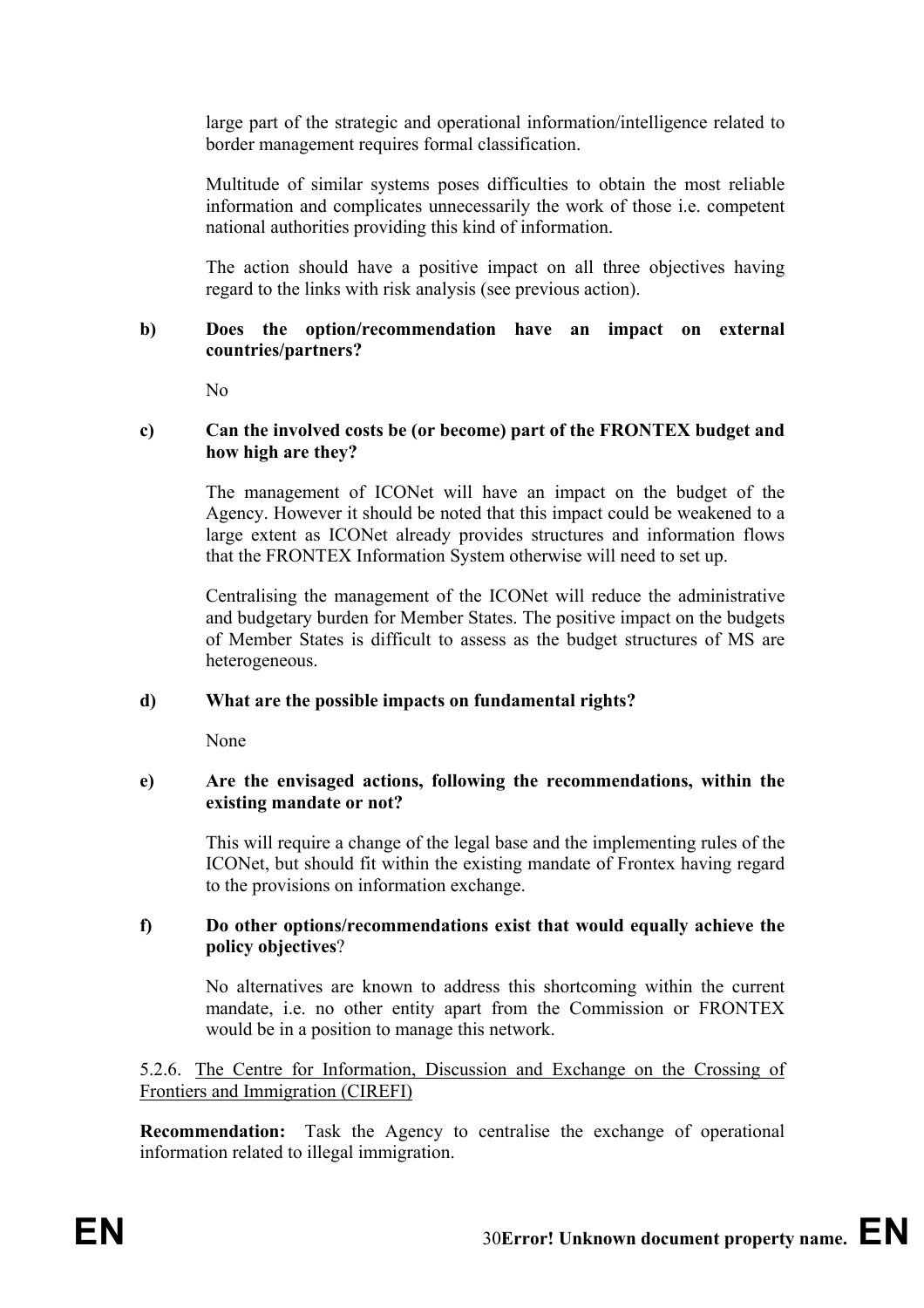### **a) Does the option/recommendation solve the identified shortcoming?**

Yes, at is responds to the operational needs of the Member States' migration management services, it provides a flexible structure of the technical platform. In addition the methods of information gathering and supply will be the responsibility of the Agency.

The action should have a positive impact on all three objectives having regard to the links with risk analysis (see previous action).

#### **b) Does the option/recommendation have an impact on external countries/partners?**

None

### *c) Can* **the** *involved costs be (or become) part of the FRONTEX budget and how high are they?*

The management of CIREFI will have a limited impact on the budget of the Agency as the CIREFI structure already exists and is easily adaptable from a technical perspective.

Centralising the management of the CIREFI will reduce the administrative and budgetary burden for Member States. The positive impact on the budgets of Member States is difficult to assess as the budget structures of MS are heterogeneous.

### **d) What are the possible impacts on fundamental rights?**

None

### **e) Are the envisaged actions, following the recommendations, within the existing mandate or not?**

The integration of CIREFI into FRONTEX is to be seen as part of the Information System the Agency is putting into place as of 2008 onwards. It would require a change to the Decision on CIREFI.

### **f) Do other options/recommendations exist that would equally achieve the policy objectives**?

No alternatives are known to address this shortcoming within the current mandate. The Commission could take on the management of CIREFI itself, but this would not address the current problem of dispersing information linked to risk analysis of several different activities.

### 5.2.7. Acquisition of technical equipment

**Recommendation:** To ensure the availability of equipment at short notice FRONTEX shall acquire its own equipment for border control, for instance to be used by the RABIT teams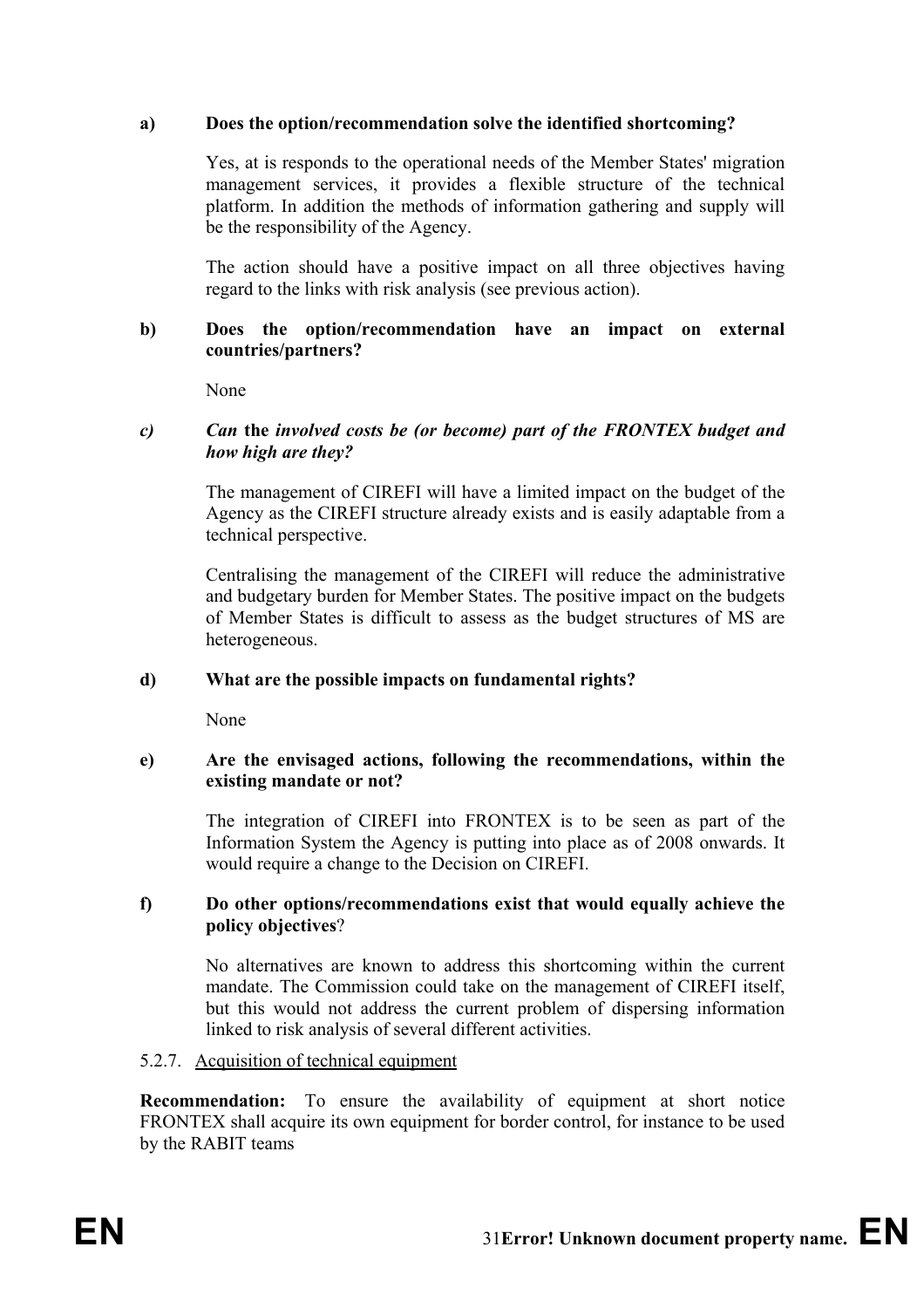### **a) Does the option/recommendation solve the identified shortcoming?**

Yes, it ensures the availability of equipment at short notice and facilitates the coordination by FRONTEX of the needed technical equipment during operations. As such, it addresses the timing problem - for instance the deployment of a RABIT may not allow for the preparation or sending of the appropriate equipment.

It goes without saying that the type of envisaged equipment is to be understood as 'small equipment' such as portable border surveillance equipment, night vision equipment, portable radar detection units, etc. (and not vessels, aircraft or helicopters).

The action contributes to an effective control of the borders in situations of particular pressure at specific sections.

#### **b) Does the option/recommendation have an impact on external countries/partners?**

 $N<sub>0</sub>$ 

#### **c) Can the involved costs be (or become) part of the FRONTEX budget and how high are they?**

The acquisition of own equipment (even when it is small equipment) for the Agency will have a medium impact on the budget of FRONTEX.

### **d) What are the possible impacts on fundamental rights?**

None

#### **e) Are the envisaged actions, following the recommendations, within the existing mandate or not?**

The buying of equipment **can take place within the current mandate**. The acquisition by FRONTEX of own equipment is foreseen in Regulation Nr. 2007/2004 establishing the FRONTEX Agency. Its Article 8 (3) provides that: *"The Agency may acquire technical equipment for control and surveillance of external borders to be used by its experts for the duration of the deployment in the Member State(s) in question.".*

### **f) Do other options/recommendations exist that would equally achieve the policy objectives?**

No alternatives exist within the current legal framework that would address this shortcoming.

Furthermore the added value of equipment owned by FRONTEX over similar equipment owned by MS is illustrated by the following: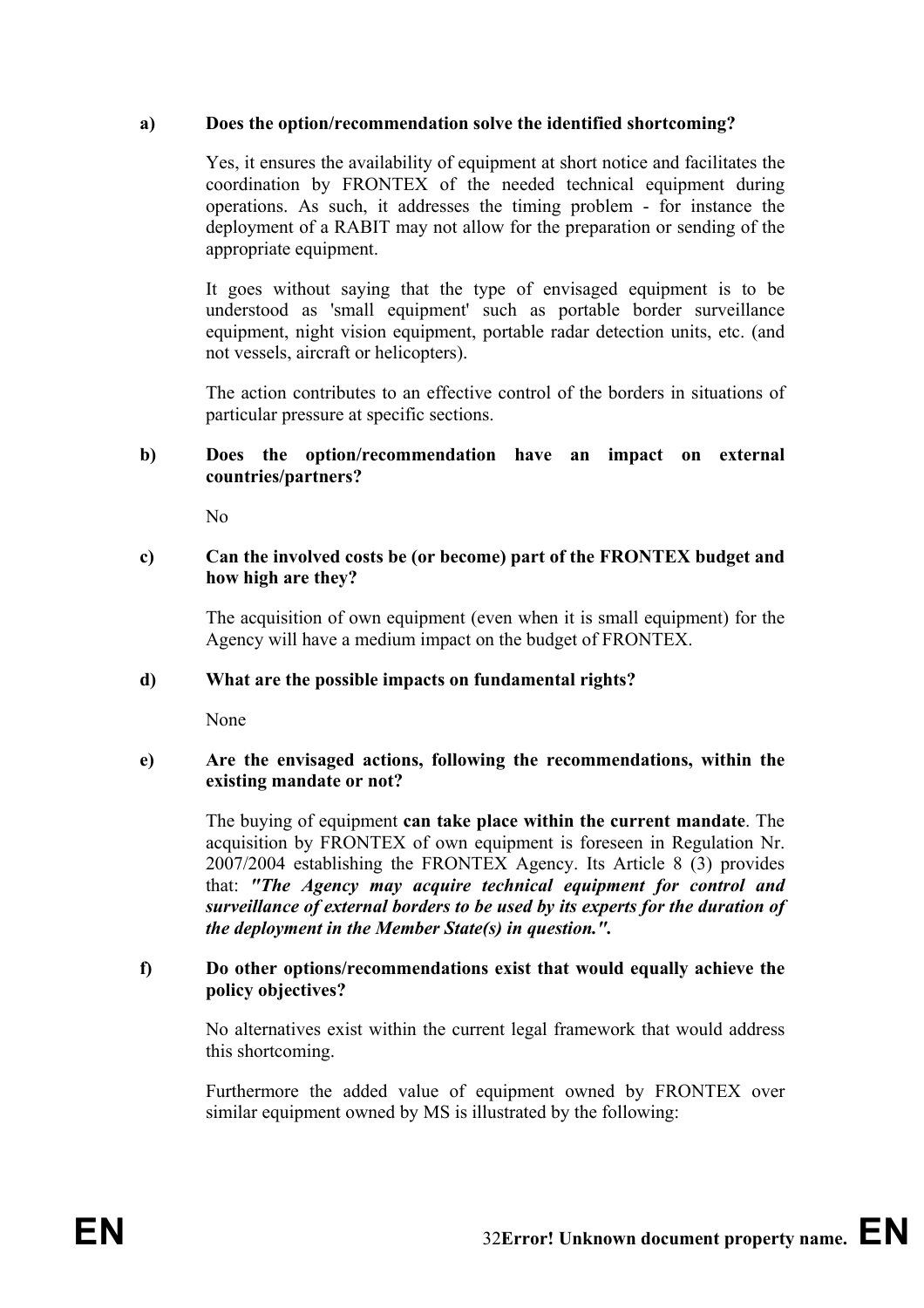- equipment owned by FRONTEX can be deployed within very short time limits (a condition sine qua non for the effective deployment of RABITs);
- FRONTEX is aware of the operational plan and knows what type of equipment will be necessary (compared to MS which do not have the overall picture);

Furthermore the practical implementation of equipment can only take place after an in depth analysis of the needs by FRONTEX.

#### 5.2.8. Return

**Recommendation:** Strengthen the role of FRONTEX regarding return operations – examine the possibility to use CRATE as a means for sharing technical equipment between member States (l)

#### **a) Does** *the option/recommendation solve the identified shortcoming?*

Yes, it will enable FRONTEX to fulfil in an enhanced manner its role of assisting Member States for joint return operations. The strengthening of the role of FRONTEX in this regard has been called for at numerous occasions. Various stakeholders consider in the context of the European Return policy that the support offered by FRONTEX is too weak. On the one hand there is the limitation of the current mandate of FRONTEX i.e. 'provide the necessary assistance'; on the other hand there is a lack of demand for concrete operations in this area.

Enhancing the activities of FRONTEX in this regard was the subject of an in-depth discussion during the German Presidency, resulting in the adoption by the Council of a set of conclusions in June 2007.

The action contributes to the objective of enhancing the integrated border management system, of which returns play a vital role.

#### *b) Does the option/recommendation have an impact on external*  **countries***/partners?*

Return operations do have an impact on external countries. It should be noted however that this recommendation is only targeting to enhance the support for return operations organised by Member States, and cooperation of third countries for the purpose of accepting returns will require negotiations for that purpose.

### **c) Can** *the involved costs be (or become) part of the FRONTEX budget and how high are they?*

The Agency is co-financing the equipment deployed during joint operations and RABITs – the possible use of equipment for return operations could cost more for the Agency and the Member States. An in-depth analysis will be carried out at the time of the legislative proposal to modify the mandate of the Agency.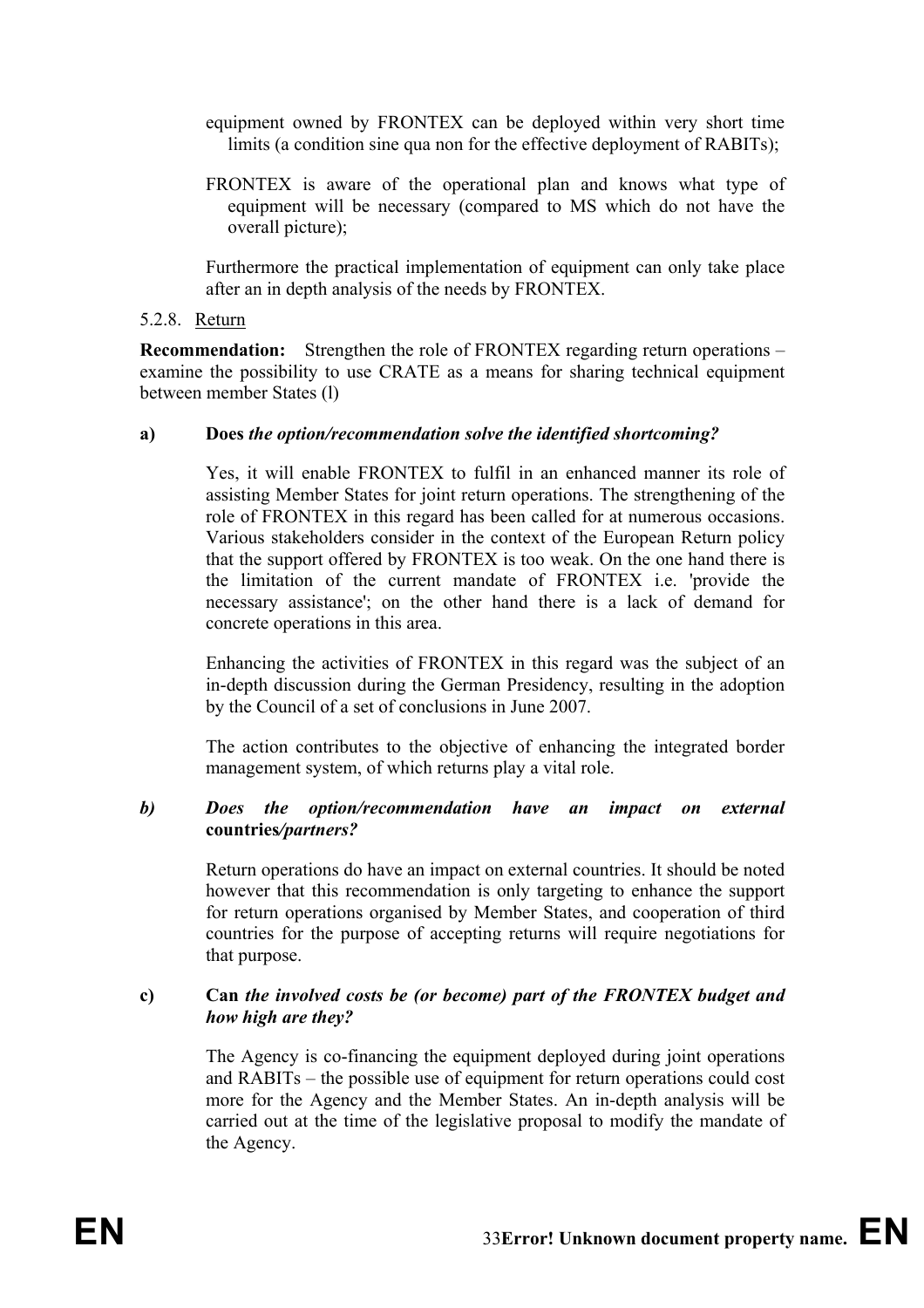### **d) What** *are the possible impacts on fundamental rights?*

No direct impact.

### *e) Are the envisaged actions, following the recommendations, within the existing mandate or not?*

Using CRATE for equipment to be used in return operations will require a change in the mandate, i.e. Article 7.

### *f) Do other options/recommendations exist that would equally achieve the*  **policy** *objectives?*

Apart from maintaining the 'status quo' some alternatives exist to address this shortcoming. These will be analysed in depth when the recommended change to the FRONTEX mandate will be elaborated, together with aspects related to subsidiarity.

### 5.2.9. Training

**Recommendation:** Training offered to border guards should take into account and include relevant provisions of European and international rules on asylum, the law of the sea and fundamental rights.

#### **a) Does** *the option/recommendation solve the identified shortcoming?*

Yes, it increases the level of knowledge of border guards by offering comprehensive training modules including training on international rules regarding asylum, law of the sea and fundamental rights.

Training offered to border guards on relevant provisions of European and international rules on asylum, the law of the sea and fundamental rights will address the identified shortcoming and increase the knowledge of border guards. The specialised training courses will furthermore increase the availability of border guards with the necessary competences and contribute to a consistent approach to situations for instance involving search and rescue coordination. It will contribute to the objective of effective control by maintaining public confidence and trust in the operations carried out to control the borders.

#### **b) Does** *the option/recommendation have an impact on external countries/partners?*

Yes, to the extent that the coordination of search and rescue operations may require cooperation with the relevant authorities of third countries, and to the extent that it involves ensuring a human and dignified treatment of third country nationals.

### **c) Can** *the involved costs be (or become) part of the FRONTEX budget and how high are they?*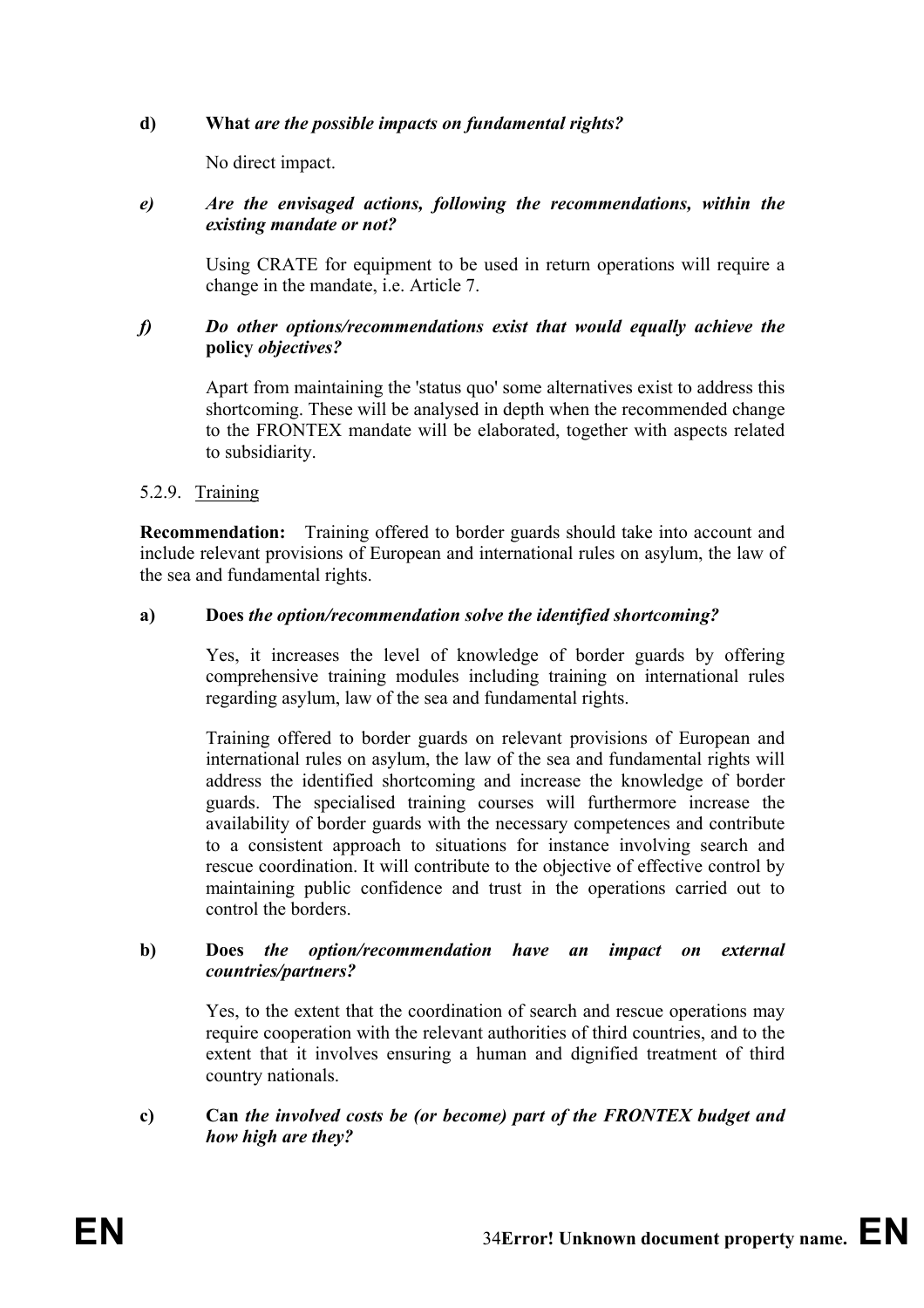Yes, training is part of the budget. The cost for FRONTEX to set up such training modules is expected to be low. No impact on the budgets of the Member States.

### **d) What** *are the possible impacts on fundamental rights?*

Positive: This kind of training will contribute to a consistent approach regarding the protection of fundamental rights throughout the various operations, which in turn will enhance their effectiveness and the respect of international obligations. It will also be complementary to the ongoing work on the guidelines related to the Law of the Sea.

#### *e) Are the envisaged actions, following the recommendations, within the existing mandate or not?*

#### Training is **part of the current mandate**.

### *f) Do other options/recommendations exist that would equally achieve the policy objectives?*

No alternatives exist within the current mandate that would remedy the identified shortcoming. No other entity at European level has the capacity or the competence to provide coherent training to border guards of all the EU Member States on these issues. Training at national level will not be uniform and not take into account the dimension of operational coordination between Member States, nor allow for sharing experiences between Member States facing vastly different challenges.

### 5.2.10. Research

**Recommendation:** Ensure that the specific interests of border control authorities are taken into account through joint projects aiming at real life operational testing of new technologies

#### *a) Does the option/recommendation solve the identified shortcoming?*

The development of instruments and equipment integrating new technologies according to the specific needs of border control authorities will provide border guards of the EU with state of the art equipment and technology. This will enable them to perform their duties quickly and efficiently whilst taking into account the interests of legitimate persons entering the European Union.

This action will contribute to developing the integrated border management of the Union as a whole by exploiting the possibilities of new technologies in all relevant activities related to border control.

### *b) Does the option/recommendation have an impact on external countries/partners?*

No.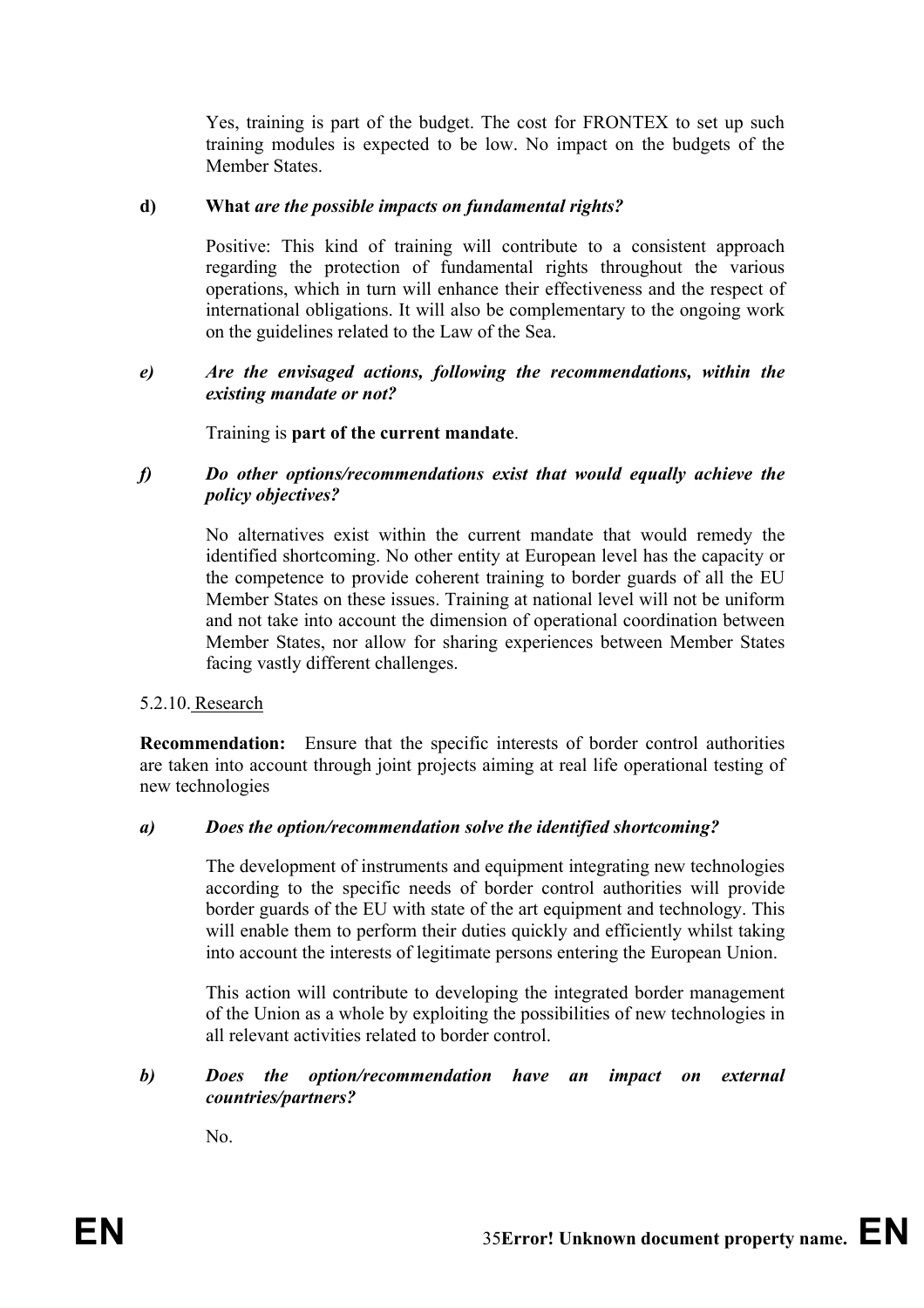### *c) Can* **the** *involved costs be (or become) part of the FRONTEX budget and how high are they?*

Entering into a dialogue with industry and research institutes is already a reality. Emphasising the expectations and test real life conditions of future equipment of border guards should as such not represent a major impact on the FRONTEX budget. Funding of major research projects or costs related to implementation are not covered by the Frontex budget as such but by relevant European programmes, including the European Border Fund, and national budgets. As such it could represent an economy of scale for national budgets.

### *d) What are the possible impacts on fundamental rights?*

None

#### *e) Are the envisaged actions, following the recommendations, within the*  **existing** *mandate or not?*

Yes, research activities are part of the current mandate.

#### *f) Do* **other** *options/recommendations exist that would equally achieve the policy objectives?*

No alternatives exist within the current mandate that would remedy the identified shortcoming. No other entity at European level can provide coordination and contacts between users (border guards) and the research community.

### **5.3. Policy Option 3 – Long term recommendations**

This section, which is dealing with long term recommendations, addresses political issues and is therefore not linked to specific concrete actions of the Agency at this stage.

It should be understood as a series of topics for discussion with the relevant partners and within the appropriate institutional framework, to forge a vision on the possible future developments of the Agency.

For instance the cooperation with third countries and international organisations by FRONTEX is based on working arrangements. Actually 3 working arrangements (within 2 years) have been concluded with Russia, Ukraine and Switzerland.

The conclusion of these working arrangements require:

a mandate of the Management Board of FRONTEX to start the talks;

preparation of the terms of reference of the working arrangement;

negotiations with the third country on the content of the working arrangement;

an agreement on the content of the working arrangement by the Management Board of FRONTEX;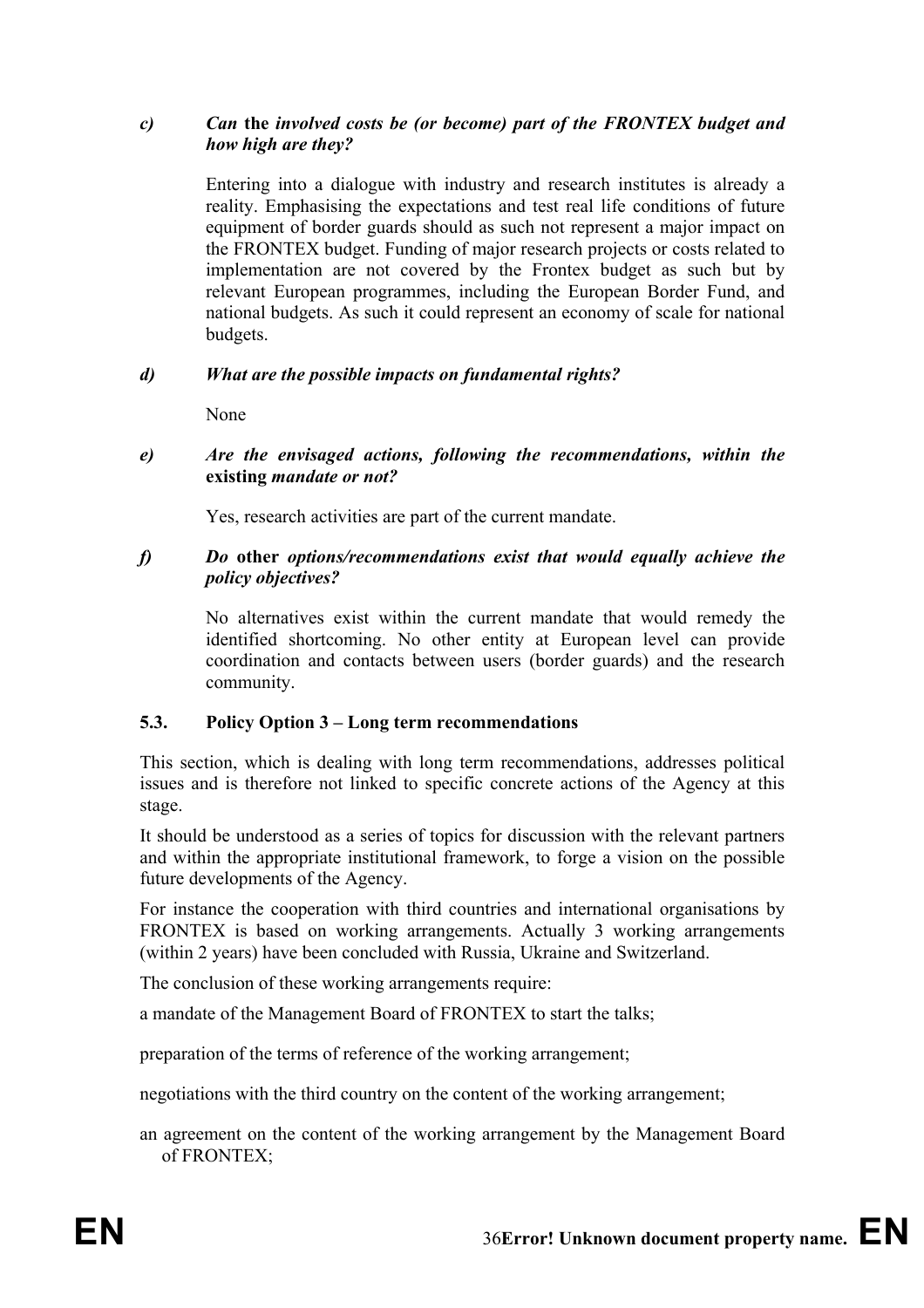the implementation and monitoring of the working arrangement with the third countrie on a permanent basis.

The full impact they might have on external partners, horizontal Community policies, and the budget of the Agency is too early to assess. Stakeholders attitude will need to be explored based on the discussions that will take place on the basis of the **Communication** 

Against this background **the Commission will address** the impact of the five longer term recommendations when the views of the stakeholders will be known and whilst preparing the necessary legislative proposals following those in-depth discussions. In this case further separate Impact Assessments for the legislative proposals will be conducted.

#### 5.3.1. Schengen evaluation

**Recommendation:** FRONTEX to provide added value to the Schengen evaluation mechanism through its expertise on external border control and the potential links to its other activities, notably training and risk analysis.

### *a) Does the option/***recommendation** *solve the identified shortcoming?*

The mechanism to perform Schengen evaluations is currently under review. The Commission will present a separate proposal to that effect in the second half of 2008, aiming at setting in place a complementary mechanism for evaluating existing Schengen states.

The Schengen evaluation is at the core of maintaining high and uniform levels of control at the external border of the entire Schengen area. Enhancing the evaluation mechanism therefore contributes to all three policy objectives, but this should be further assessed in relation to the upcoming proposal itself.

#### *b) Does the* **option***/recommendation have an impact on external countries/partners?*

Too early to assess.

*c) Can the* **involved** *costs be (or become) part of the FRONTEX budget and how high are they?* 

Too early to assess.

### *d) What are the possible impacts on fundamental rights?*

Too early to assess.

*e) Are the envisaged actions, following the recommendations, within the*  **existing** *mandate or not?*

This would fit well within the overall framework of the current mandate, having regard to the role of FRONTEX in facilitating and rendering more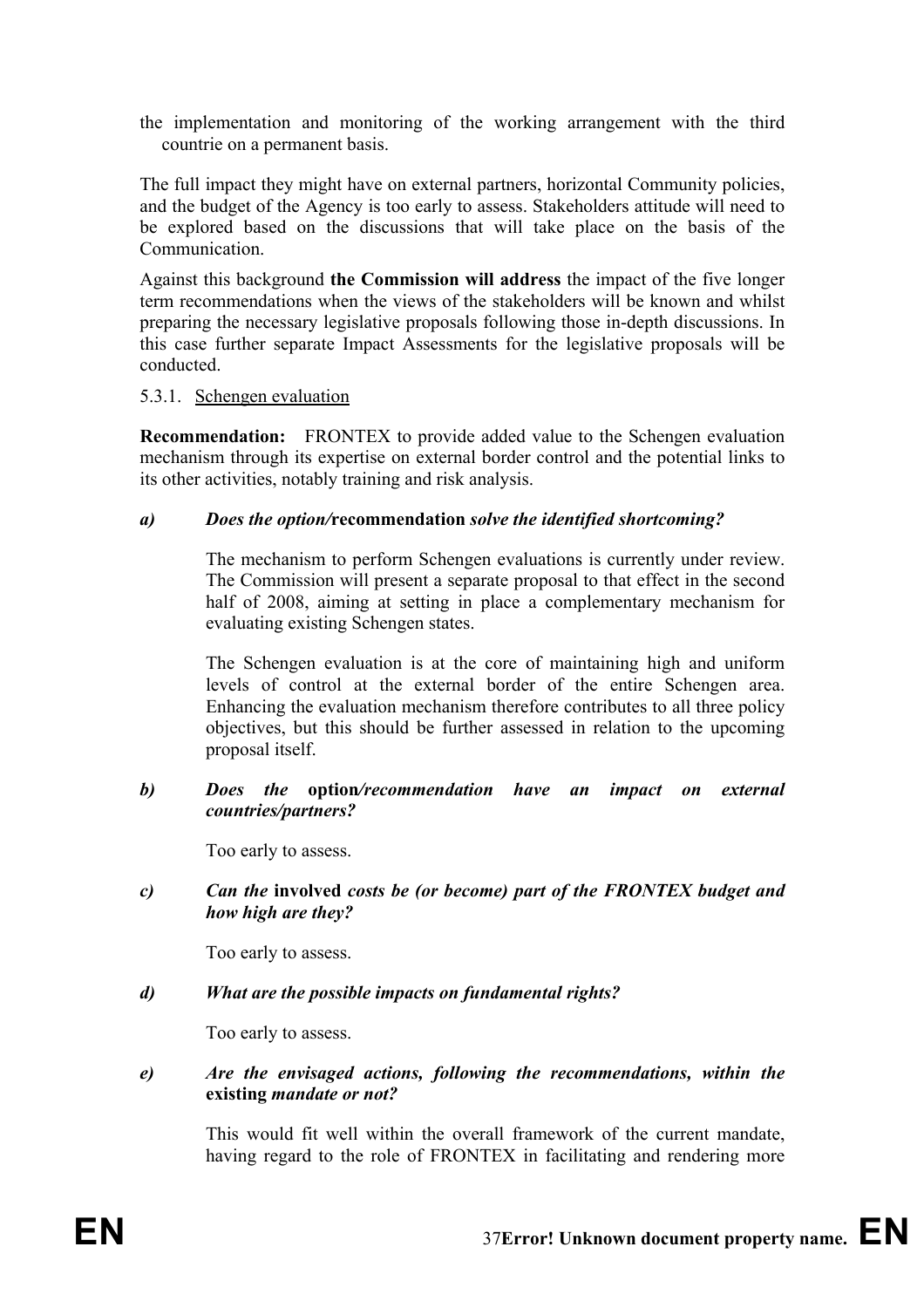effective the application of existing and future Community measures related to the management of external borders. However, this will need to be further assessed once the more precise role of Frontex in the new mechanism has been elaborated further.

### 5.3.2. Cooperation with third countries

**Recommendation:** Priority should be awarded to strengthened cooperation between FRONTEX and those third countries that have been identified as problem areas through the joint operations coordinated by FRONTEX.

Consideration should be given to whether Frontex should have the possibility of carrying out pilot projects with third countries as beneficiaries.

### **a) Does** *the option/recommendation solve the identified shortcoming?*

The recommendation aims to open new ways to enhance the cooperation with third countries which is key to a successful EU policy on border management.

In that context a closer examination is needed of

- the added value FRONTEX projects would bring compared to what can currently be implemented under the relevant RELEX-programmes, and
- whether the mandate of FRONTEX be expanded to finance such projects or whether FRONTEX be eligible to apply for funds under the relevant programmes.

These possibilities should be looked at further in the context of future working arrangements with third countries and be analysed by the Commission on the basis of ex ante evaluations.

Both actions should contribute to the integrated border management system of which cooperation with third countries is a crucial element, notably by enhancing the quality of risk analysis, improving day-to-day cooperation at specific border crossing points, and by enhancing the capacity of third countries to manage their own borders, which can relieve the pressure on the EU external borders.

### *b) Does the option/recommendation have an impact on external countries/partners?*

In depth consultations with third countries and relevant Commission services will need to be organised by the Agency within the context of the EU external policy and within the limits of the mandate.

### **c) Can** *the involved costs be (or become) part of the FRONTEX budget and how high are they?*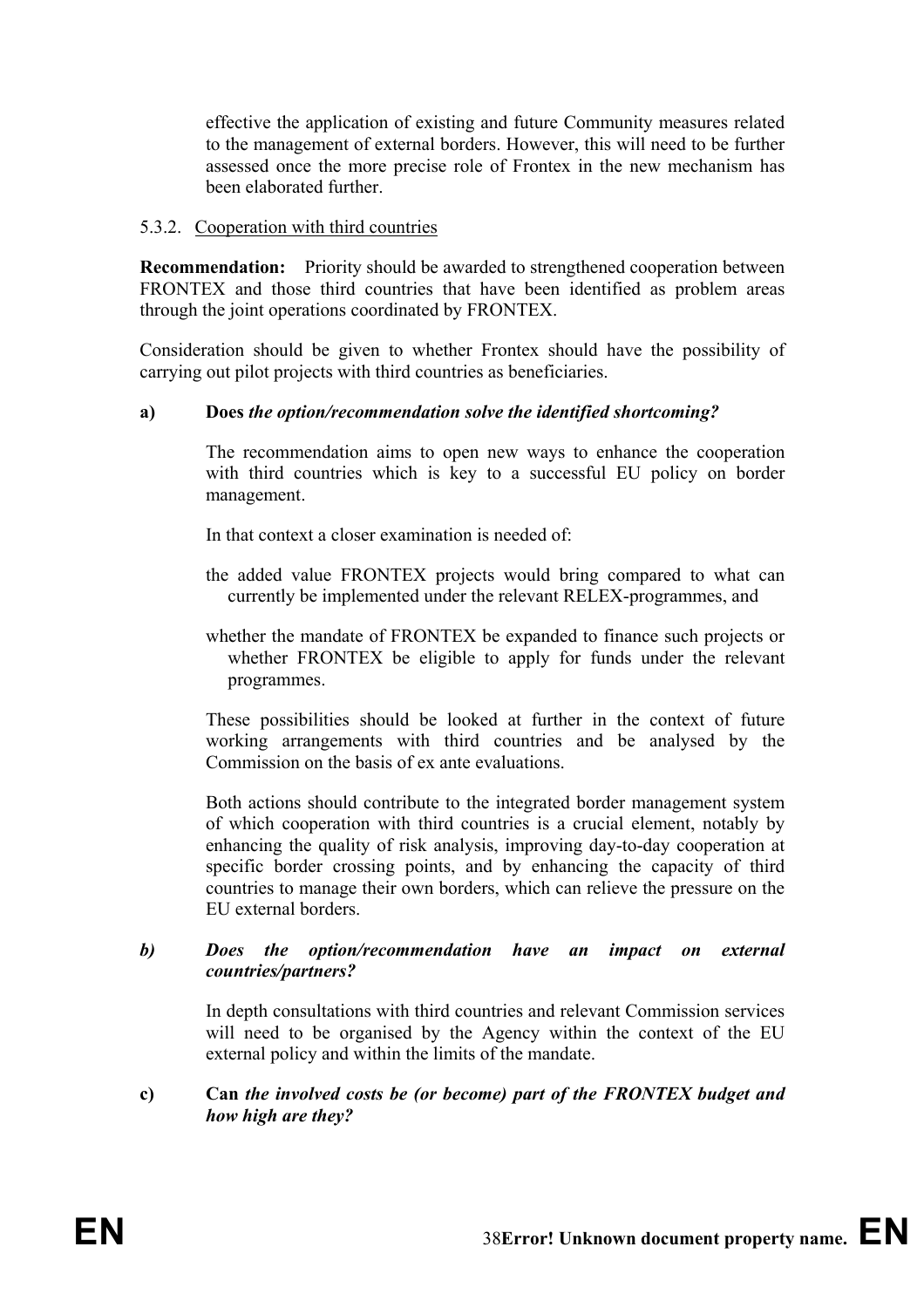Costs are expected to be low as concerns priority setting. For projects to be carried out in third countries the budgetary impact could be more signification, but this depends on the outcome of the ex ante evaluation.

### **d) What** *are the possible impacts on fundamental rights?*

Too early to assess.

### **e) Are** *the envisaged actions, following the recommendations, within the existing mandate or not?*

Priority setting does not require a change of the mandate. The current mandate of FRONTEX is limited in the sense that projects aiming e.g. at technical assistance cannot be carried out with third countries as beneficiaries; should the solution be chosen to give FRONTEX this possibility the mandate would have to be changed.

### 5.3.3. Long term strategy on operational coordination

**Recommendation:** Start the reflection on defining to what extent the coordination of Member States' resources should be replaced with the assignment of border guards and equipment on a permanent basis.

### *a) Does the option/recommendation solve the identified shortcoming?*

At this stage no specific shortcomings can be identified beyond what is noted in relation to option 2. However, it is also too early to say that current tools and methods for coordination of operational cooperation are sufficient. Therefore more experience needs to be gained from practical implementation. The question arises nevertheless already as to whether the current system of allocating resources to sections of the border subject to a particular pressure is optimal. This involves whether sufficient equipment and human resources can be put at the disposal of the Member State in need using the mechanisms in place, as well as whether the European Borders Fund is meeting its objectives in reinforcing individual Member States based on the risks at the external borders.

It also involves questions related to whether it is cost-effective to send equipment long distances for one operation at the time, on an ad hoc basis, and whether the best coordination is achieved by punctual requests from FRONTEX for participation by Member States in each individual operation.

Ad hoc contributions of equipment and human resources give rise to administrative costs for the Agency itself as well for the Member States involved, for the administration and coordination of the resources in question as well as, for example, travel costs.

As this recommendation is matter of launching a debate, to which further experiences should feed in continuously, it is too early to define concrete actions and therefore to assess the impact on the policy objectives.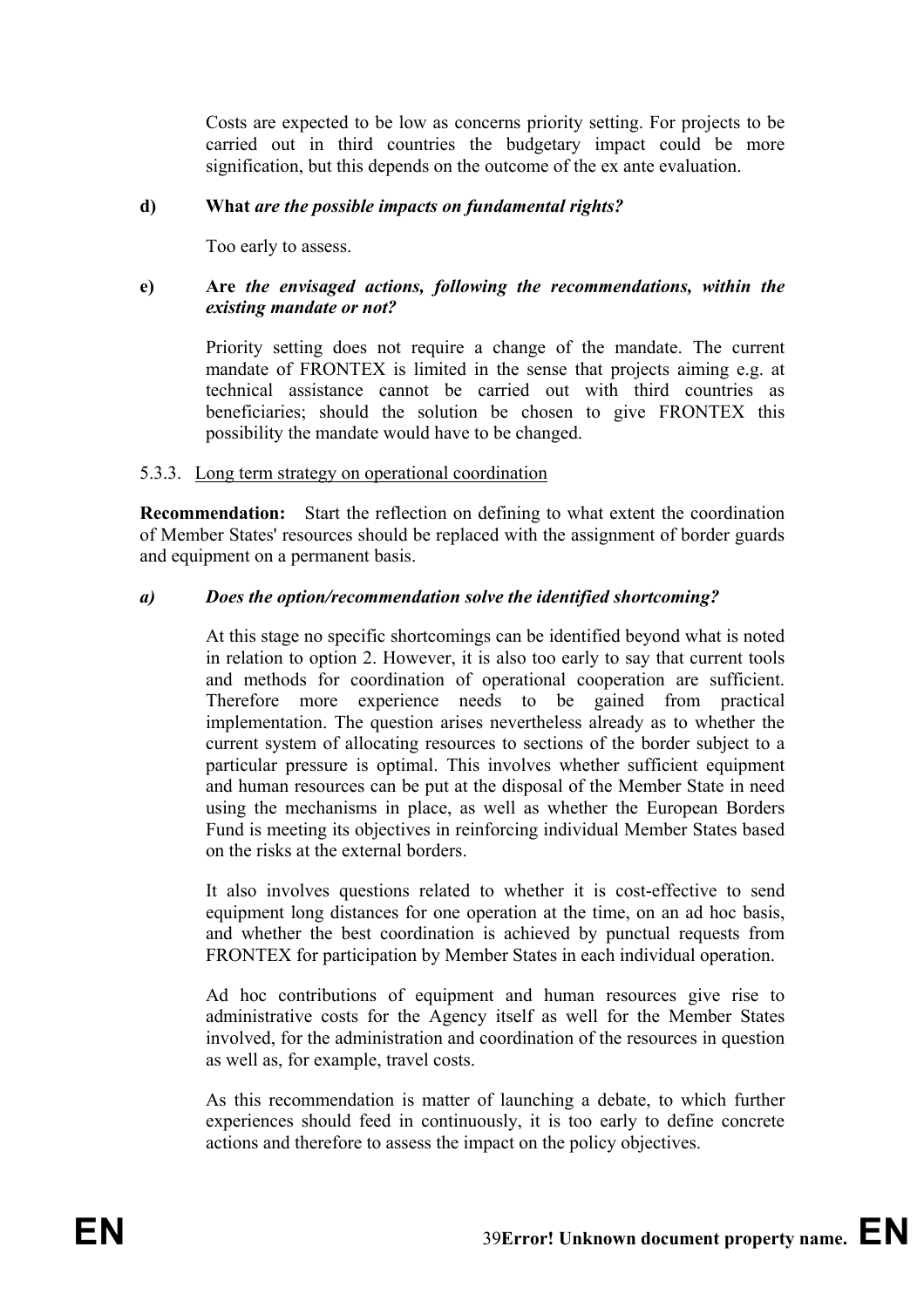**b) Does** *the option/recommendation have an impact on external countries/partners?* 

Too early to assess.

*c) Can the involved costs be (or become) part of the FRONTEX budget and how high are they?* 

Too early to quantify.

### **d) What** *are the possible impacts on fundamental rights?*

Too early to assess.

*e) Are the envisaged actions, following the recommendations, within the existing mandate or not?* 

Too early to assess.

### 5.3.4. Border surveillance

**Recommendation:** In parallel with this current evaluation report the Commission presents a Communication outlining a roadmap for the development and setting up of a European Border Surveillance System. The role of FRONTEX is crucial for the successful preparation of such a system, as already noted in the section devoted to research and development in this report.

In more operational terms FRONTEX could take on the role as a "hub" for an improved system of exchange of real-time, operational information between Member States. In addition, giving FRONTEX access to surveillance information in a more systematic and structured manner could serve as the basis for the development of a 'FRONTEX intelligence led information system' targeting the external borders of the EU.

### *a) Does the* **option***/recommendation solve the identified shortcoming?*

Activities by FRONTEX in this context should contribute to all three policy objectives. The impact of the surveillance system is considered more indepth in the impact assessment attached to that Communication.

### *b) Does the option/recommendation have an impact on external countries/partners?*

See separate impact assessment.

*c) Can the involved costs be (or become) part of the FRONTEX budget and how high are they?* 

See sub b)

### *d) What* **are** *the possible impacts on fundamental rights?*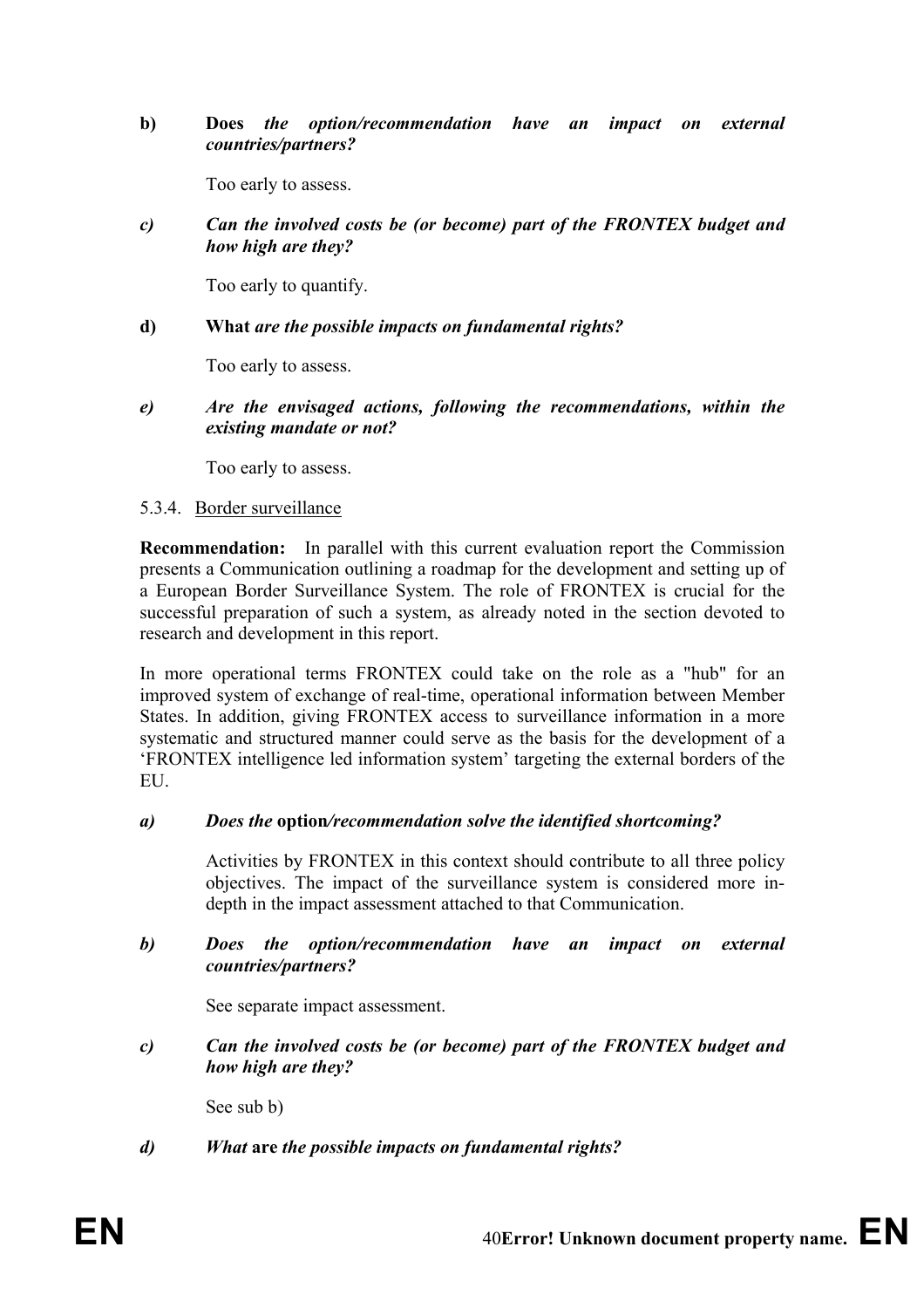See sub b)

### *e) Are the* **envisaged** *actions, following the recommendations, within the existing mandate or not?*

At the current stage of development of the European Border Surveillance System the tasks envisaged for Frontex should fit within the current mandate.

### *f) What is* **the** *stakeholders attitude regarding each policy option?*

See sub b)

### 5.3.5. Customs and horizontal integration

**Recommendation:** Launch pilot projects to improve cooperation between customs and other border control authorities of the Member States with FRONTEX. Member States and the Commission to explore the possibility of conducting FRONTEX-led joint operations in coordination with cooperation projects of national customs authorities, ie the implementation of two parallel projects on control of persons and on control of goods respectively at the same time and at the same border crossing points.

### *a) Does the* **option***/recommendation solve the identified shortcoming?*

Cooperation with relevant authorities remains a key element in the integrated border management model, whereby persons and goods are controlled using similar working methods and risk management approaches. Pilot projects at European level will support the coordination between the activities of national border guard authorities and national customs authorities.

Experience of the past has shown that an increased cooperation is necessary to avoid for instance that different authorities conduct quasi at the same time, without informing each other, re-enforced controls at the same points of entry into the European Union. Increased cooperation will represent economies of scale but also be beneficial for the results of apprehending the respective target groups and enable an increased exchange of relevant information between the competent authorities.

The action will contribute to the policy objective of enhancing integrated border management.

### *b) Does the option/recommendation have an impact on external countries/partners?*

No

### *c) Can* **the** *involved costs be (or become) part of the FRONTEX budget and how high are they?*

Cooperation is part of the budget. The impact of launching these pilot projects is expected to be low.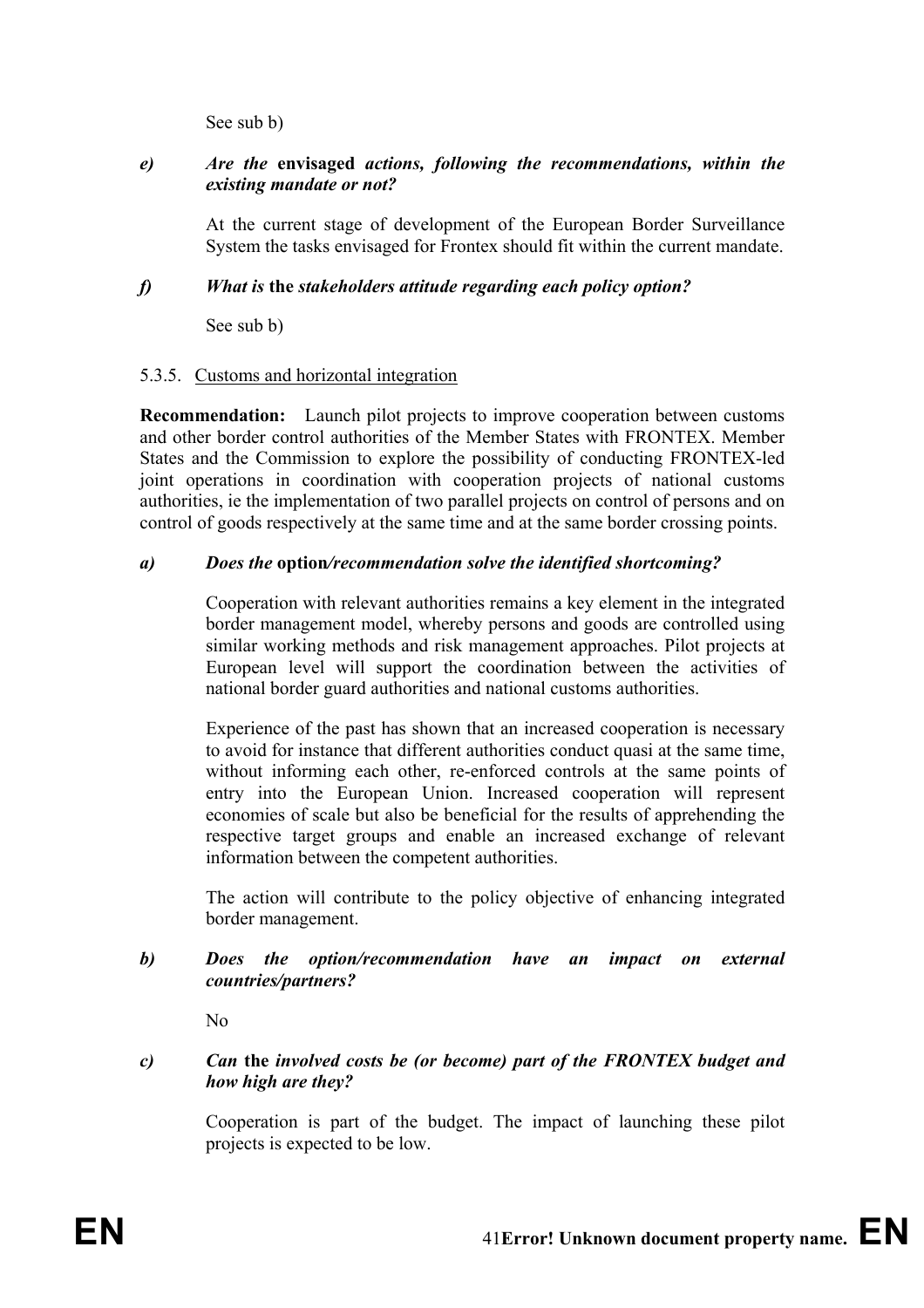### *d) What* **are** *the possible impacts on fundamental rights?*

None

### *e) Are the envisaged actions, following the recommendations, within the existing mandate or not?*

The current mandate allows for the launch of pilot projects conducted by **FRONTEX** 

### **6. COMPARISON OF THE POLICY OPTIONS AND ELABORATION OF THE PREFERRED OPTION**

The process of defining policy options involved grouping the proposals for recommendations into three policy options.

Assessment and weighing of the pro's and cons of the policy options has involved systematically considering each of the individual recommendations described within the policy option. Many of the recommendations are complementary, but in a small number of cases they could themselves be alternative means of achieving the objectives.

### **6.1. Policy option 1**

As a starting point, maintaining the status quo would mean that the Commission ignores the numerous requests made by the European Council to look at possible ways to improve the functioning and the operations of FRONTEX. The findings of the evaluation would not result in any suggestions for how the shortcomings could be remedied, shortcomings which are directly linked to how the policy objectives can be reached. It would equally mean that no debate is launched on the long term directions on how FRONTEX should further develop in the context of the European Integrated Border Management concept, including to what extent the scope of the current mandate should be revisited. This policy option therefore represents a lost opportunity in exploring how the policy objectives can be reached in the best way.

For those reasons the Commission does not prefer maintaining the status quo.

### **6.2. Policy option 2**

As indicated above the evaluation identifies shortcomings and gaps in the current mandate and proposes recommendations to address these in the short/medium term. Addressing the identified shortcomings and meeting the objectives listed in section 3 is necessary to work towards an integrated European border management policy.

Such an approach is consistent with the aim of the Commission to render border controls at the European level more effective. For that reason the evaluation is taking stock of the different issues surrounding the functioning of the FRONTEX Agency, it is looking at the possibilities to optimise the activities within the current mandate and it recommends a series of possibilities that can be implemented within short delays to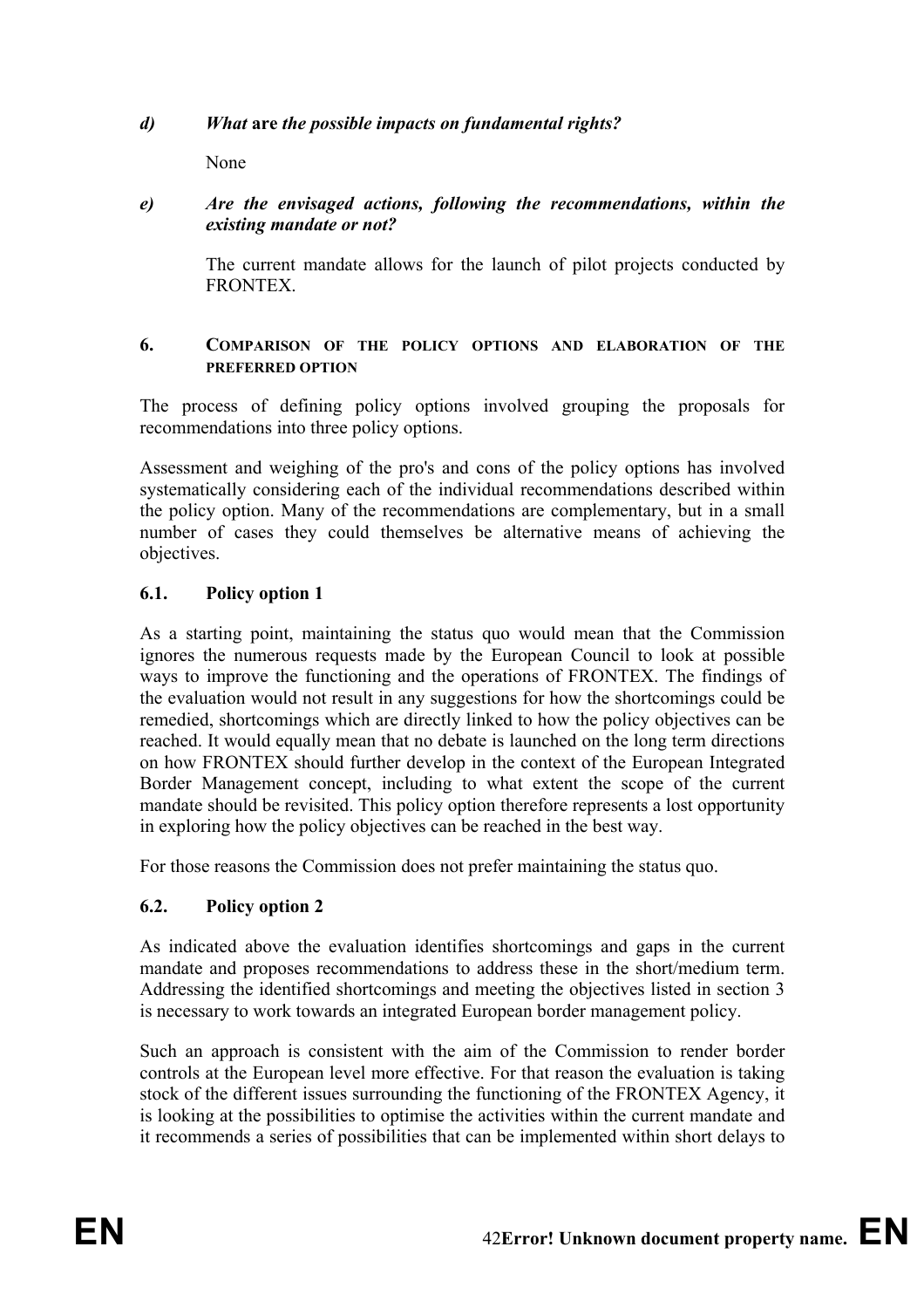optimise the work of the Agency and to further enhance a uniform European approach on the various aspect of border controls.

On this basis this option has identified a number of actions that would contribute to at least one of the policy objectives while the impact on the budget remains overall very limited, and, with only one exception, can be taken forward within the current mandate. These actions allows for a clear priority setting when considering the future actions of the Agency in the context of its work programme for the next 1-3 years. The option therefore provides a substantial improvement of the current situation. However, it has a major drawback as it is not providing a longer term vision (see above on status quo).

# **6.3. Policy option 3**

The added value of the short-term recommendations remains the same as under option 2.

To address the evaluation of the FRONTEX Agency in a comprehensive manner, a strategy to develop a longer term policy is needed. The longer term recommendations form the basis for engaging into a deeper reflection which will enable the relevant actors to take into account the full picture of the numerous evolving policies (Schengen area, Customs, border surveillance, horizontal integration, relations with third countries, enhanced operational coordination) that have an important impact on all three policy objectives. A longer term strategy is necessary to avoid that the tasks of the Agency becomes dispersed or lose focus over time based on ad hoc priorities focussing on the short term only. On the other hand it is clear that the further definition of concrete actions in this regard will need to take into account, in most cases, further experiences from the activities of the Agency as well as discussions on related policy initiatives.

# **6.4. Preferred option**

Options 1 and 2 have major shortcomings to deliver on all of the policy objectives.

The Commission considers that the only possible way forward to work in a constructive manner towards an integrated EU policy on border management consists of choosing policy option 3 i.e. to implement short/medium term recommendations and to engage into a dialogue with EU Institutions, the Agency and relevant European and international partners to explore how the policy objectives can be met in the longer term based on gradual development and in keeping with the resources made available and the administrative capacity of the Agency.

Policy option 3 addresses in a comprehensive manner:

the identified shortcomings of the Agency;

the general and specific objectives of the evaluation;

a priority setting mechanism for the short term, covering all aspects of the activities in the current mandate;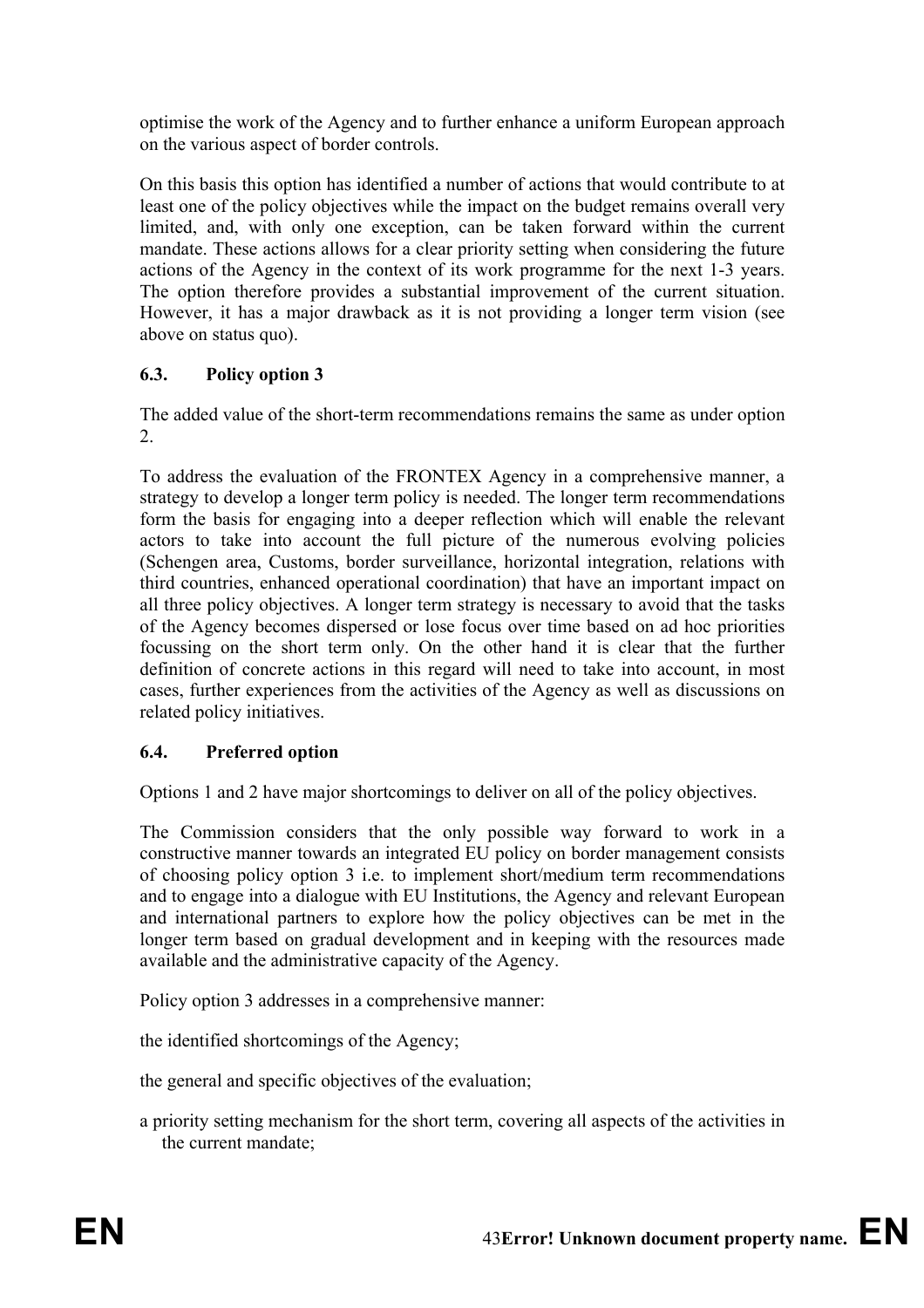- an overall mapping of requests for enhancing existing actions or to develop new ones, without overloading the Agency with new and unforeseen tasks;
- opening the discussion on policy orientations enabling FRONTEX to remain efficient for the long term;
- possibilities for reinforced cooperation between customs and other border control authorities which need to be tested due to different levels of European competencies of these authorities and to derive the difficulties originating from the difficulties in the working territories (Community Customs Territory and the Schengen Area)

### **6.5. EU added value of the preferred option, proportionality and subsidiarity**

As outlined above, the need for a comprehensive approach to border control management at EU level has repeatedly been underlined by the Member States (see also Annex Part II) and underpinned the very creation of the Agency. This remains valid and there is no reason, having regard to the evaluation report, to call into question the added value of EU action in this form. The same applies to proportionality and subsidiarity. Both options are clearly linked to the current mandate and they meet the policy objectives currently guiding the activities of the Agency. A further detailed assessment in this regard would nevertheless be made when any legislative proposals would be presented to extend the mandate.

The issue of legislative simplification will need to be assessed when the results of the independent evaluation foreseen in Article 33 of Regulation 2007/2004 are available. This evaluation will take place during the year 2008 and will amongst others assess whether the FRONTEX founding Regulation 2007/2004 needs to be updated.

To that end the Management Board of FRONTEX will report to the Commission who will initiate, when appropriate, the necessary legislative proposals.

As regards the impact for administrative burden (cutting red tape) the recommendations contained in the evaluation report do not require substantial changes to the current set up of the Agency. As such no new or additional reporting demands are addressed to the MS.

### **7. MONITORING AND EVALUATION**

Monitoring and evaluation of the implementation of the future actions and measures set out in the preferred policy option will be an important element to ensure their effectiveness. All activities of FRONTEX are included in its work programme accompanied by indicators for each action, which allows for monitoring based on the annual activity report of the Agency. This would apply to the recommendations put forward here also.

A continuous monitoring of the activities of the Agency also takes place through the Management Board which meets, normally, six times per year, and through direct reporting by the Agency at meetings of the Council and the EP.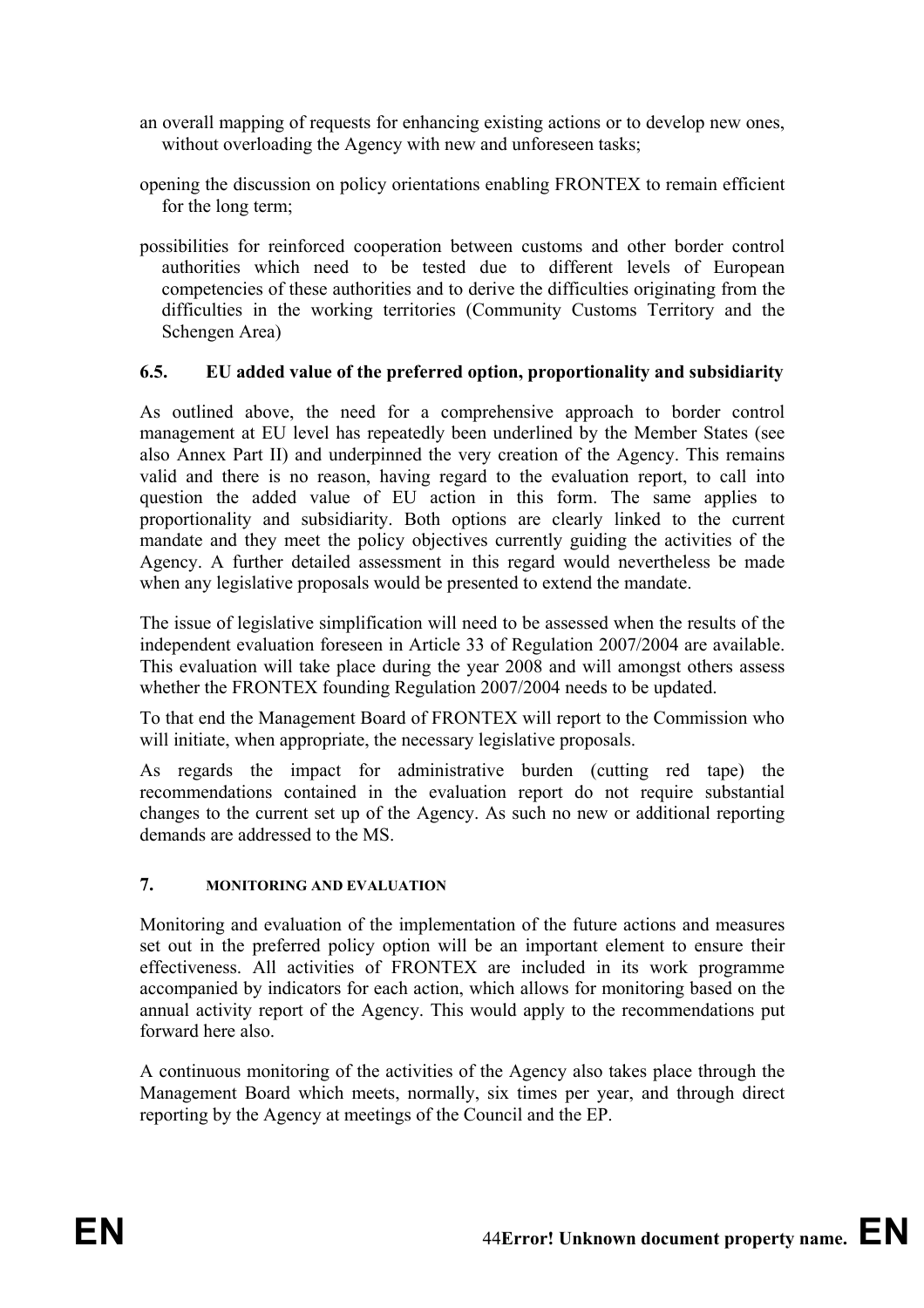# **ANNEX**

### **1. Part I: Context**

### **1.1 The political framework**

Since the entry into force of the Treaty of Amsterdam in 1999, a number of common measures have been adopted to manage better the external borders of the European Union in accordance with Article 62 (1) and (2) of the EC Treaty.

In 2002, following the Commission's Communication on an integrated management of the external borders of the EU Member States<sup>6</sup>, the Council adopted a plan for the management of the EU external borders<sup>7</sup>, containing the following five components of a common policy of integrated management of external borders:

a common operational co-ordination and co-operation mechanism,

common integrated risk analysis,

personnel and inter-operational equipment,

a common corpus of legislation and

burden sharing between the Member States and the Union.

Built around the three pillars of common legislation, common operations and financial solidarity, key steps were taken towards the implementation of these five components with the adoption of the Schengen Borders Code<sup>8</sup>, the Practical Handbook for Border Guards (Schengen Handbook)<sup>9</sup> and the rules for local border traffic<sup>10</sup>, the establishment of the FRONTEX-Agency<sup>11</sup>, the creation of the Rapid Border Intervention Teams<sup>12</sup> and the creation

1

<sup>6</sup> Communication from the Commission to the Council and the European Parliament, "Towards integrated management of the external borders of the Member States of the European Union" - COM(2002) 233, 7.5.2002.

 <sup>&</sup>quot;Plan for the management of the external borders of the Member States of the European Union" agreed by the JHA Council on 13 June 2002, doc. 10019/02 of 14.6.2002.

Regulation (EC) No 562/2006 of the European Parliament and of the Council of 15 March 2006 establishing a Community Code on the rules governing the movement of persons across borders (Schengen Borders Code) (OJ L 105, 13.4.2006, p. 1).

Commission Recommendation C(2006) 5186 of 6 November 2006 establishing a common "Practical Handbook for Border Guards (Schengen Handbook)" to be used by Member States' competent authorities when carrying out the border control of persons.<br>Regulation (EC) No 1931/2006 of the European Parliament and of the Council of 20 December 2006

laying down rules on local border traffic at the external borders of the Member States and amending the

provisions of the Schengen Convention (OJ L 29 of 3.2.2007, p. 3).<br>
Council Regulation (EC) No 2007/2004 of 26 October 2004 establishing a European Agency for the Management of Operational Cooperation at the External Borders of the Member States of the European

Union (OJ L 349, 25.11.2004, p. 1).<br>
12 Regulation (EC) No 863/2007 of the European Parliament and of the Council of 11 July 2007 establishing a mechanism for the creation of Rapid Border Intervention Teams and amending Council Regulation (EC) No 2007/2004 as regards that mechanism and regulating the tasks and powers of guest officers (OJ L 199, 31.7.2007, p. 30).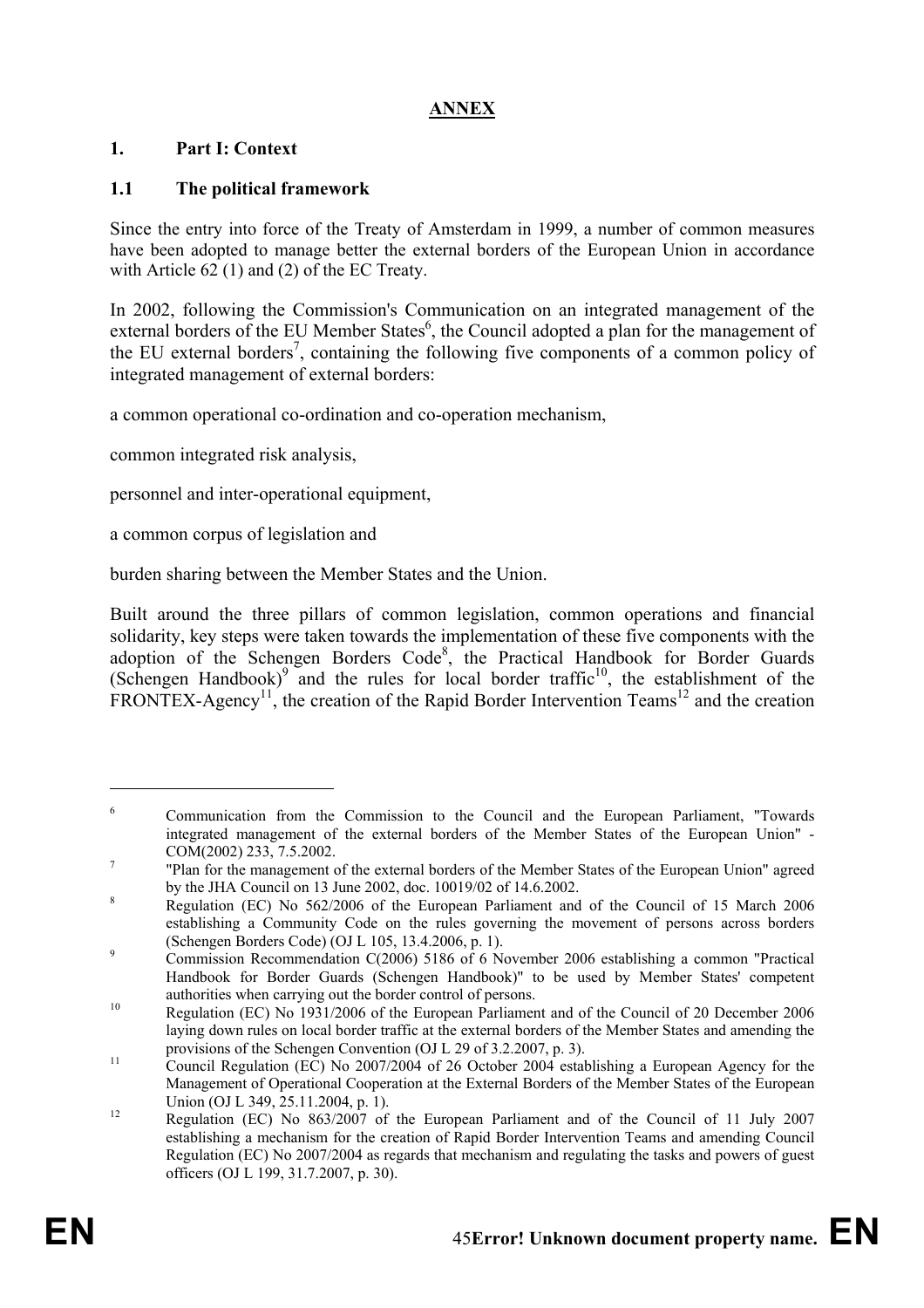of the External Borders Fund<sup>13</sup>. Furthermore, in order to cope with the current migration pressure in the Mediterranean Sea and the Canary Islands, the European Patrols Network (EPN) has been set up<sup>14</sup>.

All these steps have to be seen within the framework of a concept for integrated border management, which consists of the following dimensions<sup>15</sup>:

- Border control (checks and *surveillance*) as defined in the Schengen Borders Code, including relevant risk analysis and crime intelligence;
- Detection and investigation of cross border crime in coordination with all competent law enforcement authorities;
- The four-tier access control model (measures in third countries, cooperation with neighbouring countries, border control, control measures within the area of free movement, including return)<sup>16</sup>;
- Inter-agency cooperation for border management (border guards, customs, police, national security and other relevant authorities) and international cooperation;
- Coordination and coherence of the activities of Member States and Institutions and other bodies of the Community and the Union.

As defined in the Schengen Borders Code and in the Practical Handbook for Border Guards (Schengen Handbook), border control, which is in the responsibility of the Member States, consists of checks carried out at border crossing points (*border checks*) and surveillance of borders between border crossing points (*border surveillance*).

The Hague Programme sets the agenda for stepping up the fight against all forms of illegal immigration in a number of policy areas; border security, illegal employment, return and cooperation with third countries. Concerning border checks and the fight against illegal immigration, the European Council requested the Commission to submit an evaluation of the FRONTEX Agency before the end of 2007. The evaluation should contain a review of the tasks of the Agency and an assessment of whether the Agency should concern itself with other aspects of border management, including enhanced cooperation with customs services and other competent authorities for goods-related security matters.

The Report on the evaluation and future development of the FRONTEX Agency is the reply from the Commission to the aforementioned invitation by the Council. It should be noted that this report is distinct from the 'Evaluation' foreseen in article 33 of Regulation 2007/2004 establishing the FRONTEX Agency. That evaluation will be carried out by the Management

1

<sup>&</sup>lt;sup>13</sup> Decision No 574/2007/EC of the European Parliament and of the Council of 23 May 2007 establishing the External Borders Fund for the period 2007 to 2013 as part of the General programme "Solidarity and Management of Migration Flows" (OJ L 144, 6.6.2007, p. 22).

<sup>&</sup>lt;sup>14</sup> **EPN I:** As of May 2007, a permanent joint operation by FRONTEX and Member States on patrolling activities covering defined areas of the Mediterranean Sea and the Atlantic Ocean is being carried out.  **EPN II:** Until the end of 2008, FRONTEX and Member States shall establish the organisational structure, in particular by setting up the National Coordination Centres (NCCs) which shall strengthen

the cooperation and coordination among the Member States involved in the EPN.<br>
Conclusions of the 2768th Council Meeting on Justice and Home Affairs, Brussels, 4-5 December 2006, doc. 15801/06 (Presse 341), p. 26.<br>
The model in its entirety has been described in the EU Schengen Catalogue on External borders control,

Removal and readmission: Recommendations and best practices, February 2002.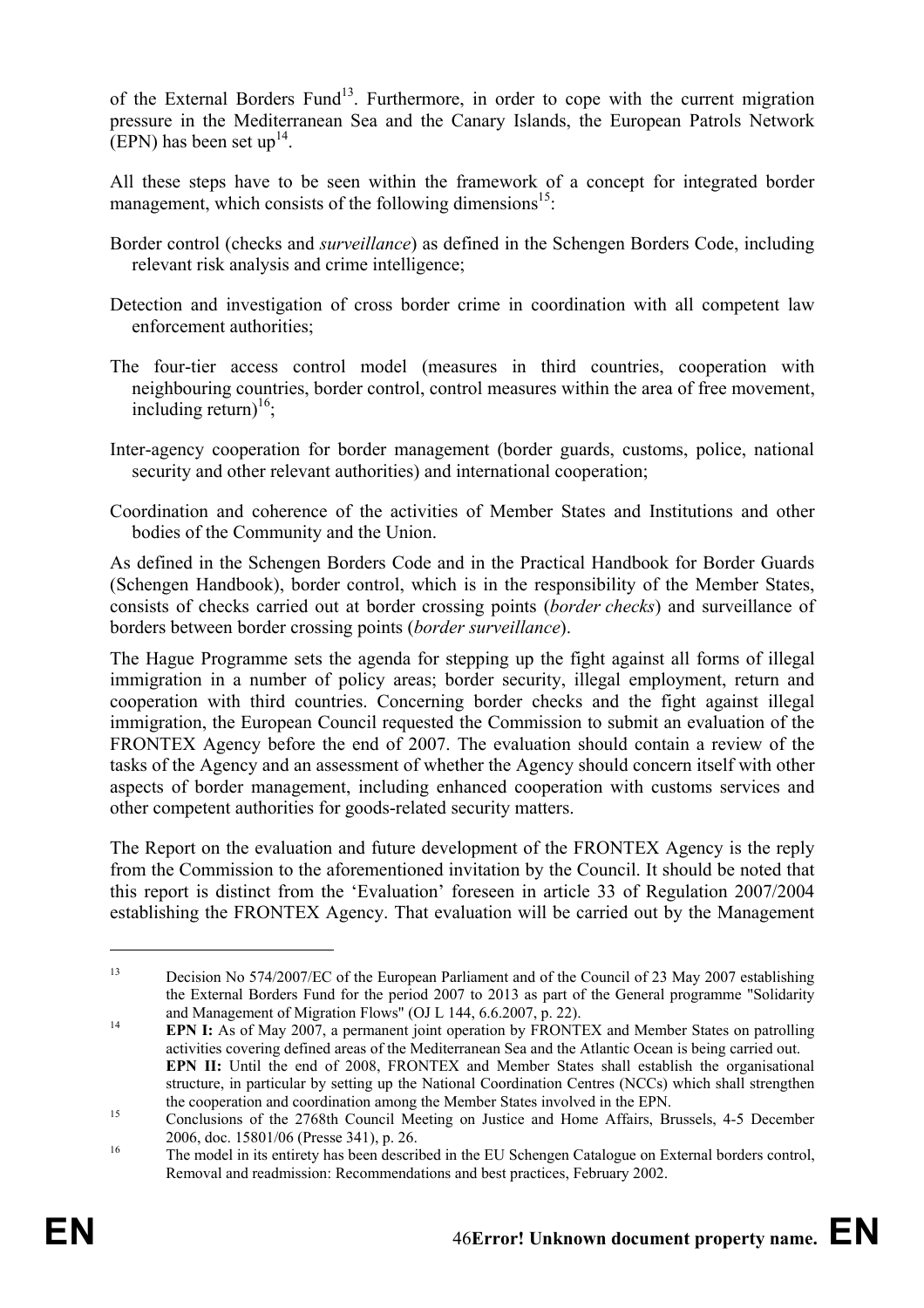Board of the FRONTEX Agency and will take place during the year 2008. It will serve as the basis for recommendations to the Commission regarding changes to the Regulation, the Agency and its working practices. Therefore the discussions and outcomes of the current evaluation report will be closely linked to the evaluation work supervised by the Management Board of FRONTEX.

### **1.2. The current legal framework**

The European Agency for the Management of Operational Cooperation at the External Borders of the Member States of the European Union (FRONTEX) has been established by Council Regulation (EC)  $2007/2004^{17}$ .

It aims to improve the integrated management of the external borders of the Member States of the European Union by facilitating and render more effective the application of existing and future Community measures related to the management of external borders. It should be noted from the outset that the primary responsibility for the control of external borders lies with the Member States. As a result, the Agency has been established to ensure the coordination of Member States' actions in the implementation of Community measures, thereby contributing to an efficient, high and uniform level of control on persons and surveillance of the external borders of the Member States.

The FRONTEX Agency is also providing the Commission and the Member States with the necessary technical support and expertise in the management of the external borders and to promote solidarity between Member States.

It merits clarification that the notion of 'external borders' referred to in the Regulation establishing the FRONTEX Agency means *the land and sea borders of the Member States and their airports and seaports, to which the provisions of Community law on the crossing of external borders by persons apply*.

The main tasks of FRONTEX are described in articles 2 to 14 of its founding Council Regulation (EC) No 2007/2004, which has been modified in 2007 by Regulation (EC) 863/2007 of the European Parliament and of the Council establishing a mechanism for the creation of Rapid Border Intervention teams<sup>18</sup>.

Subsequently the tasks of the FRONTEX Agency can be summarised as following:

- coordinate operational cooperation between Member States in the field of management of external borders:
- assist Member States on training of national border guards, including the establishment of common training standards;

carry out risk analysis;

follow up on the development of research relevant for the control of external borders;

assist Member States in circumstances requiring increased technical and operational assistance at external borders;

<u>.</u>

<sup>&</sup>lt;sup>17</sup> OJ L 349, 25.11.2004, p. 1.<br><sup>18</sup> OJ L 100, 21.7.2007, p. 20

OJ L 199, 31.7.2007, p. 30.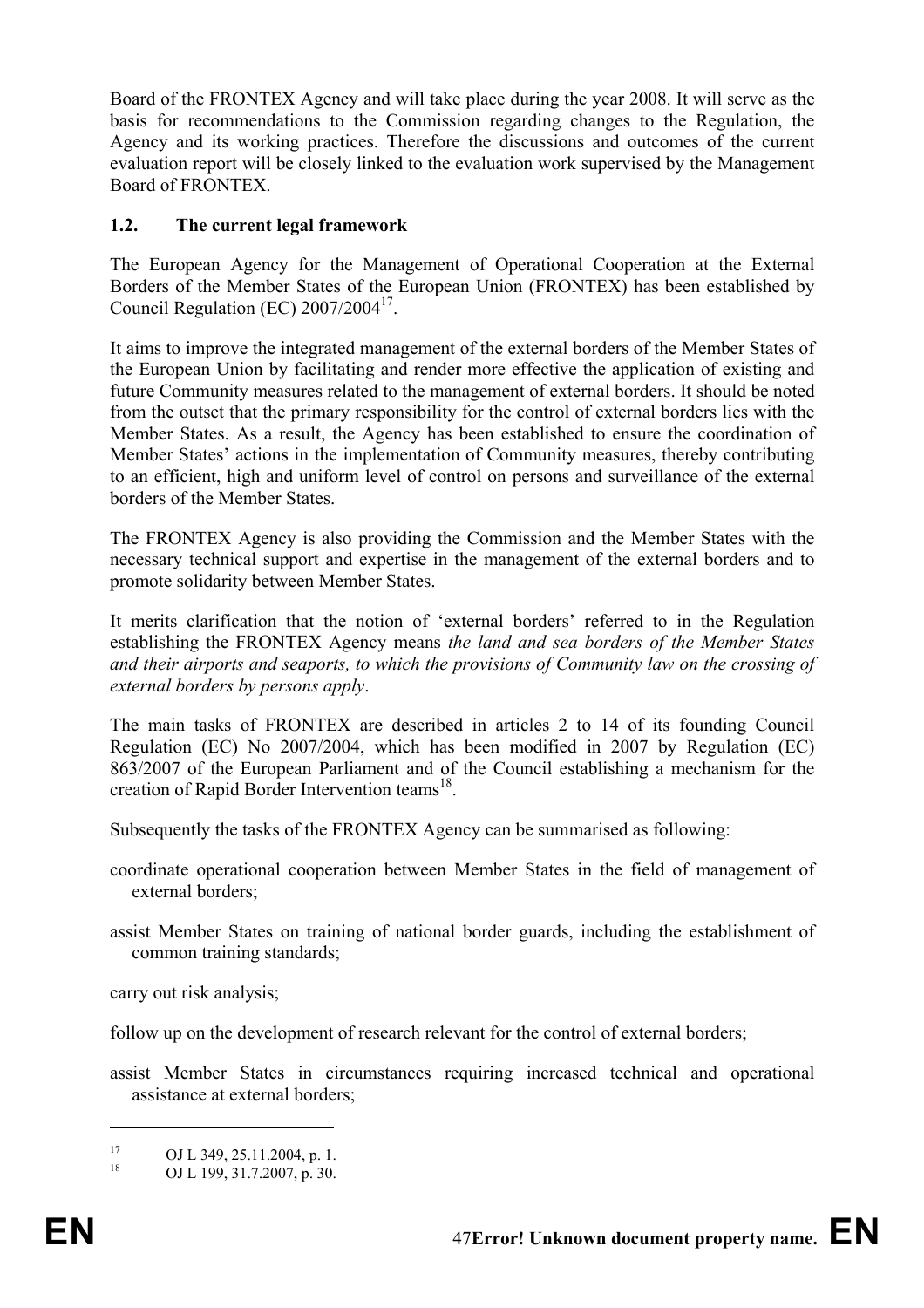provide Member States with the necessary support in organising joint return operations:

- evaluate, approve and coordinate proposals for joint operations and pilot projects made by Member States;
- launch, in agreement with the Member States concerned, initiatives for joint operations and pilot projects;
- set up and keep centralised records of technical equipment for control of external borders belonging to the Member States (also know as Central Record of Available Technical Equipment – CRATE);
- take all necessary measures to facilitate the exchange of information relevant for its tasks with the Commission and the Member States;
- facilitate operational cooperation with Ireland and the United Kingdom to the extent required for the fulfilment of its tasks, including the organisation of joint return operations;
- cooperate with Europol and international organisations competent in matters covered by Regulation 2007/2004;
- facilitate the operational cooperation between Member States and third countries in the framework of the European Union external relations policy;
- conclude working arrangements with the authorities of third countries competent in maters covered by Regulation 2007/2004;
- deploy, for a limited period one or more Rapid Border Intervention Teams to Member States in accordance with Regulation 863/2007, at the request of a Member States faced with a situation of urgent and exceptional pressure, especially at the arrival at points of the external borders of large numbers of third-country nationals trying to enter the territory of that Member State illegally.

Effective control of external borders is a matter of the utmost importance to Member States regardless of their geographical position. Accordingly, there is a need for promoting solidarity between Member States in the field of external border management. The establishment of the Agency, assisting Member States with implementing the operational aspects of external border management, including return of third-country nationals illegally present in the Member States, was an important step in this direction.

The activities of FRONTEX are based on a common integrated risk analysis model. The Agency carries out risk analysis for the Community and the Member States as to provide adequate information for appropriate measures to be taken or to tackle identified threats and risks with a view to improving the integrated management of external borders.

It should also be noted that the responsibility for the control of the external borders lies with the Member States of the European Union. The activities of FRONTEX are therefore limited to the facilitation and coordination of operational cooperation regarding border management matters between Member States. As such FRONTEX does not own any vessels or aircraft to carry out its duties. In the operational sphere its duties are limited to the planning and coordination of joint operations or deploying Rapid Border Intervention teams together with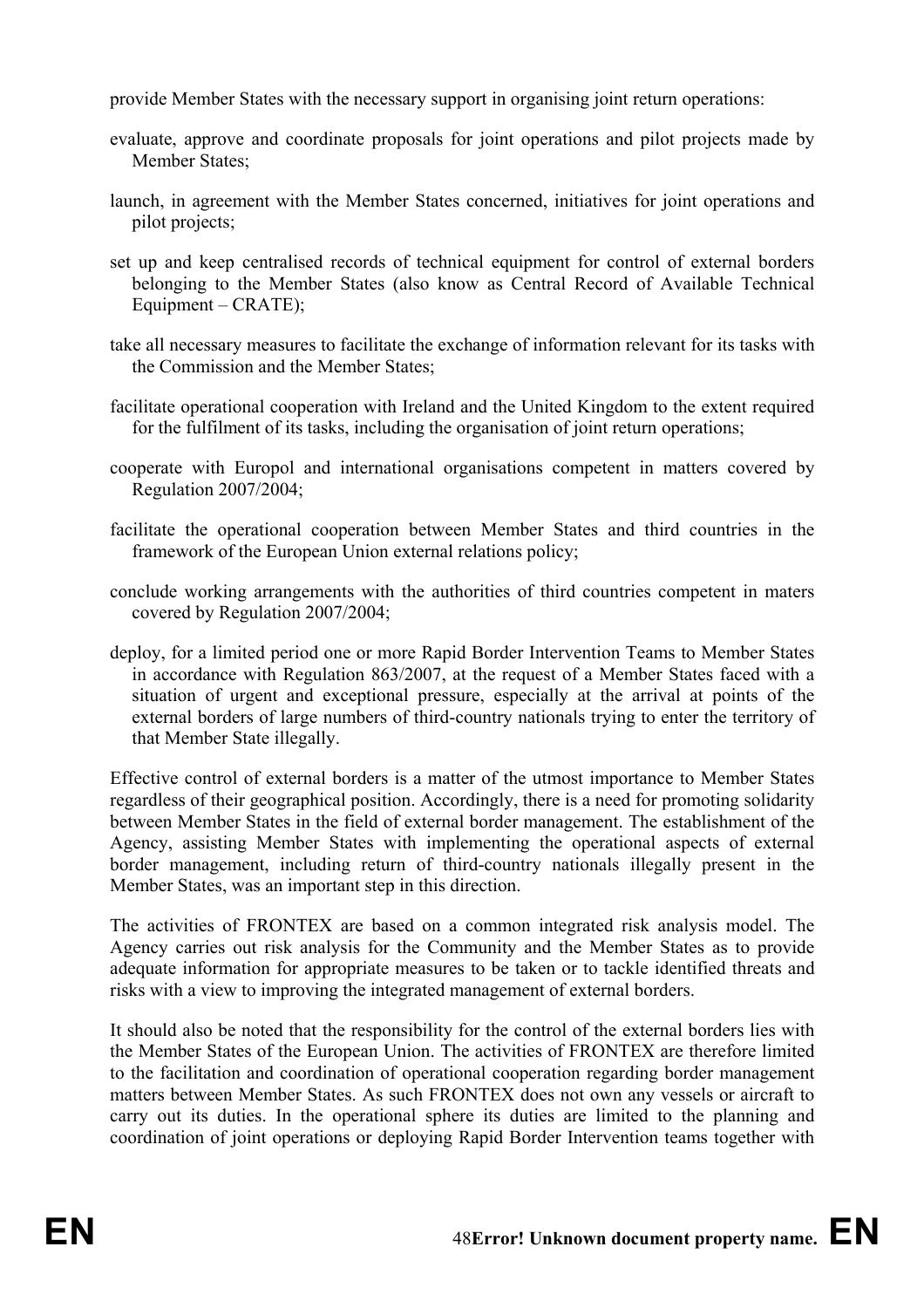Member States whereby the technical equipment is provided for by Member States on a voluntary basis.

To provide a complete overview of the current legal framework reference should also be made to Decision No 574/2007/EC of the European Parliament and of the Council of 23 May  $2007<sup>19</sup>$  establishing the External Borders Fund for the period 2007 to 2013 as part of the General programme 'Solidarity and Management of Migration Flows' in order to contribute to the strengthening of the area of freedom, security and justice and the application of the principle of solidarity between the Member States, requests FRONTEX to provide risk analysis for the purpose of the annual distribution of resources.

Its article 15 tasks FRONTEX to:

*"Article 15* 

*Risk Analysis carried out by the Agency for the purpose of the annual distribution of resources* 

*1. For the determination of the weighting, as referred to in Article 14(8), the Agency shall provide the Commission, by 1 April of each year, with a specific report describing the difficulty in carrying out border surveillance and the situation at the external borders of the Member States, paying special attention to the particular proximity of the Member States to high risk areas of illegal immigration for the previous year taking also into account the number of persons having entered those Member States irregularly and the size of those Member States.* 

*2. The report shall, in accordance with the Common Integrated Risk Analysis Model referred to in Article 4 of Regulation (EC) No 2007/2004, analyse the threats that affected security at external borders of the Member States in the previous year, taking into account the political, economic and social developments in the third countries concerned, in particular in neighbouring third countries, and shall set out possible future trends on migratory flows and unlawful activities at the external borders.* 

*This risk analysis shall be based primarily on the following information gathered by the Agency, provided by Member States or obtained from the Commission (Eurostat):* 

*(a) the number of third-country nationals refused entry at the external border;* 

*(b) the number of third-country nationals apprehended when crossing or attempting to cross the external border illegally;* 

*(c) the number of facilitators intercepted who have intentionally assisted the unauthorised entry of third-country nationals;* 

*(d) the number of forged or false travel documents and the number of travel documents and visas issued on false grounds which have been detected at border crossing points in accordance with the Schengen Borders Code.* 

*Where the reference figures have not been provided as statistics produced by the Commission (Eurostat) but by Member States, the Agency may request from those Member States the necessary information to evaluate the quality, comparability and completeness of the statistical information. The Agency may request the help of the Commission (Eurostat) in such an evaluation.* 

1

<sup>19</sup> OJ L 144, 6.6.2007, p. 22.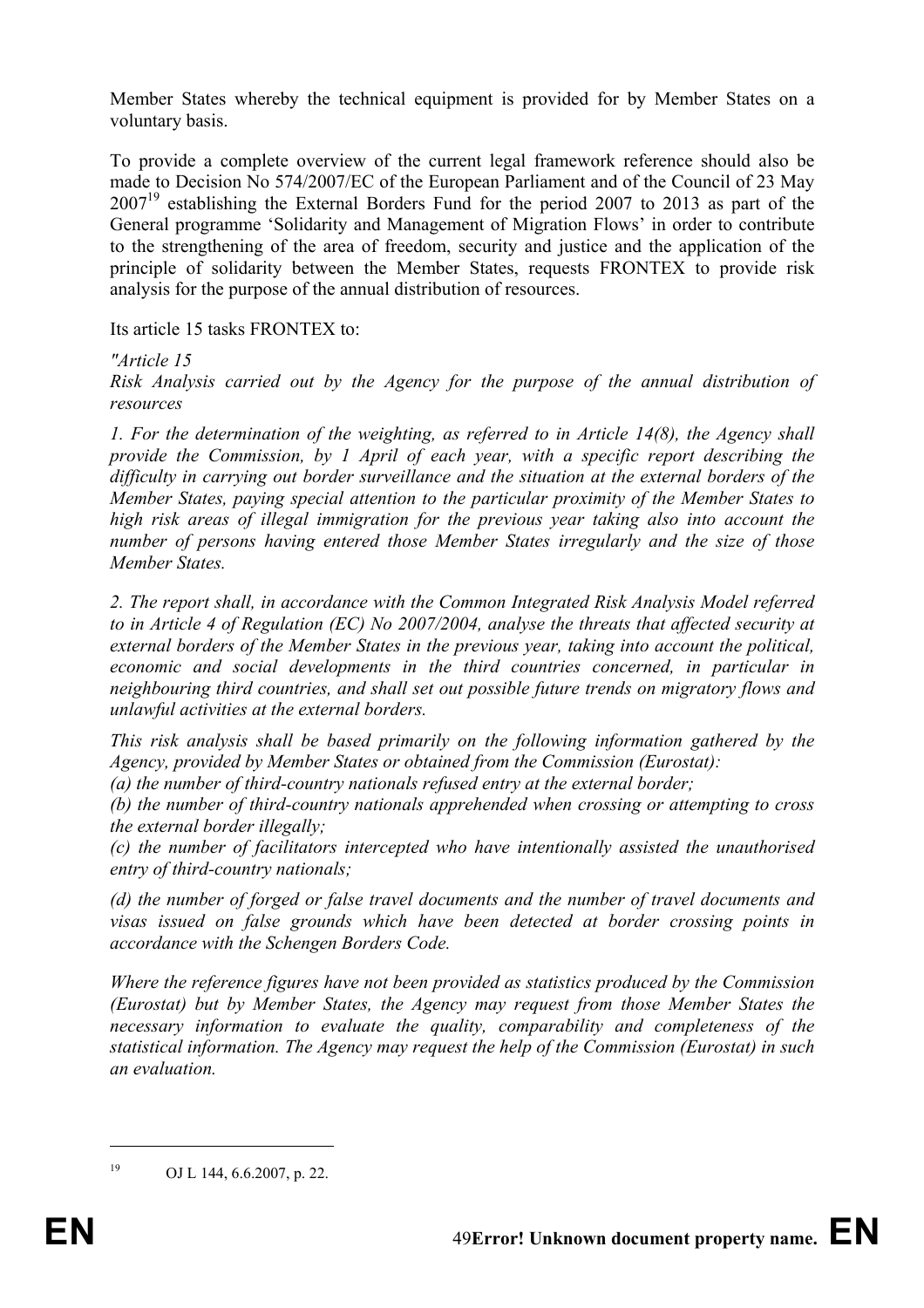*3. Finally the report shall, in accordance with paragraphs 1 and 2, identify the current levels of threat at the external borders of each of the Member States and determine the following specific weighting-factors for each section of the external border of that particular Member State:* 

*(a) external land border:* 

*(i) factor 1 for normal threat* 

*(ii) factor 1,5 for medium threat* 

*(iii) factor 3 for high threat;* 

*(b) external maritime border:* 

*(i) factor 0 for minimum threat* 

*(ii) factor 1 for normal threat* 

*(iii) factor 3 for medium threat* 

*(iv) factor 8 for high threat.".* 

# **1.3. The Rapid Border Intervention Teams (RABIT)**

The European Parliament and Council adopted in June 2007 Regulation (EC) No 863/2007 establishing a mechanism for the creation of Rapid Border Intervention teams and amending Council Regulation (EC) No 2007/2004 (i.e. the FRONTEX founding Regulation) as regards that mechanism and regarding the tasks and powers of guest officers.

The mechanism of RABIT aims to provide rapid operational assistance for a limited period of time to a requesting Member State facing a situation of urgent and exceptional pressure at points of the external borders of large numbers of third-country nationals trying to enter illegally the territory of the Member State.

This regulation foresees that Member States shall contribute to a pool of border guards. The total target number for the pool and the required profiles are defined by the Management Board of FRONTEX. The total number of border guards amounts to in between 500 and 600.

The recently adopted Regulation can be summarised as follows:

- RABIT teams will be deployed for a limited period in situations of urgent and exceptional pressure, especially the arrivals of large numbers of third-country nationals trying to enter illegally into the European Union;
- FRONTEX decides to deploy the teams at the request of a Member State within five days upon receiving the request, based on an assessment of the situation and the findings of its risk analyses;
- If FRONTEX approves a request for deployment an operational plan is drawn up immediately. The plan will specify the duration, tasks and composition of the teams;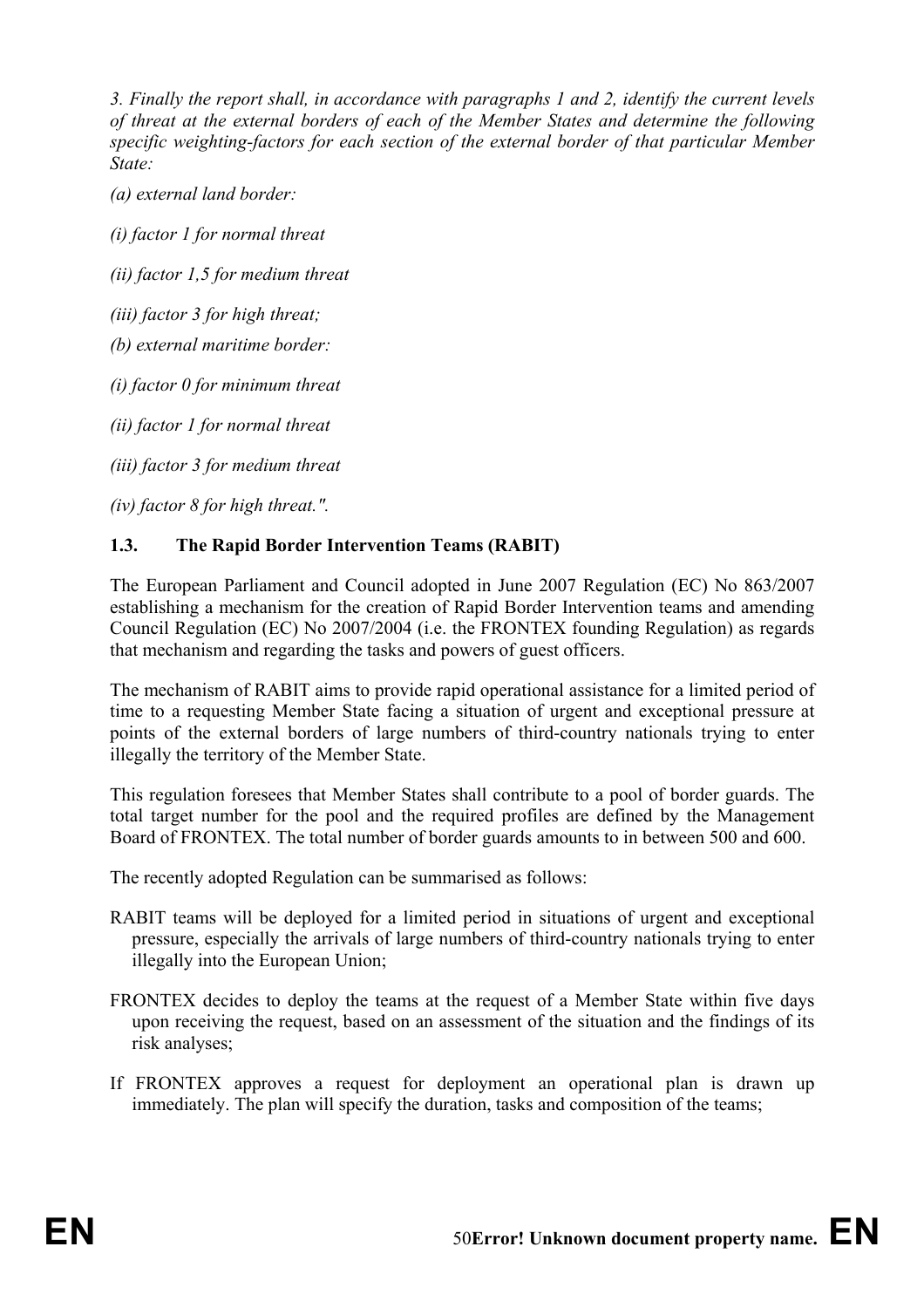- Member States are obliged to send border guards for a specific deployment, unless they themselves face an exceptional situation substantially affecting the discharge of national tasks;
- The teams act under the command of the host (requesting) Member State. The members of the teams can perform border checks and surveillance in accordance with the Schengen Borders Code. The members of the teams have broadly the same powers as the border guards of the host Member State;
- The members of the teams can use force and service weapons, provided the host and the home Member States give their consent. The members can always exercise self-defence in accordance with national law of the host Member State. In principle, rules on civil and criminal liability are those of the national law of the host Member State;
- Members of the teams will have a special accreditation document. They will wear their own uniform and a blue armband with the insignia of the EU and FRONTEX. A coordinating officer is deployed by FRONTEX together with the teams;
- All costs related to training, exercises and deployment, except regular salaries, are covered by FRONTEX. This includes travel, accommodation and subsistence allowance;
- The Regulation as such does not contain specific rules on the deployment of technical equipment, but FRONTEX / Member States can make use of existing possibilities such as the Central Records of Available Technical Equipment (CRATE) *(see hereafter)* in combination with the deployment of a team.

### **1.4. The Centralised Records of Available Technical Equipment (CRATE)**

Article 7 of Regulation (EC) N° 2007/2004 of 26 October 2004 establishing FRONTEX provides that:

*"The Agency shall set up and keep centralised records of technical equipment for control of external borders belonging to Member States, which they, on a voluntary basis and upon request of another Member State, are willing to put at the disposal of that Member State for a temporary period following a needs and risks analysis carried out by the Agency."* 

FRONTEX has adopted the practical procedures for the use of this technical equipment put on the centralised records by Member States through the conclusion of 'Memoranda of Understanding' with the Member States. For the time being the overall contributions in terms of the number of aircraft, vessels and other equipment contributed by Member States are in total 21 aircraft, 27 helicopters, 116 vessels, 3 mobile radar units, 392 border surveillance and border checks equipment).

It should be highlighted that

Contributions are made on a voluntary basis and upon request of another Member State;

There are no limitations to the types of technical equipment that are covered by this article. In principle, it could range from binoculars to vessels or planes, provided the equipment can be used for checks and surveillance of the external borders;

The equipment in the "CRATE" remains the property of the contributing Member State;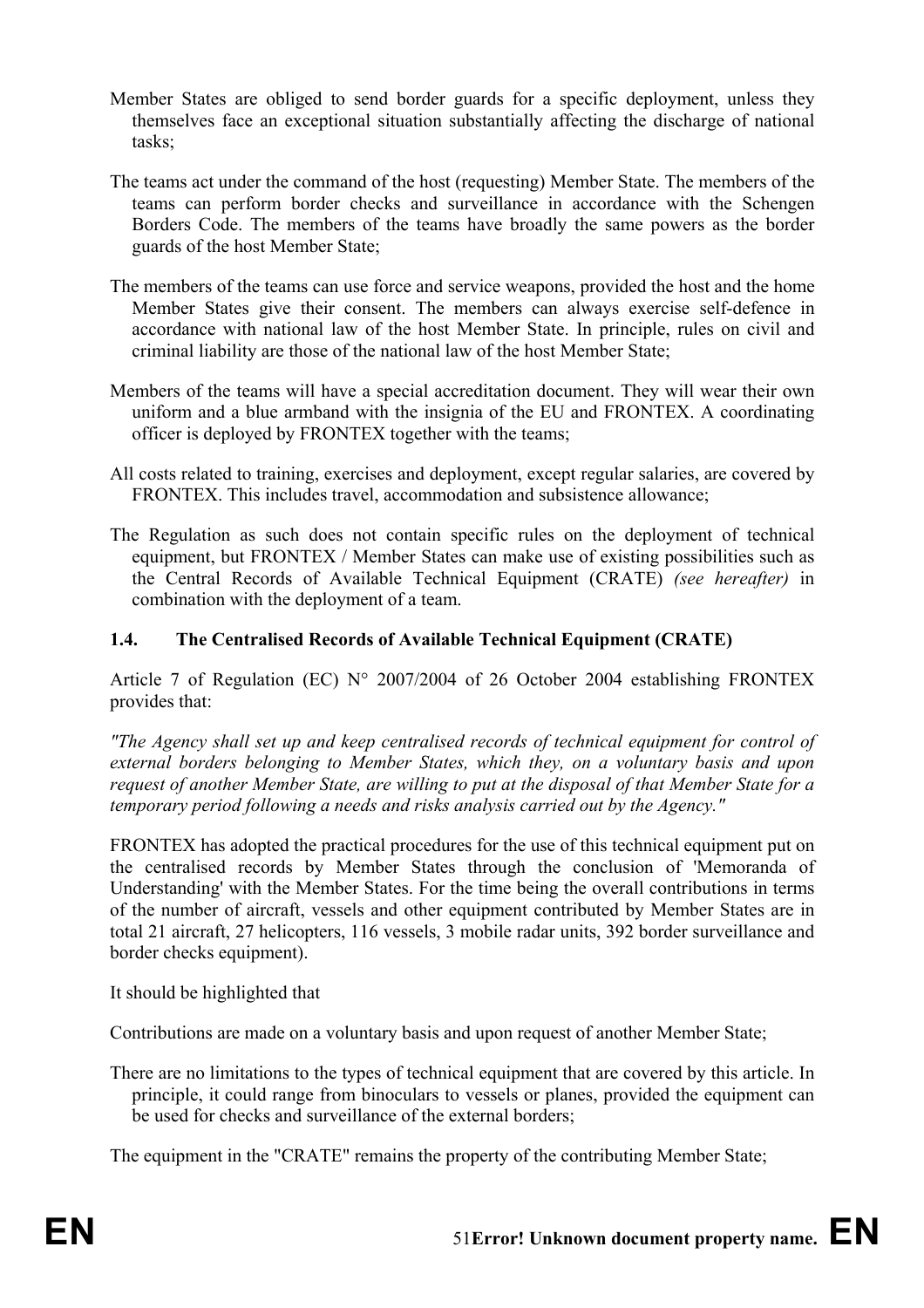- The pool of technical equipment is managed by FRONTEX. The equipment can only be used by another Member State for a temporary period. Furthermore the Agency has to agree with the request of a Member State for technical equipment from the "CRATE" through its independent findings as regards the needs of, and the risks faced by, the requesting Member State;
- The financing through the FRONTEX budget of pure bilateral operations between MS, i.e. without the involvement of FRONTEX, is not allowed;
- The list of technical equipment is an evolving list, which will be adapted on a regular basis to take into account new or changing situations related to the checks and surveillance of external borders belonging to the MS.

# **1.5. The European Patrol Network**

The European Patrol Network (EPN) was called for by the Council of December 2006 and was implemented in the first half of 2007. It will help the Member States to develop mutual trust and to exchange regularly relevant information.

The Patrol Network brings together, to a large extent, the already existing patrolling activities of Member States. This, combined with a regular exchange of information, should lead to more efficient control of the maritime borders and reduce the related costs according to the principle of burden sharing.

A regional approach has been chosen as the first step, on the basis of bilateral cooperation between neighbouring states. FRONTEX has assisted in drawing up the operational plans, in defining the areas to be covered and the intensity and use of resources.

FRONTEX and the Member States concerned (Portugal, Spain, France, Italy, Slovenia, Malta, Greece and Cyprus) carry out joint and/or co-ordinated patrols in border regions – initially in their respective territorial waters – between each pair of Member States (Portugal/Spain, Spain/France, etc.). The first phase of the European Patrol Network's operational activities started on 24 May 2007. It will be followed by an evaluation of the operations, and the establishment of permanent operational co-operation. Later on the EPN should incorporate the joint operations and their respective operational areas, carried out in the Mediterranean.

The EPN is a new mechanism that will need further development. The involvement of third countries is non-existent for the time being. Such an involvement would at this stage be limited to training purposes. It should be underlined that the involvement of third countries at that stage will become increasingly important.

It merits to be highlighted that the EPN is not meant to be put in competition with the joint operations carried out by FRONTEX, but should take place in a fully complementary way.

### **1.6. Joint operations co-ordinated by FRONTEX**

FRONTEX's operational activities are planned and carried out in accordance with Risk Analysis and the Annual Work Programme of the Agency approved by its Management Board. Even if special attention is paid to the so called 'high risk areas' such as the illegal migratory routes via the Mediterranean and the Atlantic, joint operations are also covering all other types of the external borders (land, sea and air).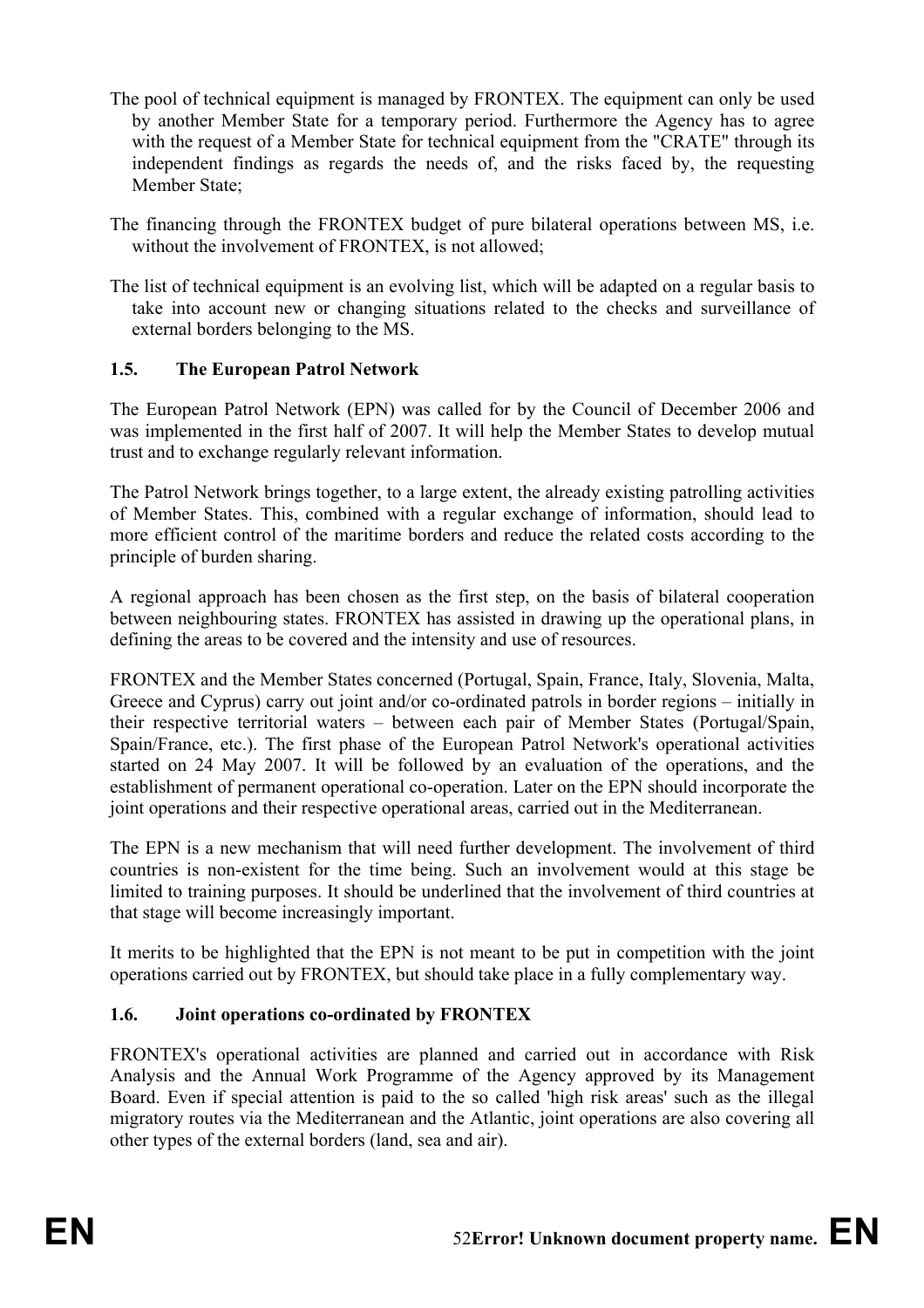Member States' border guard authorities, under the co-ordination of FRONTEX, are implementing major maritime operations in the Central Mediterranean and other areas of the Mediterranean Sea as well as between the Canary Islands and the West African coast aiming at a more effective surveillance of the Union's Southern maritime borders and the open sea with a view of curbing seaborne illegal immigration and of preventing humanitarian tragedies.

It has to be stressed that FRONTEX has no executive power and does not dispose over own assets (thus it is not a European Border Guard). The role of FRONTEX concerning the joint operations is to draw up together with the participating Member States the operational plans and to ensure appropriate co-ordination of the operational activities. The necessary (law enforcement) measures are being taken by the Member States' border guard authorities participating in the operation.

Detailed descriptions of joint operations can be found in the enclosed document: *List of indicators for the Report on the evaluation of FRONTEX.* 

# **1.7. Law of the Sea issues related to FRONTEX Joint Operations**

In accordance with International Law, any vessel has an obligation to render assistance to any ship or person found in distress at sea, regardless of the nationality or status of the victims or the circumstances in which they are found, and every coastal State shall organise an effective search and rescue service and cooperate with neighbouring countries for this purpose, including for the disembarkation of the persons rescued as soon as reasonably practicable. Whether part of a FRONTEX coordinated operation or not, these rules apply to each Member State and any state vessel carrying out border surveillance.

The Commission has engaged with Member States' experts on reaching a joint understanding of the rights and obligations that apply under the law of the sea in relation to FRONTEX operations. This and the structural cooperation with third countries is however by necessity a medium/long term issue.

At an expert meeting organised by the Commission on  $8<sup>th</sup>$  June 2007, participants expressed themselves in support for the establishment of clear practical guidelines for the execution of joint operations coordinated by FRONTEX that could clarify issues such as when there is a distress situation and what is the most appropriate place of disembarkation, but also underlined that tackling illegal immigration is a much wider issue that involves a need for solidarity between Member States, and the necessity of getting third countries of departure and transit to cooperate.

Currently there is a need to agree on practical solutions and the Member States participating in joint operations are invited to agree amongst them before the start of a given operation on how to deal with the issues at stake, including the involvement of third countries. Therefore parties agreed to start the work on preparing guidelines that could lead into general applicable arrangements. FRONTEX will be closely involved in this work.

# **1.8. Cooperation of FRONTEX with third countries**

Apart from coordinating cooperation of EU Member States, FRONTEX also cooperates with third countries in line with the EU External Relations Policy. Cooperation with third countries that share common goals in terms of border security with the EU, are targeted to sustainable partnerships. In the gradual process, in which such partnerships are developed, working arrangements (protocols and/or memoranda of understanding) are concluded between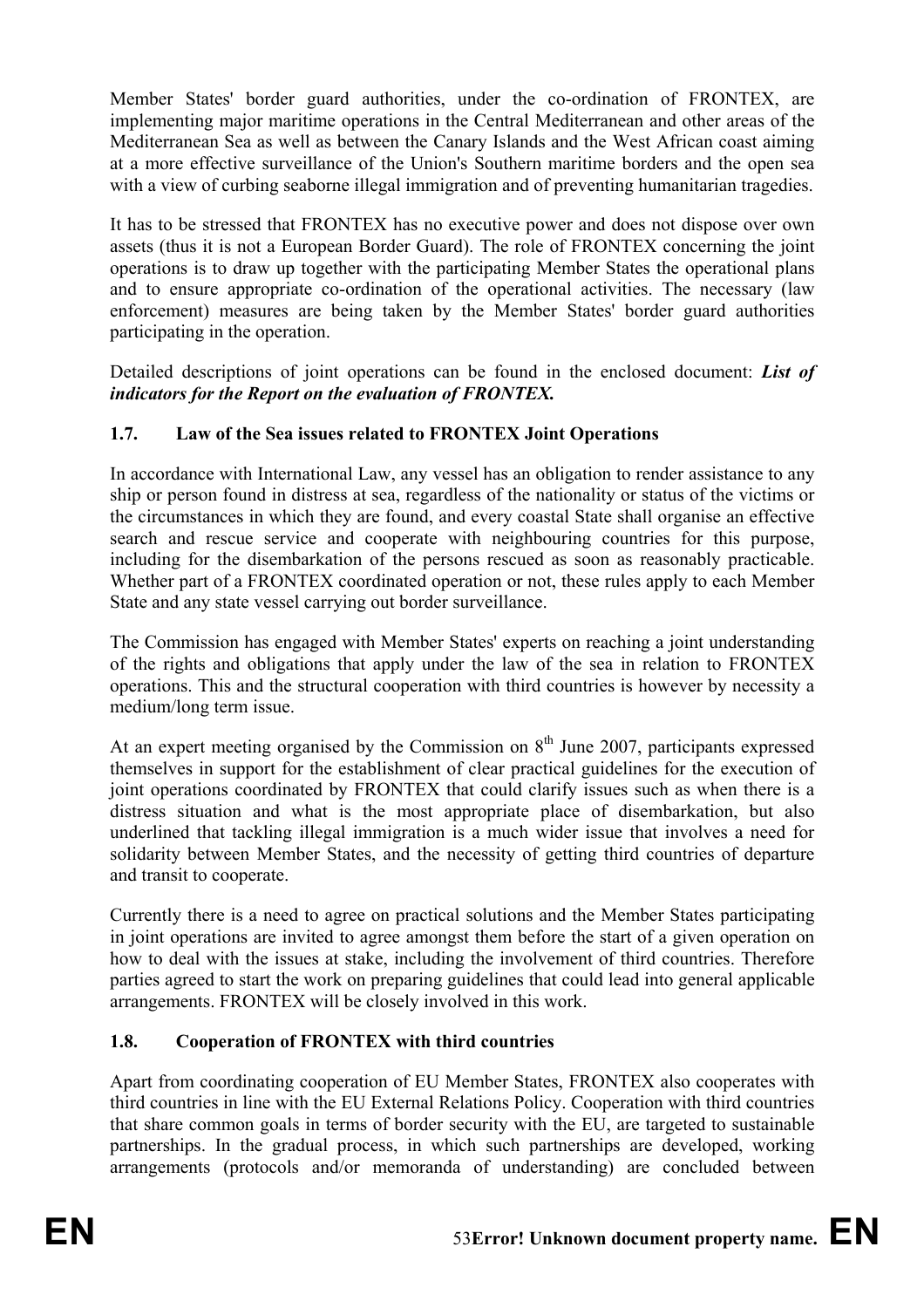FRONTEX and its third country partner in accordance with the relevant provisions of Council Regulation EC 2007/2004 which precede practical measures.

a) General principles

To establish third country cooperation FRONTEX builds and maintains, at the operational level, a reliable, accessible, and effective network of partnership with third countries. This network provides the strategic framework for intensifying the operational cooperation with third countries.

FRONTEX coordinated operational cooperation with third countries is exercised and developed gradually and is targeting sustainable partnerships. Each third country partner will be considered individually; as the situation of a specific third country is not comparable to another one (for instance the working arrangement with Russia can not be transposed to countries on the African continent for obvious reasons).

FRONTEX performs its duties with and in third countries that have common goals in terms of border security. Prior to taking practical measures, purely technical working arrangements between FRONTEX and the third country partner are concluded according to specific provisions of the Management Board.

b) Priorities

Accession and candidate countries attract the highest priority in terms of operational cooperation with countries other than EU Member States. Then priority is given to neighbouring third countries and those third countries, which according to risk analyses, are considered being either countries of origin or transit in terms of illegal immigration.

c) Joint measures with third countries

FRONTEX third country partners are basically those authorities who are (operationally) in charge of border control.

Operational cooperation might include, in particular, the exchange of information and experience. FRONTEX emphasises the development of a reliable third country information system with the aim to provide their risk analyses unit with appropriate information to integrate in future risk analysis reports.

In addition cooperation on training, appropriate joint activities and secondment of border guards to Member States units responsible for border control are possible areas of third country cooperation.

Third countries will be encouraged to participate in joint operations coordinated by FRONTEX when operational security and other conditions are met.

\*\*\*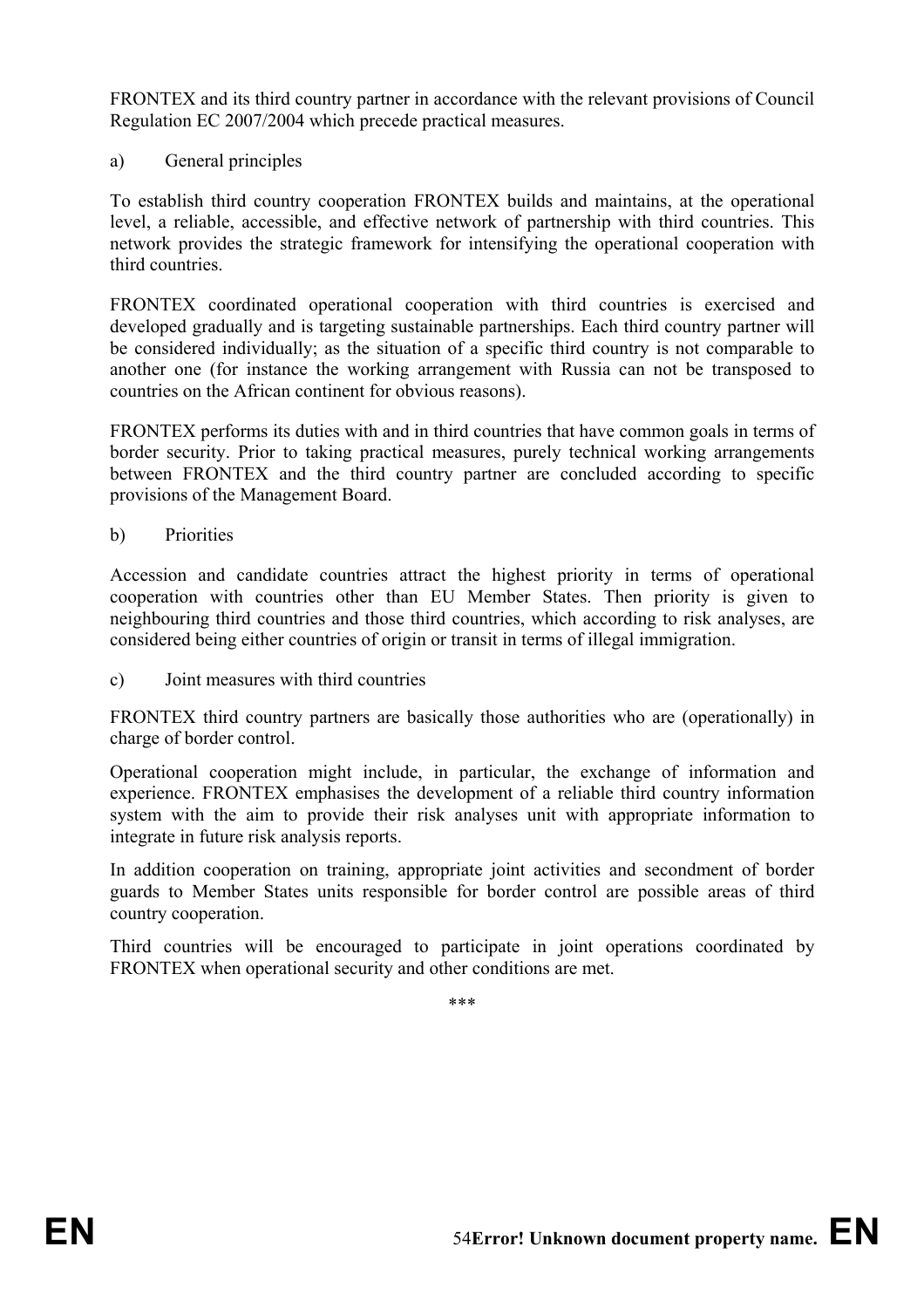### **2. Part II: Council Conclusions**

### **2.1. Justice and Home Affairs**

#### *Justice and Home Affairs Council of 2-3 June 2005 - Council conclusions:*

*"THE COUNCIL:* 

*…calls upon the Member States and the Commission to implement swiftly the measures listed in the Annex, and calls upon the Member States to intensify, in particular in the framework of the European Agency for the Management of Operational Cooperation at the External Borders of the Member States of the European Union (the "Agency"), their cooperation on maritime external borders in the Mediterranean area and invites the Agency to include among its priorities in the working programme for 2005 and 2006 concrete operational actions on this issue;".* 

*\*\*\** 

### *Council conclusions of 5-6 October 2006 on reinforcing the Southern external maritime borders*

*The Council adopted the following conclusions:* 

*"The Council:* 

- *4. recognising that while the development of a sustainable political framework with the countries of origin and transit is more pressing than ever, such a development requires a long-term perspective, and must be coupled with an integrated approach including the launch of further operational measures to reinforce control of the*  external maritime border and to ensure the protection of persons in need of *international protection, measures which can be efficiently implemented among Member States in the short and medium term, building on the experience gained from the operations carried out by FRONTEX this year and paying special attention to cooperation with third countries of origin and transit;*
- *5. recognising the important role that FRONTEX has played in coordinating the response to these developments and reaffirming the pivotal role to be played by FRONTEX in the context of the EU integrated border management system in implementing operational cooperation and coordination between the Member States;*

### *The Council:*

- *3. recalls its intention to analyse in-depth the role of FRONTEX on the basis of the Commission's evaluation report that will be presented in 2007;*
- *5. invites the Commission, with the cooperation of FRONTEX and taking into account the responsibilities of Member States, the feasibility study on the establishment of a Mediterranean Coastal Patrol Network (MEDSEA) and experience gained in joint operations, to present a Communication to the Council before the end of 2006 identifying those further operational measures that can be taken in the short-term to equip the Union with the necessary capacity to help assist in preventing and managing migration crisis situations. In this context, the Commission should:*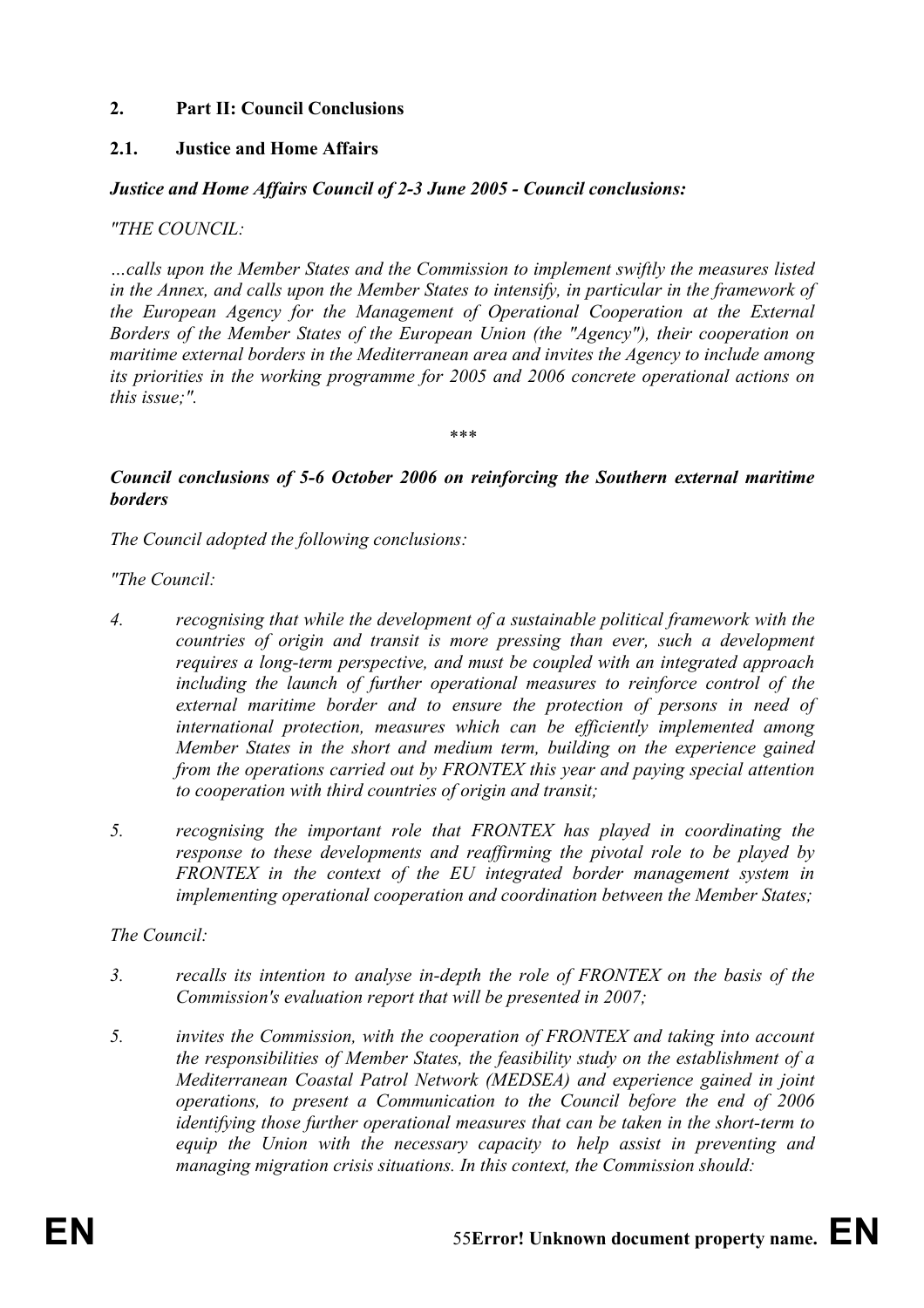*examine urgently the needs and possibilities for reinforcing FRONTEX by way of additional personnel and increasing its budget allocation in order to allow its further development and increase its capacity to respond immediately to crisis situations, in particular through speedy coordination procedures with Member States participating in FRONTEX operations within the existing financial framework of the European Union;* 

### *6. invites FRONTEX*

- *to take forward work on the feasibility study on the establishment of a European Surveillance System capable of initially covering the whole of the southern maritime border of the Community and the Mediterranean Sea (BORTEC) and invites the Commission to identify the appropriate follow-up to be given to the outcome of the study and to report to the Council by March 2007;*
- *to continue preparations to urgently activate Article 7 of the Council Regulation EC 2007/2004 in order to establish a centralised record of technical equipment belonging to Member States which could be put at the disposal of another Member State following a needs and risk analysis carried out by the Agency;*
- to reflect on the creation of interconnected regional centres at the disposition of *FRONTEX for operational matters in the different maritime zones or sub-zones.*
- *7. invites Member States to actively contribute to the centralised record of technical equipment, in order to have an extensive central pool of assets and equipment available in particular for the maritime border for operational needs by summer 2007;*

#### *\*\*\**

### *Justice and Home Affairs Council of 4-5 December 2006 – Council Conclusions on Integrated Border Management*

*"The Council concludes the following:* 

...

- *2. Calls on FRONTEX and the Member States to improve the effect and uniformity of border control, in particular by further developing the Common Integrated Risk Analysis. Common measures should be widened to cover operational and tactical level assessments and activities.*
- *3. Calls on FRONTEX and the Member States to continue the development of regional border management initiatives and to involve partner countries in those activities.*
- *4. Calls on Member States to contribute to joint operations under the aegis of FRONTEX by providing personnel and equipment.*
- *5. Invites FRONTEX to define, in cooperation with Member States, the eligible cost of personnel and equipment for joint operations.*
- *6. Invites Member States to improve national inter-agency cooperation, particularly in terms of exercising joint crime intelligence and risk analysis in order to better*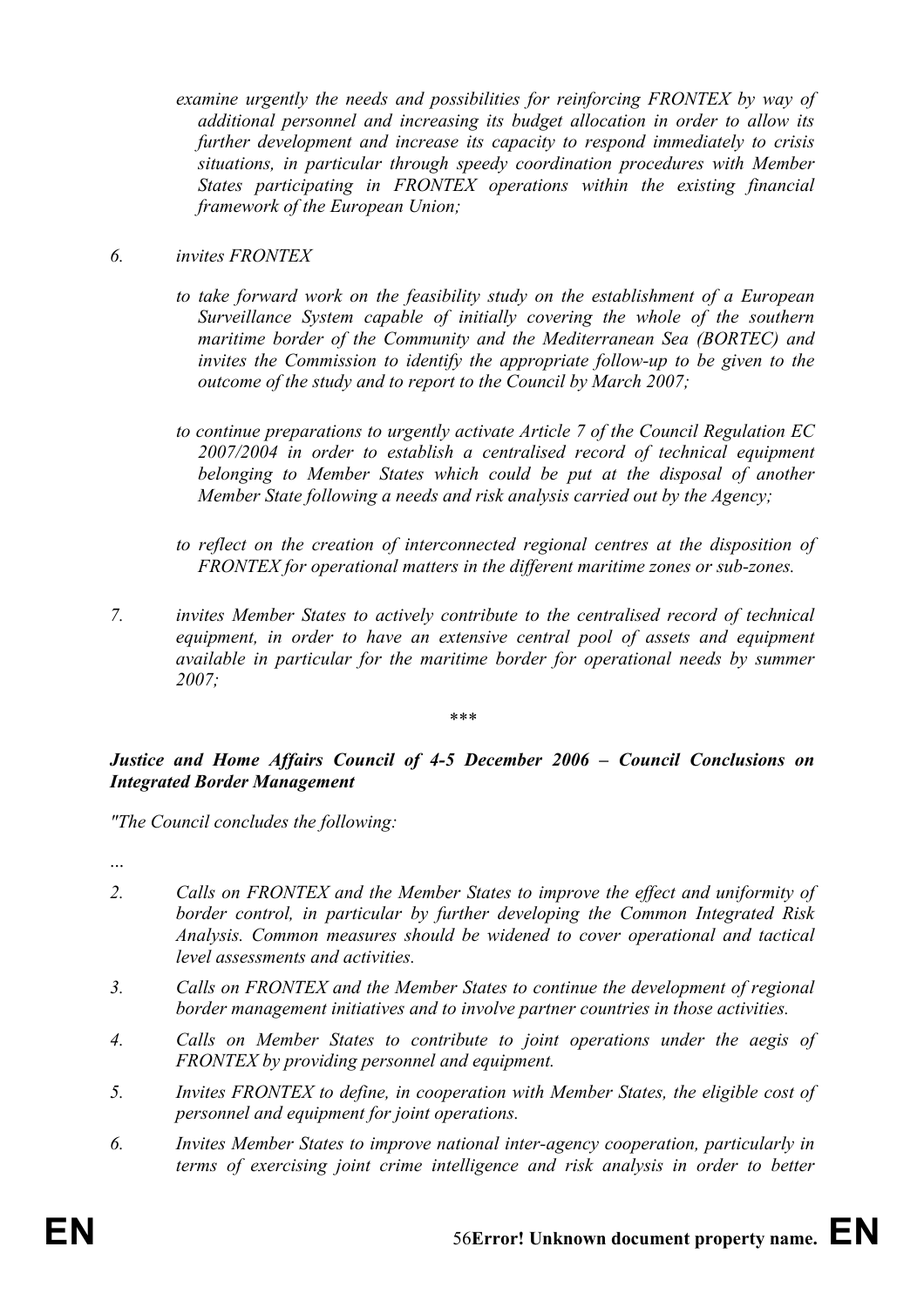*combat of all forms of cross-border crime and illegal immigration, and facilitate the movement of traffic.* 

- *7. Requests the relevant bodies of the Community and the Union to further develop their cooperation with regard to integrated border management.*
- *10. Commits itself to deepen and widen the discussions on future steps towards the further development of integrated management of the external borders in the light of the Hague Programme, the Communication of the Commission on reinforcing the southern external maritime borders and the Communication of the Commission on Policy priorities in the fight against illegal immigration of third country nationals, while taking into account the evaluation of the tasks of FRONTEX, in particular an assessment of whether the Agency should concern itself with other aspects of border management, including enhanced cooperation with customs services and other competent authorities for goods-related security matters, to be carried out by the Commission in 2007.".*

*\*\*\** 

### *Justice and Home Affairs Council of 27-28 April 2007 - Council Conclusions on trafficking in human beings*

*For the fight against trafficking in human beings to be most effective, analytical work, including the Organised Crime Threat Assessment (OCTA), and the support functions of Europol should be maximised. Furthermore Europol, Eurojust, FRONTEX and the Police Chiefs Task Force shall regularly address this matter in order to provide for the appropriate cooperation measures.* 

### *Council conclusions on improved operational cooperation on joint return operations by air (12/13 June 2007)*

*\*\*\** 

*The Council of the European Union, underlining that joint return operations constitute an important tool for the efficient implementation of the return policy of the Union, considers that:* 

*FRONTEX, subject to a precise definition of the scope of its responsibilities in this area, should play a coordinating role in the organisation of joint charter flights and provide the necessary assistance. When identifying its specific tasks special attention should be paid in particular to criteria of economic efficiency and to the need to accelerate and facilitate the relevant procedures;* 

*FRONTEX should be given access to ICO-NET<sup>20</sup> in order to perform its tasks and should use this system as a platform for its communication with the Member States;* 

*• Member States which organise joint charter flights or which plan to organise them to involve FRONTEX, in accordance with the FRONTEX Regulation;* 

<u>.</u>

<sup>&</sup>lt;sup>20</sup> See Council Decision 2005/267/EC of 16 March 2005 establishing a secure web-based Information and Coordination Network for Member States' Migration Management Services (OJ L 83, 1.4.2005, p. 48).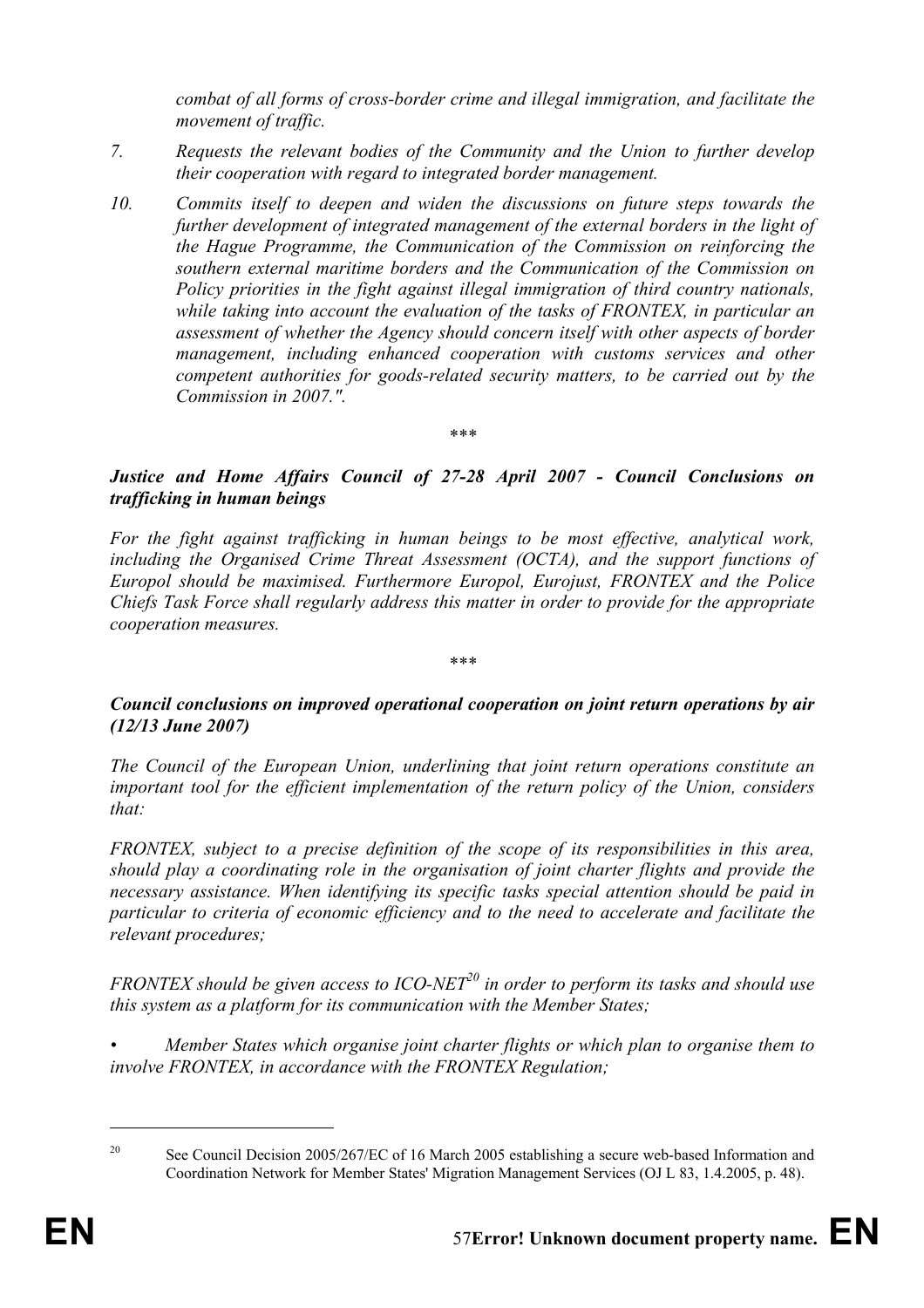*• Member States and FRONTEX to define practical arrangements for their cooperation in the organisation and implementation of joint charter flights on the basis of the lessons learned and of the best practices, to take the necessary action for this purpose and to keep them under review on the basis of the experience acquired;* 

*• the Commission to conclude agreements with FRONTEX with a view to enabling access to and the use of ICO-NET;* 

*• FRONTEX to draw up, in consultation with the Member States, common training standards for officers responsible for removals on the basis of existing national training curricula as well as organising training courses specifically directed to officers responsible for removals and accompanying personnel during joint return operations."* 

*Justice and Home Affairs Council of 12-13 June 2007 - Council Conclusions on the improvement of cooperation between Member States, the Commission and FRONTEX in the field of return* 

*\*\*\** 

*…* 

*It is also important to ensure stronger cooperation and interaction between the Council and Commission bodies which deal with return issues and FRONTEX and its structures. The question of the establishment of a body dealing with joint return operations issues in the framework of the FRONTEX structures, in full respect of its prerogatives and competence in this area, should also be the subject of consideration in the future.* 

*…* 

- *1. The Council calls on FRONTEX to assist Member States' competent authorities with return by land, sea and air, by the following means:* 
	- *regularly presenting FRONTEX's plans, as well as thinking and experience, both at Community and national level, with regard to joint return operations;*

*identifying any need for joint return operations;* 

- *providing the appropriate coordination and assistance to joint return operations carried out by Member States;*
- *taking part in advance missions (together with the organising and participating Member States) in countries of destination, to prepare for joint return operations and assist with the necessary work at the destination;*
- *establishing best practice with respect to the provision of the travel documents which are necessary to implement return;*
- *applying for and providing EU budgetary resources, particularly financing from the Return Fund;*
- *promoting and constantly updating the ICONet platform as an information network for Member States;*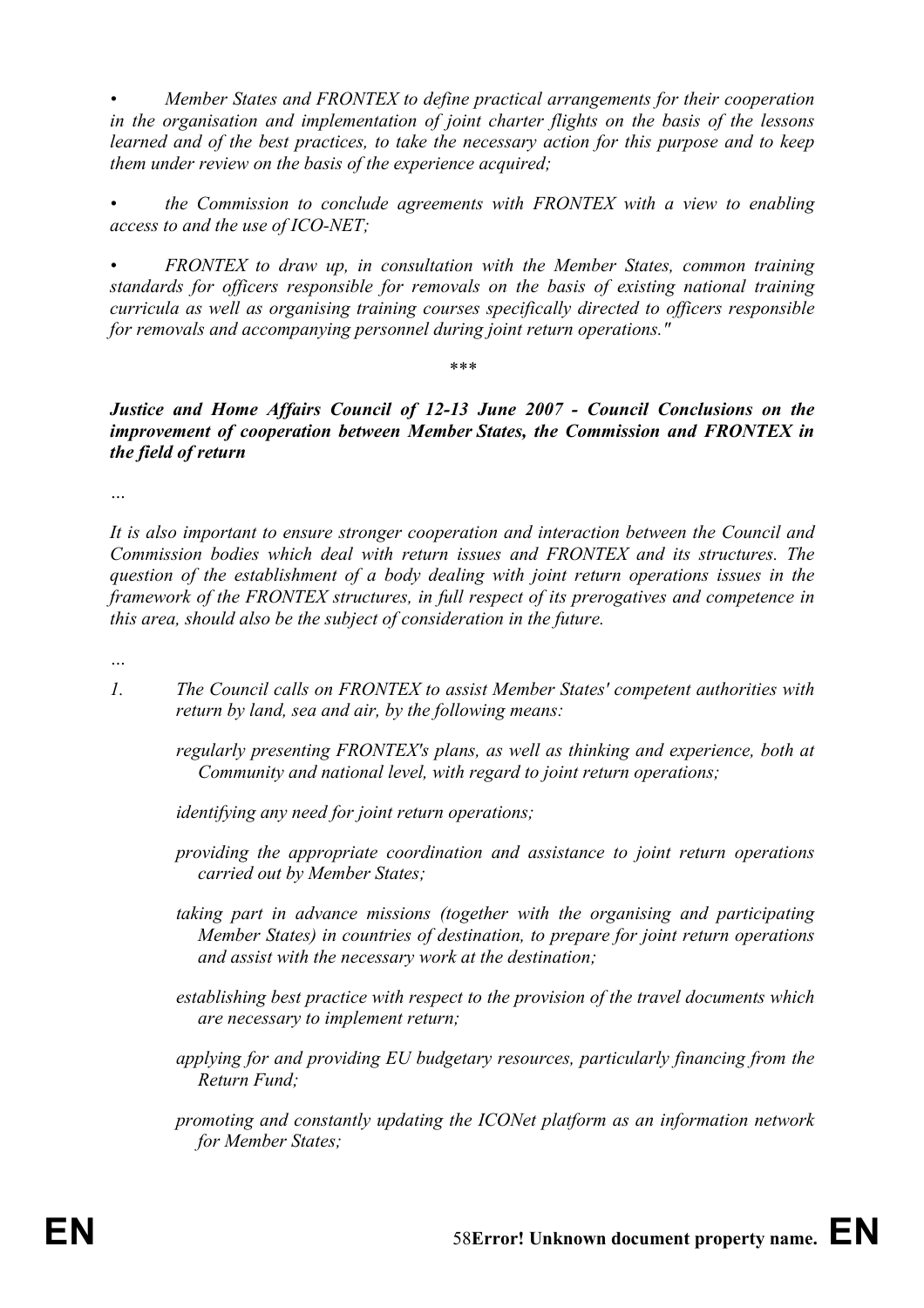*setting training objectives and security standards for escorts involved in joint return operations;* 

*In order for FRONTEX to perform these tasks to the extent necessary, it should be provided with sufficient staffing and funding. The Council calls on FRONTEX to play an active part in cooperation between Member States under points 1 and 2.* 

*\*\*\** 

### *Justice and Home Affairs Council of 24 July 2007*

*Commission Vice-President Franco Frattini and the Executive Director of the European Agency for the Management of operational cooperation at the External Borders of the Member States of the EU (FRONTEX), Mr Ilkka Laitinen, reported on the current state of implementation of the Global Approach, in particular regarding measures in the Mediterranean and Atlantic areas on coastal patrolling, identification of illegal migratory routes and surveillance of maritime borders.* 

*The Council welcomed these measures and emphasised the need to strengthen operational cooperation, in particular by developing joint operations.* 

*\*\*\** 

### **2.2 European Council**

*Conclusions of the European Council of December 2005 on a Global Approach to Migration: Priority Actions focusing on Africa and the Mediterranean* 

*Call on FRONTEX* to:

- *implement border management measures in the Mediterranean region, in particular joint operations and pilot projects, as early as possible in 2006;*
- *present a Risk Analysis report on Africa, building on recent studies, by May 2006;*
- *launch a feasibility study on reinforcing monitoring and surveillance of the southern maritime border of the EU, namely in the Mediterranean Sea, and on a Mediterranean Coastal Patrols Network involving EU Member States and North African countries, as early as possible in 2006.*

*\*\*\** 

### *Conclusions of the European Council of December 2006:*

*FRONTEX is invited urgently to finalise its ongoing work on creation of a centralized record of technical equipment offered by Member States which could be put at the disposal of another Member State; and to report on the progress made to the Council by the end of April 2007. The Member States are invited to contribute actively to this process with national means and resources,* 

*Priority will also be given to examining the creation of a European Surveillance System for the southern maritime borders; FRONTEX is invited to establish as soon as possible, together*